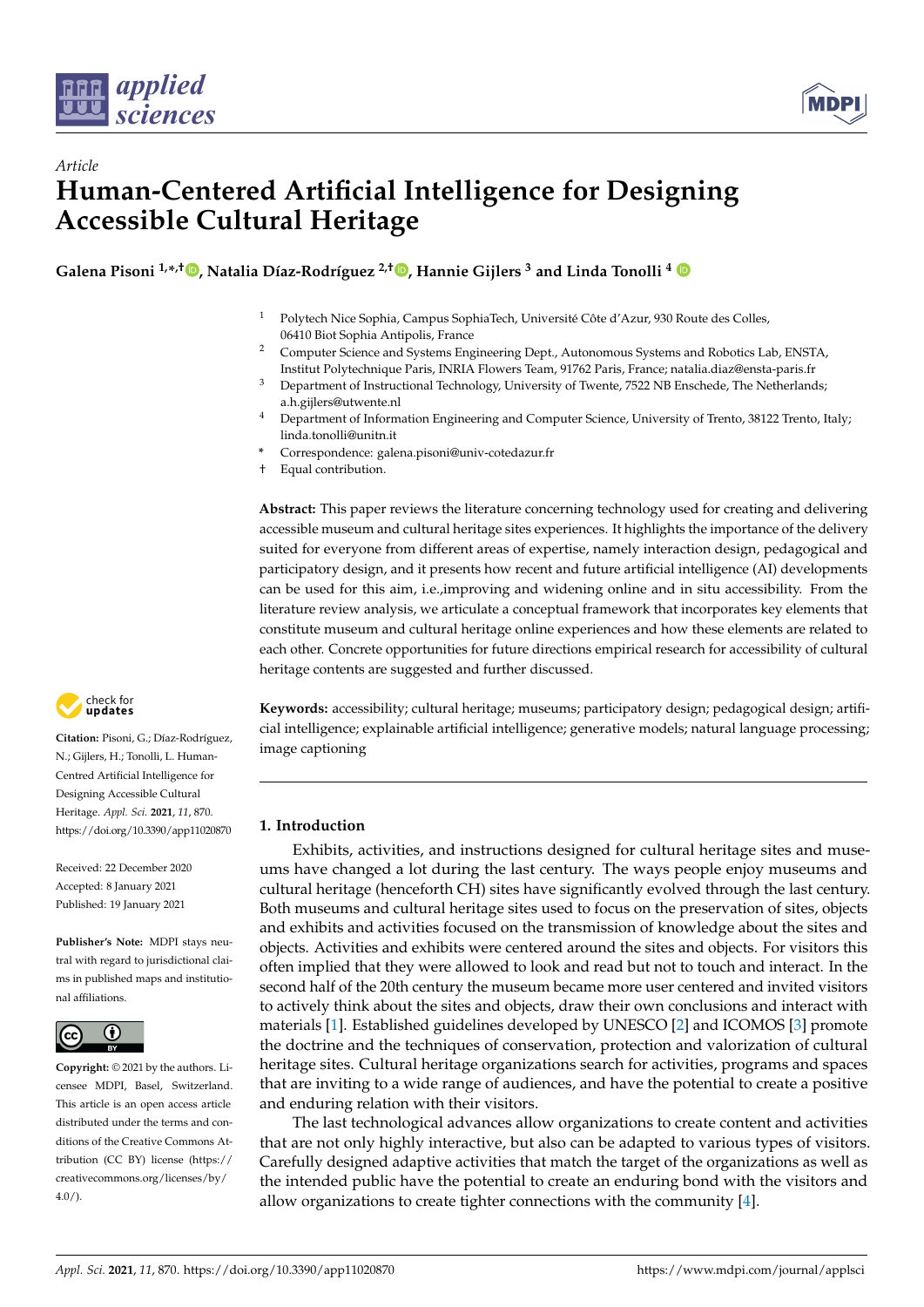Cultural Heritage poses opportunities and challenges to the development of successful Information and communication technology (ICT) tools that allow democratic access for all. On the one hand, the digitalization of information is not enough, and besides digitizing content, one needs to work to make it accessible for users with different disabilities. On the other hand, as CH sites are extremely rich in objects and data, efficient methods for information presentation should also be thought so museums become more inclusive and create an online environment that makes online visitors feel welcome.

ICT can be a viable way for creating remote visiting experiences. Universal design advocates designing virtual as well as physical environments to be accessible and usable by as many potential users as possible. However, dominant ways of thinking about accessibility and information technology, and the resulting design and technology practices, sometimes create barriers for access and inclusion. For example, pandemic lockdown measures may close museums for long time and minorities such as e.g., the blind, may not profit from guided virtual tools, unless they are suited for blind people.

According to Cambridge dictionary, *inclusiveness* is: "an aura or environment of letting people in and making them feel welcome", while *accessibility* is defined as: "the quality or characteristic of something that makes it possible to approach, enter, or use it". The normative ways accessibility is implemented are mainly twofold. They can be *physical* or *cognitive*, with physical accessibility meaning, for example, wheelchair accessibility and computer access through the use of assistive technology such as alternative keyboards or screen readers, while cognitive accessibility includes accessibility for people with different cognitive disabilities, and is also associated with the creation of materials that support different users styles of navigation, providing users with multiple ways of engaging with the material and presenting the material, in short it should be regarded as simply good design practice [\[5\]](#page-23-4).

Despite the growing concern about increasing accessibility for visitors with different disabilities, museums still do not make significant efforts to improve access for this people and for everyone [\[6\]](#page-23-5). Around 5.5% of the visitors are visitors with disabilities. The World health organization (WHO) estimates that 253 million people have some kind of impairment ref. [\[7\]](#page-23-6). Thus, increasing inclusion and accessibility is important for museums, since visitors with disabilities still experience a large amount of constraints and cannot visit the museums.

Tackling this group can have significant benefits for museums, and not only economic ones. Many museums also argue that even if they aim at creating accessible experiences, it is rather challenging to do so, especially when dealing with arts [\[8\]](#page-23-7). However, even today interactive technologies inside museums are built having users with all abilities in mind, and are not suited for people with different disabilities. A recent study revealed that most of these solutions do not provide adequate physical, cognitive, nor sensorial access for visitors with disabilities.

At the same time, museums must guarantee democratic participation [\[9\]](#page-23-8). Access to museums becomes a right that must be guaranteed to everyone, independent of age, abilities, location, religion, and preferences. Making CH accessible for all is important because it is through knowing the past that we can interpret our present times, and consciously act for a better future. Although universal design argues for creating accessible ICT solutions, the issue has often been neglected in the past literature, and there are no 'one size fits all' solution [\[10\]](#page-23-9).

We study accessibility and inclusiveness in cultural heritage sites and museums, from three stand points of view: interaction design, educational and instructional design, and participatory design and co-design.

In the spirit of embracing AI, and more specifically eXplainable AI (or XAI) and Human Computer Interaction (HCI) as enabling technologies non devaluing art historians, paleontologists and any other Humanities domain experts, we present a human-centric view that enriches not only the human observer as a static one, but also the domain expert and communicator, while using XAI and HCI as enabling richer interfaces that adapt to the target audience in each case, dynamically. Personalized mechanisms based on learning progress [\[11\]](#page-23-10), curiosity [\[12\]](#page-23-11), and automatic curriculum learning [\[13\]](#page-23-12) can act as ways for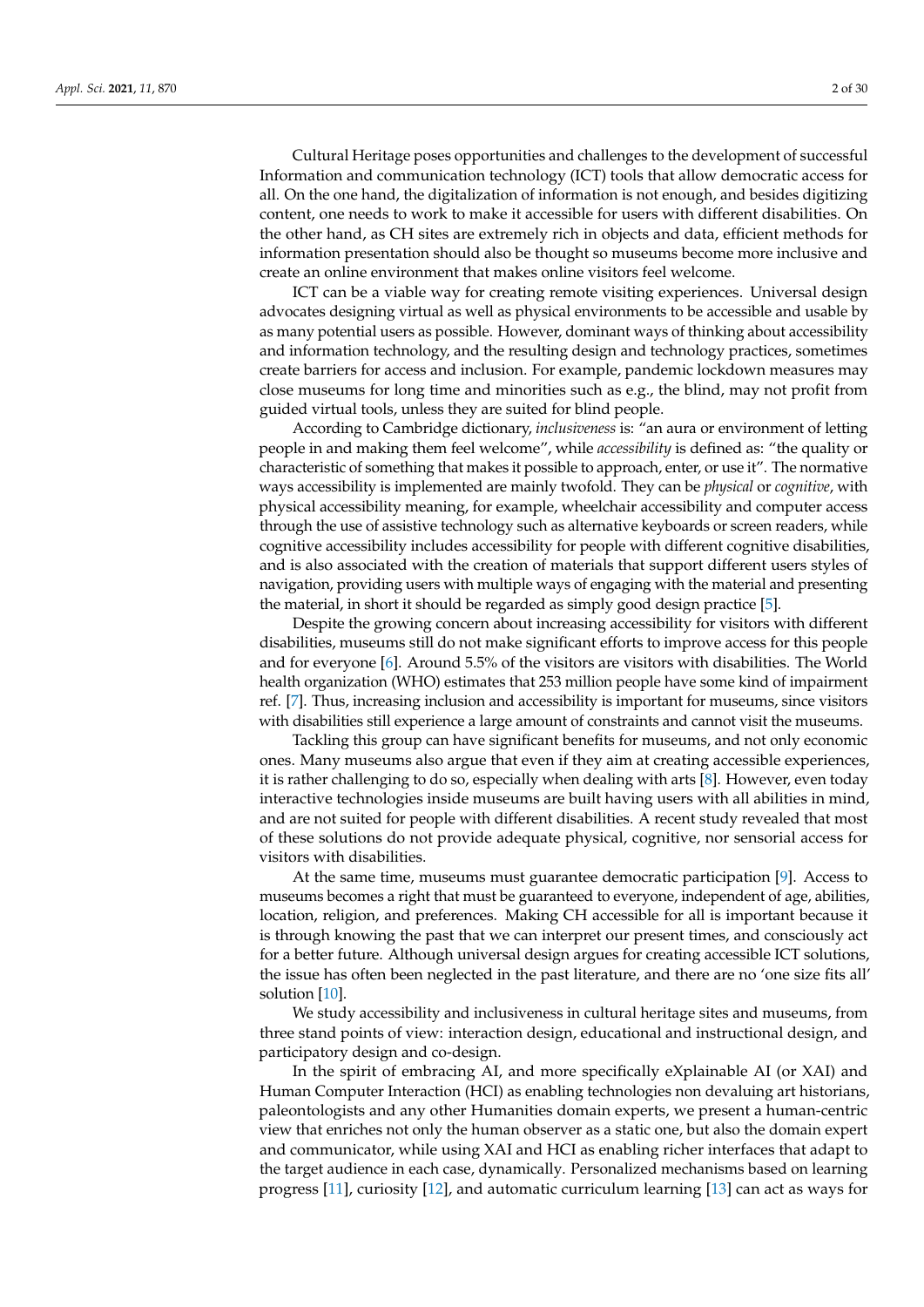pedagogical agents to present content in the best order for engagement [\[14\]](#page-23-13). We expect this cross-disciplinary way to shape new avenues for ethical research in these areas, following the responsible AI principles [\[15\]](#page-23-14). We summarize our research agenda in Figure [1.](#page-14-0)

We aim to gain profound understanding on established practices from these three domains, as we believe that if we want to exploit XAI to its full potential to provide improved accessibility to museums and cultural heritage sites, we first need to understand how AI principles (for Responsible AI, as well as EU Guidelines for Trustworthy AI) need to be embedded and aligned with the current approaches, methods and processes already used in this sphere, and then implement such agenda. In our approach we always have the people at the center of the design process.

Participatory design and co-design for museums , are approaches to design strategy , that bring visitors into the heart of the design process. The core idea that underlies these approaches is that people that will use technologies and services must have the right to decide how these technologies and services will be. Therefore participatory design and codesign implement context-oriented tools and techniques, intervening in the design phases of discovery, ideation and co-creation. In these phases, the users (called also "participants") take an active role of decision-makers in co-designing museum solutions that they will use themselves, and others after them.

Human computer interaction and interaction design have advanced significantly in this area as well, by various resources pointing to different successful or less successful approaches to bring museums closer to end users in online environments , via innovative interaction design paradigms, or solutions specifically tailored for challenged individuals. In this paper, we present a summary of these advances so far, and provide a vision for AI-empowered accessibility in the museum sphere.

A pedagogical perspective has often been taken in the CH domain to open up informal learning opportunities for the broad public, experience-based learning (constructivism), based on personal interaction with the site or the material. Design based on principles from learning sciences, but also developmental psychology, have been studied in past literature to alleviate accessibility for different groups. Instructional design can inform about the principles of effective instruction taking into account visitors with varying ages (or levels of development). Moreover, within instructional design, specific principles for the design of adaptive activities have been formulated.

This aims to be a cross disciplinary position paper to propose a human-centred contribution to XAI in the cultural heritage domain. The user centered nature, and the advances in technology, as well as the need for adaption calls for carefully designed activities and requires an interdisciplinary approach combining views of design based research, instructional design and human-centered AI, in particular, having explainable AI as part of a ubiquitous new curricula [\[16\]](#page-23-15).

The paper is organized as follows: in Section [2](#page-2-0) we detail the methodology we used to mining the HCI/Interaction design pedagogical design, and participatory design literature, in Section [3](#page-4-0) we detail the results of our literature review, and in Section [4](#page-12-0) we present a framework for future agenda for AI-powered accessibility research, and we present the different questions and challenges for such visionary research.

#### <span id="page-2-0"></span>**2. Methodology**

The method for conducting this review is based on the procedure defined for conducting systematic literature reviews [\[17\]](#page-23-16), consisting of a hybrid method including the procedure defined for conducting systematic literature reviews while driving research questions towards the future frontiers on making CH accessible for all. These are driven by the fast pace of the latest advances in AI. The procedure started by formulating basic research questions for the review overview. Subsequently, search terms were formulated and literature was selected, always bearing in mind that we want to start the research from common bases, but with specific focus. Based on a first exploration of the literature, search terms were refined and exclusions criteria were formulated. For each of the three search operations all relevant articles were fully read.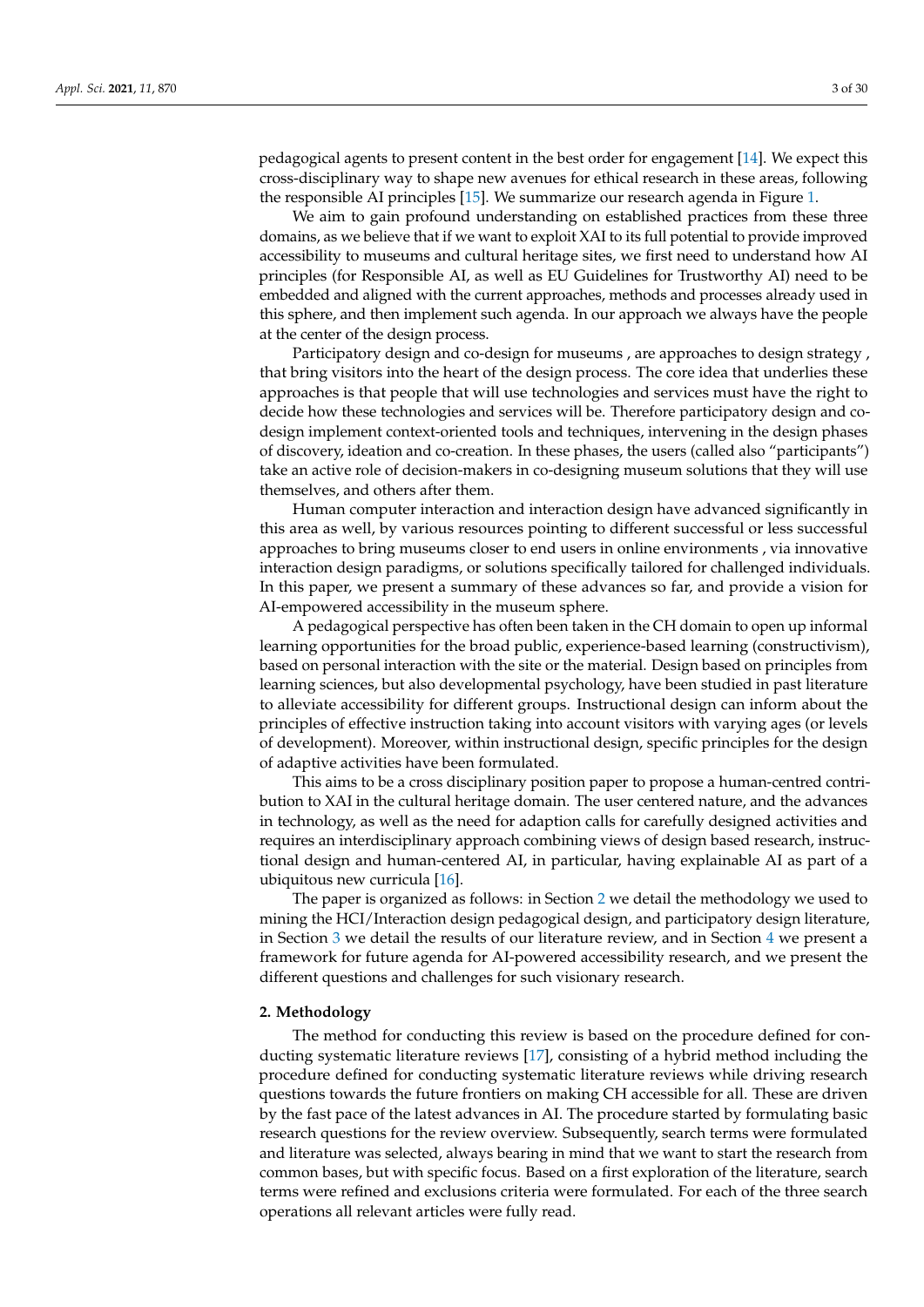# *2.1. Step 1. Potentially Relevant Publications for Retrieval*

As a first step we defined the shared keywords between the three fields. After several discussions among authors, as well as trying out the results produced by the queries using different key words, the decision was made to use the following four terms:

- museum\*
- heritage
- access\*
- inclusiv\*

We decided to use Scopus database as it covers important publication venues for all of the three domains and in digital humanities and cultural heritage. Table [1](#page-3-0) was composed, it contains shared keywords that we used for all the three of the sub-domains, as well as field specific keywords that were coined by each of the author expert in the domain. Although Scopus provided a good starting point and a common base for evaluation/comparison of literature between the different disciplines, in the particular case of Human computer interaction literature, it does not index sources that cover important research in the domain, such as *Virtual Archaeology Review* or *ISPRS Archives, Annals and journal*. Thus, these were not taken into consideration in our literature review. We still do believe that the review, as presented below, is representative for the domain as a whole, although it is worth acknowledging the shortcomings in this respect. We hope that this literature review can represents a first step towards future works that can also include other indexing databases. We chose to review Scopus because it is a reference and wellknown point shared by all our respective domains (interaction design, pedagogical design, participatory design). The willing to offer a multidisciplinary perspective in conjunction with the demand of a rigorous literature review methodology, led us to this choice.

**Table 1.** Table detailing the queries used in the literature review.

<span id="page-3-0"></span>

| Query                                                                                                                                                              | <b>Research Field</b>                                   | <b>Shared</b><br>Keywords                                                            | Number<br>of Papers |
|--------------------------------------------------------------------------------------------------------------------------------------------------------------------|---------------------------------------------------------|--------------------------------------------------------------------------------------|---------------------|
| TITLE-ABS-KEY ("co-design" OR codesign OR "participatory<br>design") AND TITLE-ABS-KEY (museum* OR heritage) AND<br>TITLE-ABS-KEY (access* OR inclusiv*)           | Codesign/participatory<br>design                        | museum <sup>*</sup> ,<br>heritage,<br>access <sup>*</sup> ,<br>inclusiv*             | 32                  |
| TITLE-ABS-KEY (learning AND design AND technolog*) AND<br>TITLE-ABS-KEY (museum* OR heritage) AND TITLE-ABS-KEY<br>(access* OR inclusiv*)                          | Pedagogical design                                      | museum <sup>*</sup> ,<br>heritage,<br>access*,<br>inclusiv <sup>*</sup>              | 93                  |
| TITLE-ABS-KEY (hci OR "Interaction design" OR "Human<br>computer interaction") AND TITLE-ABS-KEY (museum* OR<br>heritage) AND TITLE-ABS-KEY (access* OR inclusiv*) | HCI/Interaction<br>design/Human-computer<br>interaction | museum <sup>*</sup> ,<br>heritage,<br>access <sup>*</sup> ,<br>inclusiv <sup>*</sup> | 146                 |

#### *2.2. Step 2. Publications Retrieved for Detailed Evaluation*

In this paper, each of the authors reviewed the papers of their own subdomain that were identified in the first step and excluded papers that were false positives or less relevant for the aim of the paper. This was done individually for each of the three subdomains. A total of 271 papers remained for examination.

# *2.3. Step 3. Publications Included in the Review*

In this phase, papers were cross-examined: in order to validate each paper to be included in the review, a specific schema for tracking all papers was created in MS Office Excel. For each paper we kept the following information: year, title, keywords, authors, methodology (empirical, using real data; empirical, using surveys; qualitative; theoretical; literature review) for further analysis.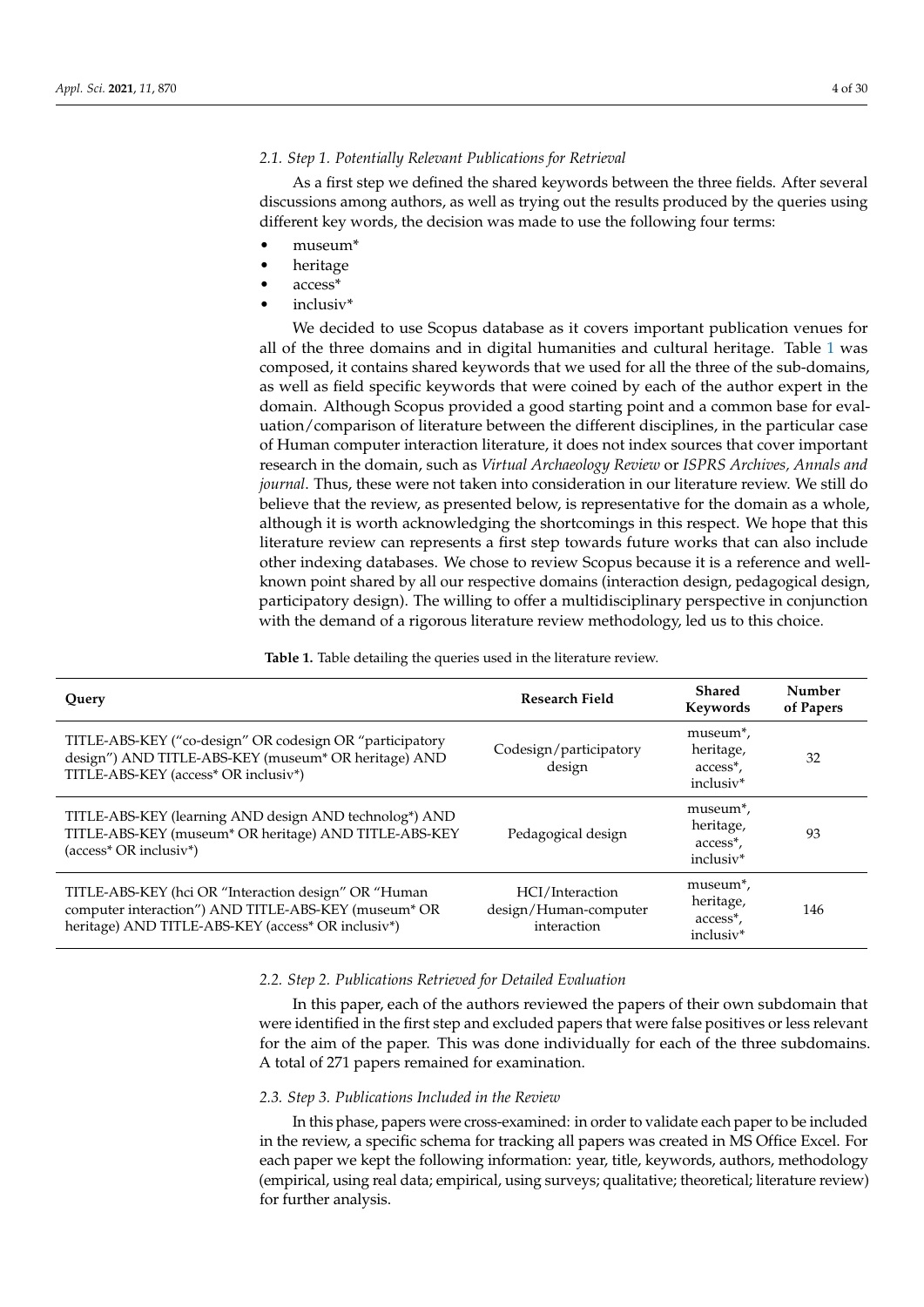Additionally, when writing the respective interventions for this paper, each of the authors in the domains contributed from their own previous knowledge and expertise in the domain, and in occasions, also used resources that were in their possession and knowledge from before, with the aim to make the paper even more relevant.

#### <span id="page-4-0"></span>**3. Results**

#### *3.1. Human Computer Interactions / Interaction Design*

We present the results of the literature review analysis in the Human computer interaction/interaction design area from different sub-domains. Particular focus in the literature has been dedicated to interaction design in VR and 3D, interaction design on websites, multi-sensory experiences for all, and museum visiting robots for telepresence. We also reflect on papers that describe the design process and requirements followed for implementation of such types.

#### 3.1.1. Interaction in VR and 3D

Different articles by Evett and Tan, 2020, Caputo et al., 2016, or Dulyan and Edmonds, 2012 [\[18–](#page-23-17)[20\]](#page-23-18) tried to investigate interaction in Virtual Reality (VR) and three dimensional (3D) environments for online museums, taking into account also accessibility for disabled and challenged individuals.

In one of the pioneering work s in this sphere, Evett and Tan, 2020 [\[18\]](#page-23-17) tested accessibility of museum websites in VR for disabled people, where they were able to walk around the virtual museum. While talking and pronouncing commands, the disabled person can "move around" in the virtual environment. Although the focus was predominantly on the efficiency of the speech recognition system and potential improvements to it, the results from the study showed that the approach worked well and the authors suggest future improvements as well as a reflection on how this approach can be used in general for assistive technologies for different spheres as well.

A study by Caputo et al., 2016 tried to understand the gestural interactions suited for navigating in VR environments [\[19\]](#page-23-19). This study accounts for an experiment with 30 participants, where the findings suggest that 'Forward button' seems best suited for moving ahead in virtual reality (among different options for such navigation), while for selection and information retrieval about an object, swipe and concrete buttons for such functions represented easiest modality to do so. The study found that picking objects in 3D was the most difficult task for participants.

A study by Dulyan and Edmonds, 2012 on the needs of a British museum in London tested and evaluated 3D speech presentations for blind people for the virtual room of the "Middle East" section. In the study [\[20\]](#page-23-18) the exists for instance were presented with wind blowing to indicate with sound, the exit door of the virtual museum, as the blind person navigates from one room to the next one. Three out of 11 participants found disorientating the transitions, often stepping back and forth. Some even walked backwards, a behaviour that the authors did not expect. The general user experience was rated positive; 4 participants found the exits difficult to find.

#### 3.1.2. Interaction on Cultural Heritage Websites

Many prior works have investigated the potential of interactive applications to increase access to digital contents for people with disabilities.

Tiansheng and Haiming (2016) review the design of 8 websites and how they present information for older adults [\[21\]](#page-23-20), and tries to come up with a design of World War I museum for their town. They pay specific attention to the fact that the museum website is elderly friendly, as the visitors are mainly elderly. The key takeaways from their review analysis is that each website should: allow the user to change font size, allow the users to set favorite pages as a home page, to have a search function, allow users to bookmark options, and make fresh information easy to access. Finally, they consider relevant having an introduction video explaining the aim of the project, as well as to group information in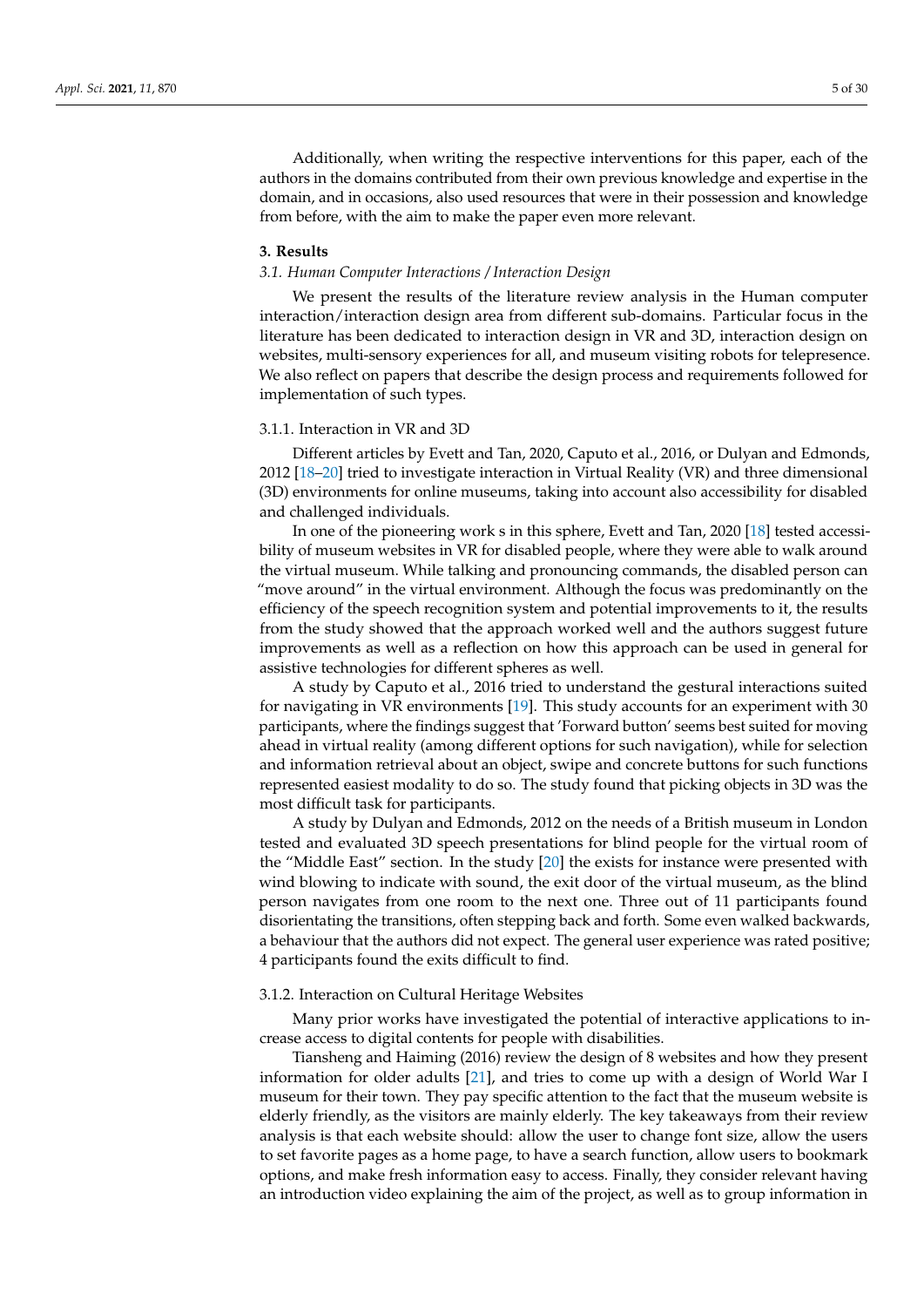three main categories (people, events, objects), and present this information with different background colors.

The National Library of Finland's web portal has been analyzed in terms of accessibility and inclusiveness in a study by Schwartz and Kautonen, 2015 [\[22\]](#page-23-21). For this aim, email interviews and surveys with professors and students working in the USA were conducted. A total of 11 students and 4 professors participated. The participants found that the fact that the website was in Finnish and not in English was perceived negatively. In addition, the lack of information about the artistic license confused the virtual visitor regarding whether the accessed materials can be used (and reproduced) for other purposes or not. The participants suggest to use creative commons licences for presented material.

A study conducted by Sorce et al., 2018 with 3 autistic users explored usability and accessibility of avatar-based touchless gestural interfaces for autistic people. In this study, the participants could "pick up" 5 objects presented around them and thus consult information about the objects. For this the avatar is projected by a projector, and the "touch" is captured by a Microsoft Kinect sensor, both of them attached to a computer. The therapist in general noticed easy access for all of the three participants, while the third did not need any help [\[23\]](#page-23-22).

FLIPPIN is a book like interface used in public spaces and museums for consulting contents [\[24\]](#page-23-23). Three different prototypes were evaluated; they allowed three different interaction techniques. One allowed only for linear consumption of contents and not giving any other choice to follow different paths, and the other two were interactive and one could choose different paths. The novelty and usability from interacting with a technology whose interaction is like "any physical book" provided a positive effect. The interactive ones arose user interest in contents.

These kind of approaches have been used for other cultural heritage domains and not only in museums. One such example is the publication by Rapp et al., 2013 on how food producers bring closer to the customers the ethnographic knowledge about food production of their region. This includes extending (e-including) people involved in the process, in order to convey how the product was produced. The evaluation was conducted at an exposition event with producers. They all found it a good way to bring new audiences, although they still expressed concern about the sustainability of the tool [\[25\]](#page-23-24).

A system studied by Su and Liao, 2011 [\[26\]](#page-23-25) based on RFID tagging of exhibits in the museum allows the visitors to save and share remarks about the exhibits with the non-visitors. The remarks and information saved by the visitors can later be turned into microblogs on which non-visitors can find further information about the museum and presented exhibits.

In this direction, the first system studying suited interaction paradigms for virtual visiting of museums were MINERVA [\[27\]](#page-24-0) and MUD [\[28\]](#page-24-1) projects. MINERVA shows how one can bring closer the museum to the people at home and it shows a first user interface, and the general architecture (based on Java) for such system. MUD includes a microphone feature that allows for communication of online visitors with the actual visitors visiting the same room at the same time.

# 3.1.3. Alleviating Distance by Remote Visiting with Robots

Assisting challenged individuals in visits with help of onsite robots, specifically designed to this aim, has been the focus of previous studies.

Case studies of robots developed for visiting the museum from remote have been investigated and presented by previous literature [\[29\]](#page-24-2), successfully deployed within the EU-funded projects TOURBOT and WebFAIR. The mobile robots are positioned inside the museum, and can move inside it, in addition the robots were able to tell the number of people in the room and their positions. They could as well talk with the other visitors, and project the video streams from the spaces they were visiting. In addition, the authors simplified the system setup time and reduced it, facilitating its porting to new environments.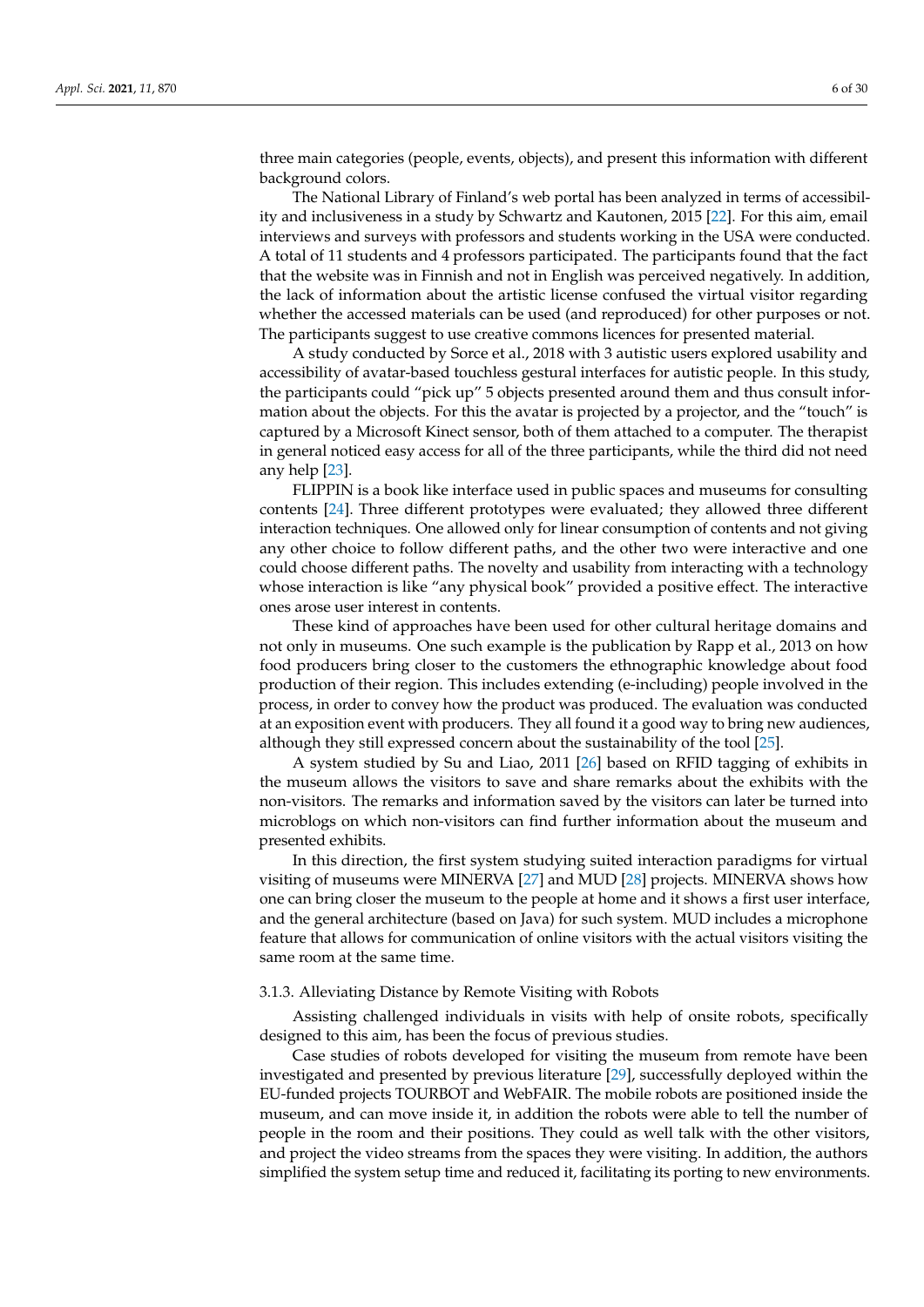Experiences with an interactive museum tour-guide robot were described by Ng et al., 2015 [\[30\]](#page-24-3). They conclude that questions on how to provide a good user experience while users tele-operate a robot, and how to make the experience as close as possible to the real one, yet remain to be solved.

Scenarios for universally accessible cultural exhibits have been developed in the past for the needs of FORTH project [\[31\]](#page-24-4). These scenarios detail how old, blind, and hard of hearing people can or should access the museum exhibits, as well as which are the research challenges for providing such access, namely: novel interaction paradigms, novel forms of UIs adaptation, new accessibility interaction techniques designed for all, alternative means of information display, and personal cross-domain assistive solutions.

The ACCESSIBILITY PASS is an evaluation framework for museum structures, and measures how "welcoming" and how "disabled friendly" places are, specifically in tourism and culture heritage sites. The authors transformed the checklist into an interface/ tool to evaluate the structure [\[32\]](#page-24-5).

#### 3.1.4. Multi-Sensory Museum Experiences for All

In this section, we also describe the advances in terms of interaction design for museum experiences delivered on site, and how they also have been moved on to become more adapted for visitors with different disabilities.

Haptic interfaces have been used lately quite significantly by different authors such as Trotta et al., 2020, Carrozzino and Bergamasco, Coelho et al., 2020, Frid et al., 2019, Vaz et al., 2018 [\[33–](#page-24-6)[37\]](#page-24-7). Some museums offer tactile and hearing multisensory experiences that help visually-impaired visitors formulate mental pictures of the objects, and provide important navigation and contextual information. Besides, they help creating new ways for disabled visitors to know about the objects presented, technology is used also to provide them better navigation information about the arrangement of the museum and how to find their ways around the museum.

One example of such novel approach was developed at the London Science museum to communicate abstract concepts in cosmology in a more inclusive and accessible manner by Trotta et al., 2020 [\[33\]](#page-24-6). Multistory elements that were part of the dark matter experience included: fluorescent body outline indicating where participants need to lie, Aquaruis dark matter simulation projection, haptic board for air skin stimulation, and a scent release device. The whole experience lasted 3 min, and the 46 participants found that such approach to museum visiting worked well for all visitors. They work at the moment to make it easily portable and implementable for other museums.

The Museum of Pure Form project [\[34](#page-24-8)[,35\]](#page-24-9) augmented visitors experience allowing them to touch and experience the properties of the sculptures belonging to the collection using an exoskeleton and a haptic interface for fingers.

Sound forest is an exhibition/music installation consisting of a room with light-emitting interactive strings, vibrating platforms and speakers at the Swedish Museum of performing arts. The participants in this study needed to match music, vibrations, and colors presented to them, based on the associations the museum arose in them. The musics elements were composed specifically for this study. There were 19 participants (children, teens and adults with physical and intellectual disabilities). The main contribution lies in their finding indicating that the *Sound Forest* can be used to provide visitors of different ages and disabilities with similar associations about music experience [\[36\]](#page-24-10).

MM Gerdau Museum in Brasil enhanced its Pedras Sebidas exhibition with additional sensors and sound actuators to communicate the exhibition to blind and visually impaired participants [\[37\]](#page-24-7). Tests performed with 13 participants demonstrated very positive evaluations regarding pragmatic and hedonic qualities of the interaction.

Halbach and Tjostheim, 2019 propose a framework for more accessible museum experiences and provide measures on how museums can be assessed for their levels of "accessibility" towards adults with physical and intellectual disabilities inside of the museum. The accessibility indicators include: vision, earning, mobility, motor and cognition scores. They evaluate with users the "accessibility" of an exhibition in the Oslo Science Museum.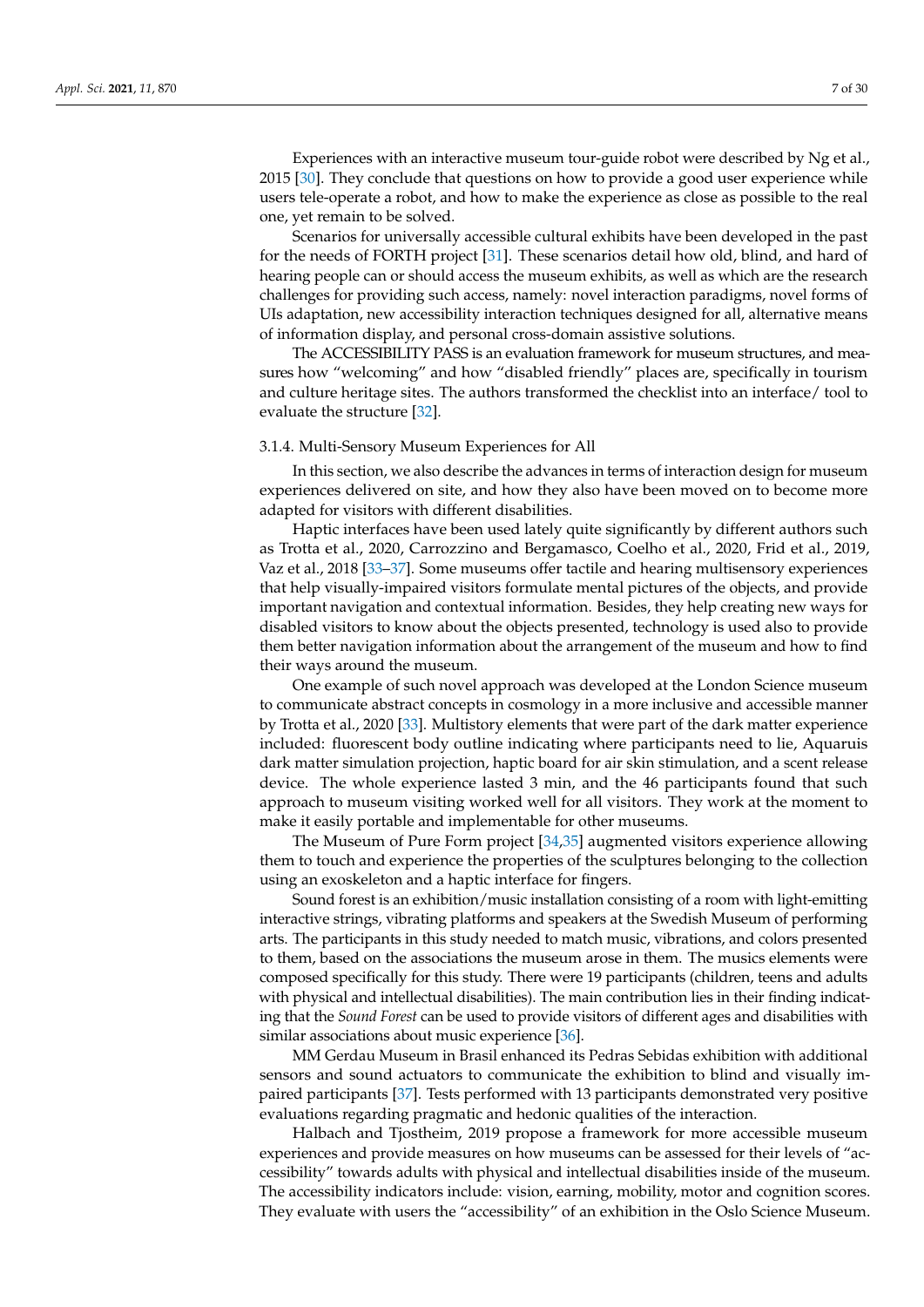Voice and motor-related accessibility was at the highest levels evaluated in the exhibition, while the hearing, vision and cognition scores can be improved [\[38\]](#page-24-11).

# *3.2. Design Processes Explained: Requirements for Such Systems*

Many studies provide requirements and design processes that future designers of CH systems should follow. In this section, we sum them up.

UniBSArt4All project [\[39\]](#page-24-12) aims at supporting users in enjoying museum content in a tailored and accessible way. The project developers showcase the resulting design, the design method and approach to inclusive design they follow and the key dimensions of it, namely culture, age and disabilities on the human side, and time, cost and space on the technology side.

The architectural data, collection and annotation procedures adopted in Cultural Heritage Orientating Multimodal Experiences (CHROME project) were presented in [\[40\]](#page-24-13). The aim is to create an interactive system where remote visitors will be able to enjoy the museum.

The i-treasure project is presented with an ambitious aim to capture dancing moves, singing details in music formats, and pottery gestures for preserving crafts. Requirements were presented to make the platform easy to use although the authors did not perform an evaluation yet [\[41\]](#page-24-14). The paper presents sensor-specific requirements, education difficulty, and the needs for (1) adapting to the place where the person is, (2) detecting physical interactions among group members, and (3) visually highlight mistakes.

A paper by Song et al., 2014 presents the design process taken for developing an edutainment (education + entertainment) tool [ $42$ ]. The authors did not perform a study but reported on the design of a system that enables visitors to trace objects visited and provides linear and non linear options for storytelling.

#### 3.2.1. Interaction Design Approaches for Museums Already Using AI?

Our research identified only few use cases so far where AI was used for accessibility and inclusiveness in the cultural heritage and museums domain.

One paper describes the experience of the ArtiMuse project, which aims at passing to next generations the rare gestural knowledge and skills involved in the traditional craftsmanship, more precisely in the art of wheel-throwing pottery [\[43\]](#page-24-16). For the aim of the project, a human-computer interface was build which permits both the modeling and recognition of expert technical gestures, i.e., whether the online visitors mimic correctly the gestures as explained by the website.

Dal Falco and Stavros (2017) speak about the applicability of modern technologies in museums and cultural sites, and sums up different experiences on how for instance some simple natural language conversation models provide answers to online visitors questions. These are answered from a predefined set of possible answers [\[44\]](#page-24-17). Other similar kind of works that incorporate simple natural language conversation techniques and interactive storytelling have also been successfully tested and implemented in the past [\[45–](#page-24-18)[47\]](#page-24-19).

#### *3.3. Pedagogical Design*

Pedagogical design refers to a development or design process that is guided by specific learning objectives as well as pedagogical theories in order to identify and design activities, technologies and objects that are suited to reach the intended outcomes (Conole and Fill, 2005 [\[48\]](#page-24-20)). Presently, pedagogical designers do not exclusively focus on clearly defined formal education that takes place in classroom settings, but also embrace more complex and open ended learning settings. Experiences can be obtained at physical sites, like in a museum, or at an historical building, but also through VR experiences or digital materials presented through the Internet. Designing for cultural heritage is different from designing for classroom settings in the sense that learning in the context of cultural heritage is often experiential, implying that students' experiences and actions form the basis of their reflections and thinking processes that in the end influence their attitudes as well as the learning outcomes.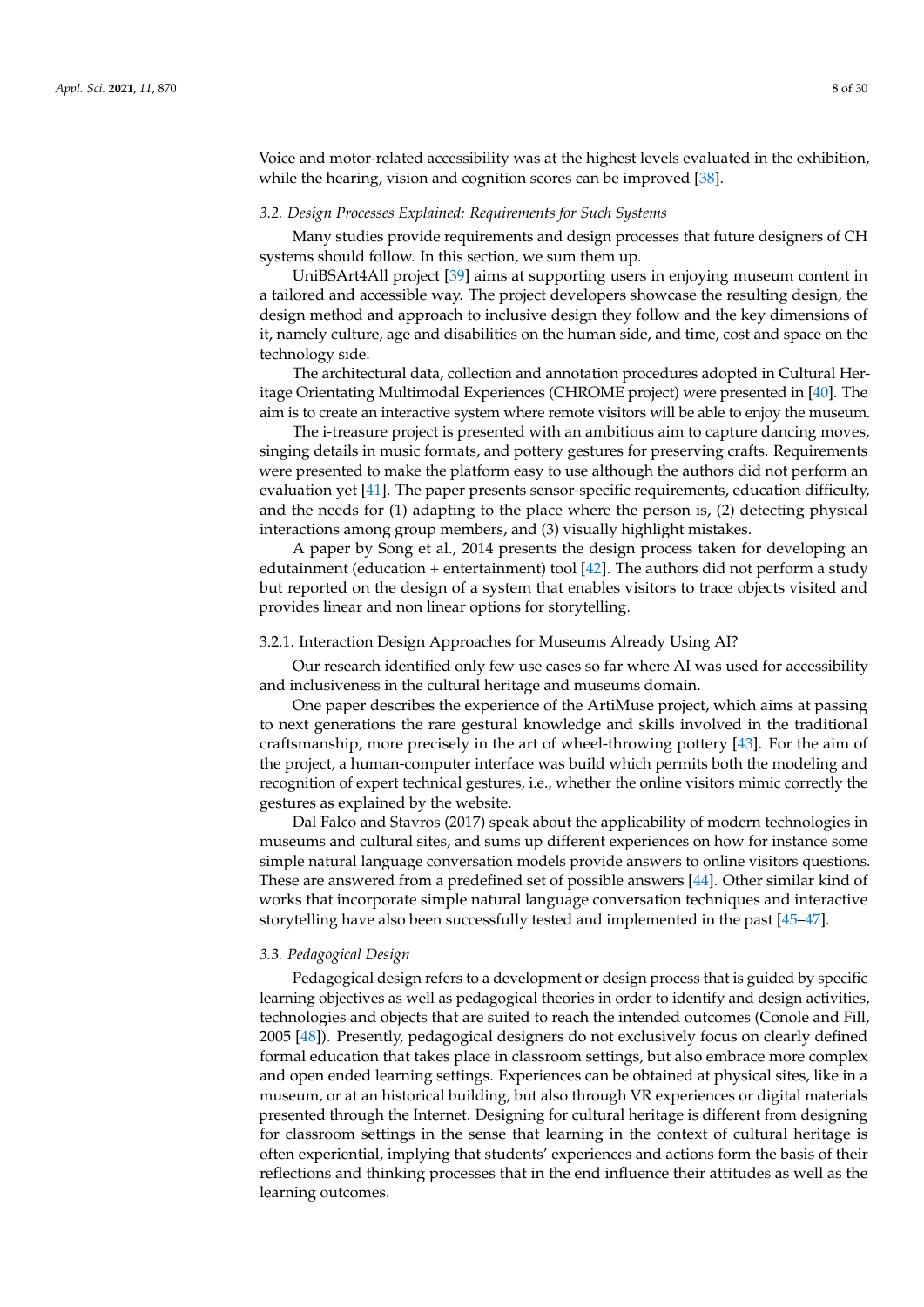In AI, the pedagogical design counterpart to open-ended learning experiences can relate to agents deciding or inventing what problem to solve next (focusing on meta-diversity search and language  $[49]$  as a tool for creative exploration  $[50]$ ), which could relate to the use of automatic tutors in CH- and generic- pedagogical design. EvoCraft [\[51\]](#page-24-23), for instance, provides a benchmark for open-ended learning [\[52\]](#page-25-0) and autonomous development [\[53\]](#page-25-1) of agents. Automatic curriculum learning [\[13\]](#page-23-12), as a methodology that tries to design the set of tasks to be learned by an agent, and the order in which they are learned, could as well

be used in CH online sites. From the perspective of pedagogical design, certain design aspects allow enactment of the experiential learning; starting with involving the visitor on the cognitive, physical as well as affective level with the presented content and acknowledging their prior knowledge and experiences that a visitor brings to the site. Following the model of Falk and Dierking, 2012 [\[54\]](#page-25-2) we argue that the experience of a visitor is shaped by the following three interacting context factors: the personal context, the physical context and the social context. In short the personal context relates to the psychological make-up and state, the prior knowledge, attitudes, experiences, motivation and interests that visitors bring with them when they engage in cultural heritage related activities and that shape their experiences. The physical context revering to the building, the artifacts and the ambiance, all factors that influence the way visitors move through a museum and what catches their attention. The social cultural context is focusing more on the cultural background of the visitors and the type of interactions they engage in. The model nicely illustrates that learning in cultural heritage settings is complex and influenced by various factors. Taking into account the personal and the socio-cultural context it becomes clear that not all visitors enter a museum or cultural heritage site with the same amount of prior knowledge, cultural capital and resources, and also their attitudes, motivation and interest may differ. For visitors who lack background knowledge or motivation, this might negatively affect their experiences at a site or during an activity as per study from Pecore et al., 2017 [\[55\]](#page-25-3). The way information is presented might make certain groups feel left out (*I do not understand the language, this is not for me*) and therefore also has a negative effect on future visits to cultural heritage sites (Hughes and Moscardo, 2019) [\[56](#page-25-4)[,57\]](#page-25-5). Research indicates that cultural capital can influence the way individuals and families behave during their visit at a cultural heritage site, and has a high impact on the amount of learning that takes place (Tison Povis and Crowley, 2015) [\[58\]](#page-25-6).

Learning in the context of cultural heritage sites can be understood as a process of (co-)construction (Hohenstein and Missouri, 2018) [\[59\]](#page-25-7). Knowledge and understanding are acquired through interaction with the content and other visitors; it is an active process. Action, interaction, prolonged engagement and continued reflection on the content or the collection is important in facilitating learning and shaping positive outcomes (Horn et al., 2016) [\[60\]](#page-25-8). This process of (co-)construction can be shaped by adults that guide the experience (Land-Zandstra et al., 2020) [\[61\]](#page-25-9). Unfortunately there might not always be a knowledgeable person available to explain materials, and support deeper level interaction. Therefore it is important that materials and experiences are highly self-explanatory and facilitate active exploration of the material and the content. Recent technological developments can enable visitors to better understand what is being presented, and facilitate active interaction and deeper level processing of the material, without depending on active participation of parents or educators.

An example of an app that is supporting museum visitors that lack appropriate prior knowledge and has features that stimulate prolonged and focused interaction with the content is the work in (Nelson, Bowman and Bowman, 2017) [\[62\]](#page-25-10). Dr. Discovery or abbreviated Dr. D) was presented to the visitors as an app on a portable device. The Dr. D iPad app contains a question asking tool that allows visitors to ask questions through voice or typing. The question is matched to a database consisting of approximately 13.000 verified question answer pairs related to the museum content. When there is a close match the app provides an answer; in case of a weaker match the app asks the visitor to provide additional information, if there is no match, Dr. D will inform the user that he does not know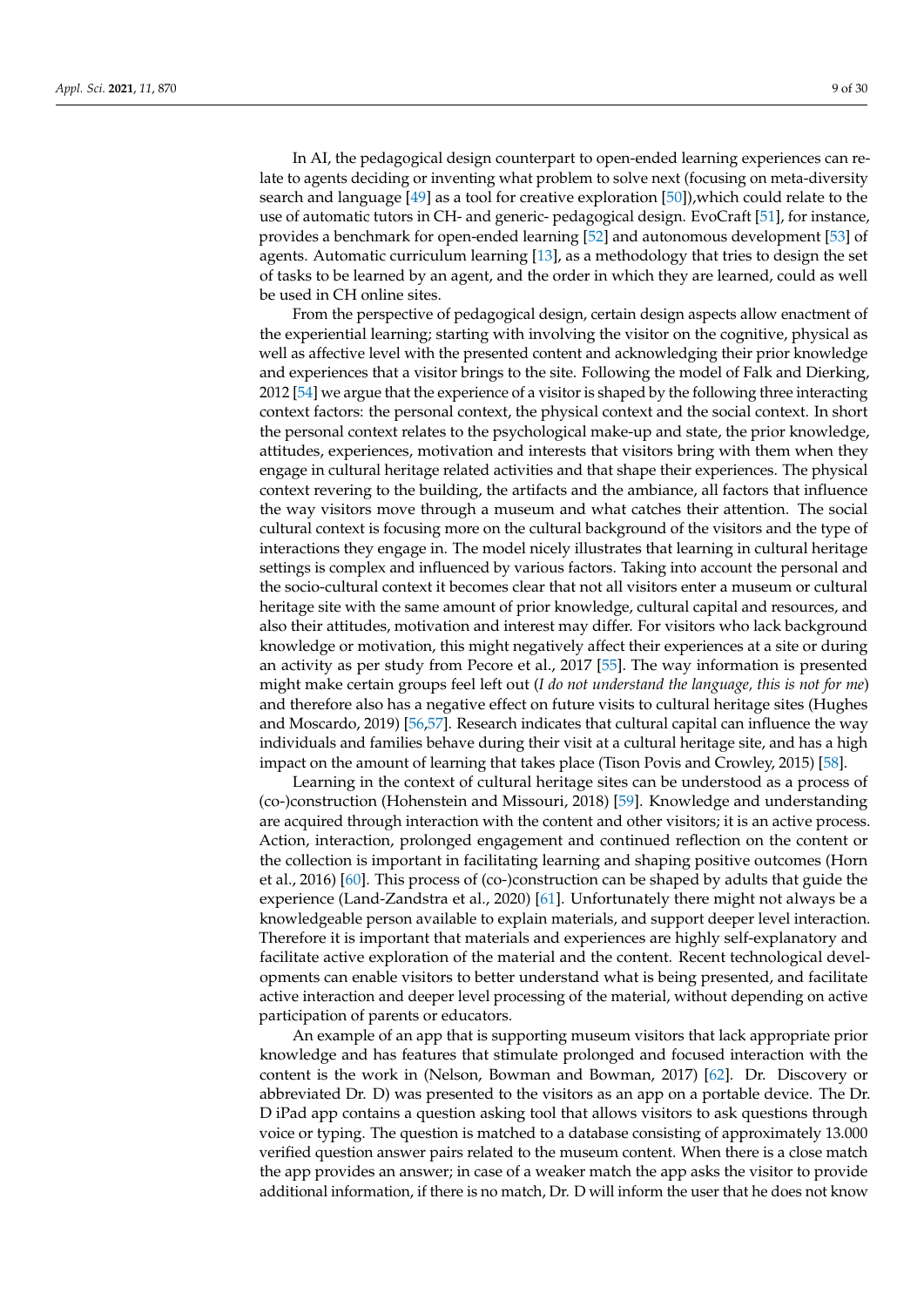the answer to their question yet, and offers to tell them something related to the exhibit. In this way the app stimulates the visitor to further explore the museum. To encourage visitors to focus on the content of the exhibition, gamification is introduced. Visitors are stimulated to ask questions in order to get Dr. D, who is floating in space, back to the spaceship. There is not enough fuel for Dr. D to make it to the spaceship, but the visitors can help Dr. D by earning fuel. Fuel is earned by asking content related questions to Dr. D that will be answered by the app. Visitors that were offered a version of the app in game mode, asked almost twice as many questions as visitors that worked with an app without the gamification features. Interaction with the app facilitated prolonged interaction with the material (Nelson, Bowman and Bowman, 2017) [\[63\]](#page-25-11).

The introduction of interactive displays at cultural heritage sites also offers opportunities for active interaction with the material and promoting engagement as well as learning. Interactive displays are more and more common place in museums and sometimes as part of the exhibited content, sometimes replacing traditional labels and information stands. Lakkaraju et al., 2017 [\[64\]](#page-25-12) investigated three different versions of an interactive display. The first version presented information in the from of menus. Visitors could select pictures and learn more about the objects they selected. This first version was compared with two more innovative redesigns of the interactive display. Both redesigns started from the idea of curiosity of the visitors; the first redesign, called Big Questions, focuses on knowledge gaps, by posing questions related to missing information that can be obtained through interaction with the exhibition. The second redesign, called Timelines, tries to create a pleasant and visually pleasing experience focusing more on the emotional and sensory-motor aspects of the visit. These interactive displays were combined with a display case that presented important innovations from the Bronze Age, and visitors conversations and interactions were carefully observed and analyzed. Results show that while the first redesign initially increased engagement with the material, this engagement washed away once the missing knowledge was retrieved. The second redesign was less directive and resulted in more exploration reflected in visitors levels of interpretative and curiosity talk. Both redesigns seem to facilitate different forms of interaction with the material and relate to different goals. The Big Questions approach is more directive and allows educators to steer the learning process of the visitors to specific contents and activities. However, the directive character might have a detrimental effect on motivation and attitude. The visually appealing redesign offers visitors more opportunities to pursue their own interest, but the attractiveness of the display might also pull their attention away from the content Lakkaraju et al., 2017 [\[64\]](#page-25-12). This implies that both redesigns stimulate interaction but match a different set of educational objectives (transmission of knowledge versus fostering interest). Technological and ICTbased pedagogical design in the context of cultural heritage sites should have to deal with certain constraints related to the setting. DiPoalo and Akia (2006) discussed this in relation to the design of adaptive multimedia for museum learning. It should be acknowledged that visitors have limited time, often come with a group, and that the expectations might be a mix of educational with recreational. Moreover, the organizations that implement the technology are interested in increasing visitor-ship through repeated visits. On the technical and organizational site, designed technologies should be able to deal with a constant stream of visitors at peak times; these should be engaging but intuitive to use so that no staff attendance is needed. Again, it is stressed that in order to create a positive experience the material should be adaptable to the needs and interest of visitors. The virtual beluga project [\(https://ivizlab.org/research/virutal-beluga-project-vancouver-aquarium/\)](https://ivizlab.org/research/virutal-beluga-project-vancouver-aquarium/) in the Vancouver Aquarium is taking these constraints into account. The systems builds on techniques from the gaming industry in order to create a simulation where belugas interact with each other but also with the user, extending the experience of the user beyond the observation of live and captive belugas present at the aquarium. Visitors could interact with the simulated belugas by changing the environment of the simulated belugas by the placement of objects (like boats, ice, or food) that are tracked and introduced in the virtual display. The interactivity of the simulation stimulates prolonged engagement with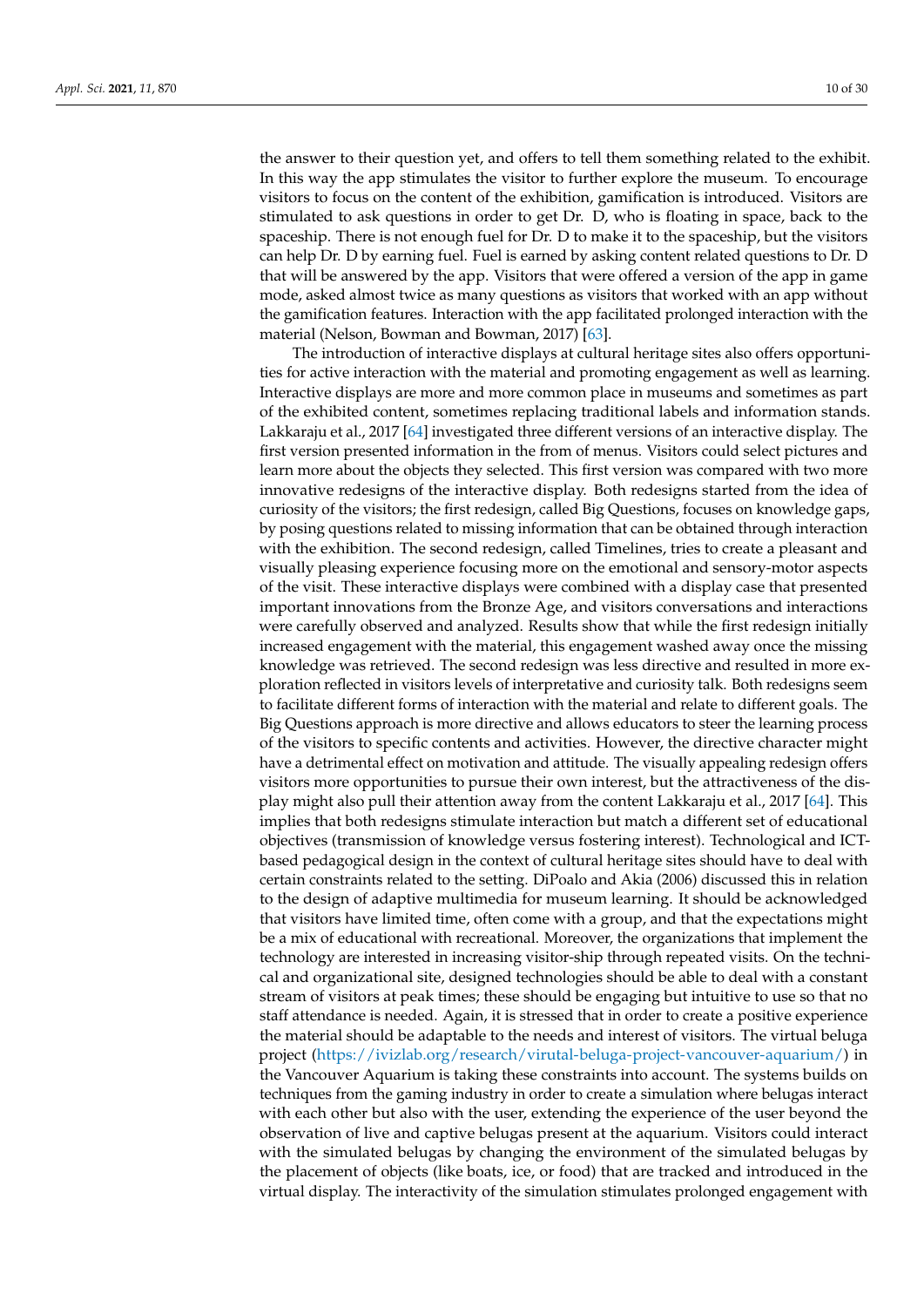the system but it also allowed multiple visitors to collaboratively experiment with the simulation, making it suitable in peak hours. Through interaction with the system visitors acquired knowledge about belugas, for example that belugas live in a world of sound. The system was designed in a modular way using intelligent objects and therefore allowed the exhibition designers to adapt the content and the learning experiences and stimulate repeated visits.

#### 3.3.1. Learning from Digital Collections and Websites

As museums and cultural heritage sites often digitize their collections, this offers possibilities for the creation of online content, or opening up digital collections to visitors. Navigating digital collections can be hard, visitors might have difficulties understanding and interpreting the material that is displayed. To ensure prolonged and meaningful interaction with the material, visitors of a virtual collection need goals, guidance or scaffolds. The features of the typical "my collection" or "my museum" systems offered on websites that allow visitors of museum websites to create their own subcollections is often not fully exploited by the visitors Marty et al., 2011 [\[65](#page-25-13)[,66\]](#page-25-14), the more advanced options are not used. When designing experiences for learning in the context of digital collections and virtual exhibitions, engagement is central. In line with the earlier mentioned model posed by Falk et al., 2012 [\[67\]](#page-25-15) we have to take into account the personal and socio-cultural context, and in this specific setting the physical context is replaced by the context of a digital environment that might be more or less suited and appealing for specific activities and specific groups of visitors. The study by Marty shows that the general public uses only the functions when they create their own collection, the more sophisticated functions might not be appealing for them [\[65,](#page-25-13)[66\]](#page-25-14). To ensure learning in these online and virtual environments, personalization seems to be important. Moreover, specific activities, tools and possibilities should be intuitive and made explicit.

A simple way to facilitate prolonged interaction with the material is the creation of smaller dedicated digital collections that focus on specific groups of visitors and create activities that set specific goals for interaction with the material. Examples of such activities can be found in digital storytelling projects that are initiated in several museums. In these initiatives visitors were provided access to (sub)-collections and background materials. These materials can be used by visitors to create their own digital story. Story telling stimulates the visitors to actively explore the collection, and form personal connections to the objects and contents. This positively affects visitors appreciation of the objects or art.

Other initiatives like guided exploration scenarios can be designed for specific subcollections. By actively asking students to compare objects from the collection, using technological tools to zoom into, or focus on specific characteristics of objects, visitors can look for similarities and differences. This allows visitors to take on the role of a researcher and actively obtain knowledge about important characteristics.

#### *3.4. Participatory Design*

# 3.4.1. The Roots of Participatory Design (PD)

Participatory Design (PD) is intended as an approach to design in a collaborative way technological products and services, together with the people who are their direct recipients. PD has its origins in the manufacturing and tertiary sector, as a need for workers to improve their working conditions, starting from the self-determination of the technologies they use daily to perform their tasks (Simonsen Robertson 2013), (Asaro 2000), (Ulrich et al. 1983) [\[68](#page-25-16)[–70\]](#page-25-17). From its origins in Scandinavia in the 1980s to the present day, Participatory Design has evolved beyond its geographical and thematic contexts, initially in working and unionized environments, such as printing factories (Ehn, 1983), (Ehn, 1988) [\[71,](#page-25-18)[72\]](#page-25-19) and hospitals (Bjerknes-Bratteteig 1985), (Bjerknes-Bratteteig 1988) [\[73](#page-25-20)[,74\]](#page-25-21), and then in different areas such as local governments and communities, characterized by different factors, such as age (children, adolescents, elderly), origins (natives, immigrants, refugees), or interests (profession, active citizenship) (DiSalvo et al. 2012)[\[75\]](#page-25-22). Participatory Design has historically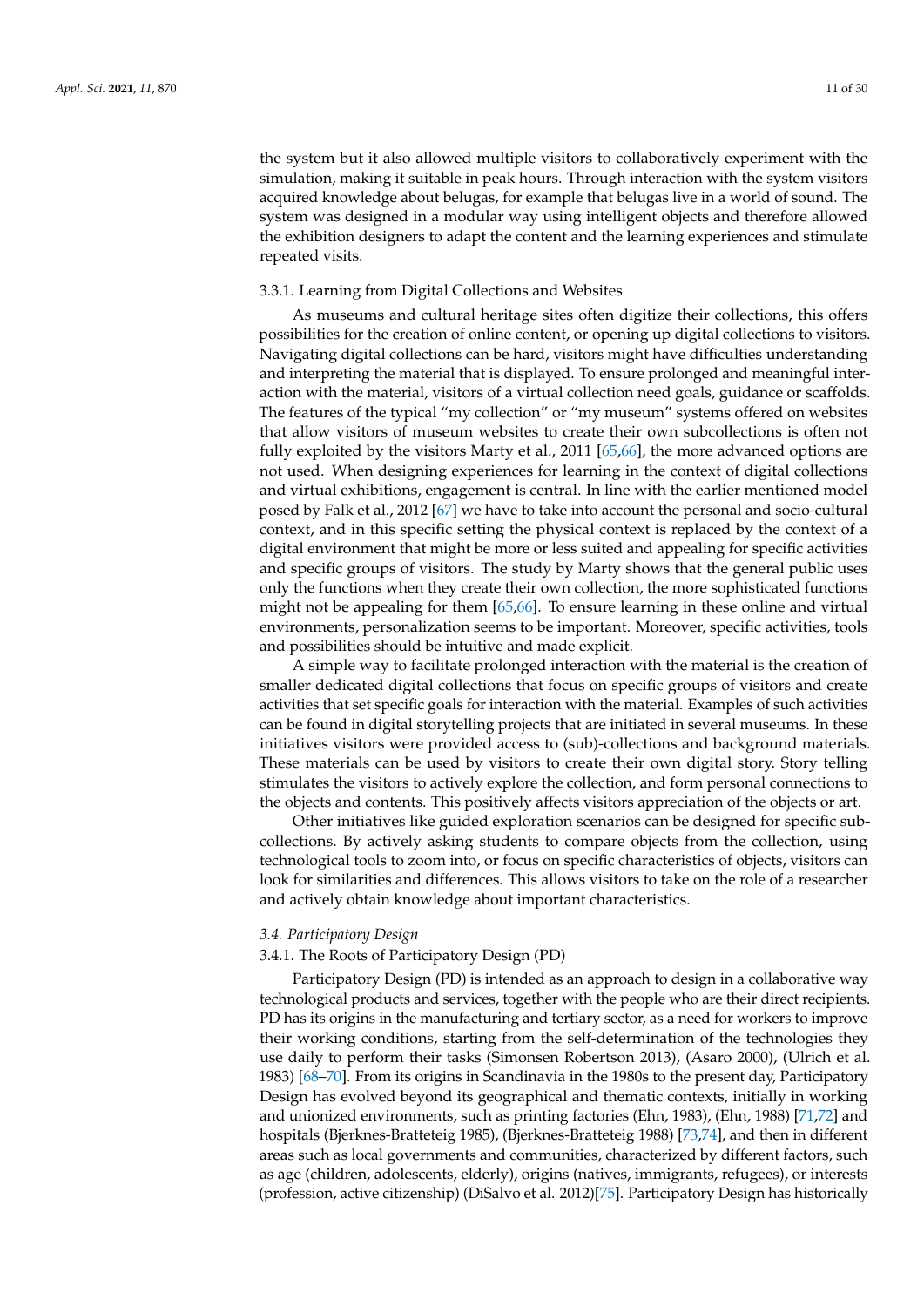moved from the secondary and tertiary sectors towards the public sector, defining the new research area of Public Design that includes also museums and heritage sites (Le Dantec 2016), (DiSalvo et al. 2012), (Manzini-Rizzo 2011), (Light-Serravalli 2019) refs. [\[75](#page-25-22)[–78\]](#page-25-23).

Historically, Participatory Design approaches museum exhibitions and cultural heritage sites with the aim of preserving and transmitting the knowledge and cultural heritage of a community. Several research works have been conducted in the creation of digital artifacts to improve the visitor experience of the cultural heritage that is offered by an exhibition or collection, mainly focusing on museum environments (Avram et al. 2019), (Smith 2013), (Dindler et al. 2010), (Macchia et al. 2015) [\[79–](#page-25-24)[82\]](#page-26-0) or on the preservation and transmission of local cultures (REF. Heike Theophilous's, Bidwell's and Brenton's works).

Nevertheless, the engagement of PD methodology and heritage is very much alive and in an exploratory era, as Zuljievic pointed out with a workshop at the Participatory Design Conference in 2018 [\[83\]](#page-26-1).

#### 3.4.2. Participatory Design and Accessibility in Cultural Heritage

As Elisa Giaccardi pointed out: "Heritage is everything we value and want to pass on to the following generations. These things are usually objects, places, and practices that we use to tell stories about ourselves, and play a central role in shaping our sense of identity as individuals and as communities" ( $[84]$ , p. 17), cultural heritage is much about the intimate connection that a community has with its own past. Ciolfi et al. [\[85\]](#page-26-3) profoundly highlight this aspect, showing how entitling local population to engage with the co-design of cultural heritage sites and exhibitions, is also a cathartic process of cultural identity re-discovery and re-shaping. Here we will talk about heritage as a macro area including also museums [\[84\]](#page-26-2).

The papers found on Scopus library with the query [access\* and inclusiv\*] were 32, where 5 of them were false positives (proceedings and non-related papers), which narrowed down the batch to 27 papers. However, it is worth mentioning that other interesting papers are outside this query because Participatory Design does not always talks in terms of accessibility when it works with minorities such as children, older adults, or teenagers.

With a more extensive query: TITLE-ABS-KEY ("co-design" OR codesign OR "participatory design") AND TITLE-ABS-KEY (museum\* OR heritage), the papers were 233. In fact, the PD design approach consist on starting a project from the participants (perspective users or not), exploring, eliciting and investigating their points of view about what a museum experience or an accessible and inclusive heritage site might signify to them. The difficulty to entangle the PD research about accessibility and inclusiveness in heritage sites reflects its critical approach to include different points of view, and with them, different languages. In fact, in PD, using the word 'user' is not the same as using the word 'participant', as the former does not include the collaborative and empowering aspects that are essential in PD. In the same way, using the word 'accessibility' refers to an institutional language that in the normative discourse implies a disability. For this reason, the query used for the review is not exhaustive and does not catch the richness of the semantic meaning of accessibility and inclusivity in PD, which is context-based.

However, some papers found with the original query offer novel viewpoints to approach accessibility with participatory design processes. For instance, Cumbo and colleagues [\[86\]](#page-26-4) introduce the role of least-Adult, a concept borrowed from the sociological literature on childhood developed by Nancy Mandell, as an approach to engage with children through participatory research in adult-led contexts such as museums. This approach empowers children to take action and puts accountability in the design process of new technologies and services to enjoy CH, tackling the prejudice of not being "able enough" because of the young age. Since PD recognizes that design is contextual, and the context (social, spatial, economic, political, etc.) is the first feature to understand, similarly, the least-Adult concept recognises the influence of *places* in shaping child participation, "pointing to spatial-temporal contextual factors as important factors for enabling and shaping participatory research" [\[86\]](#page-26-4).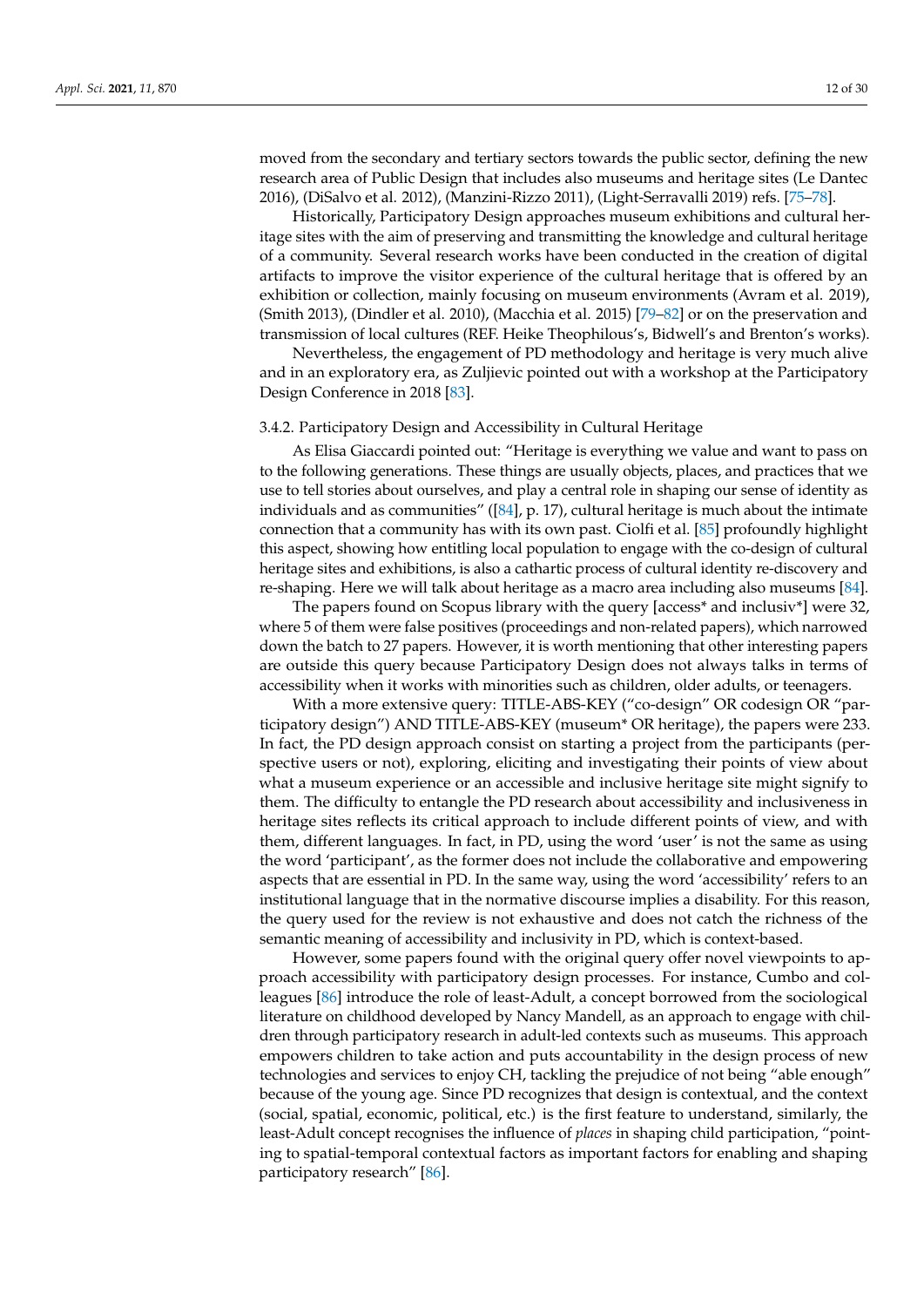Another example that highlights the importance of understanding the context in which some cultural heritage sites are located, is illustrated by Gonzalez and colleagues [\[87\]](#page-26-5). Gonzalez and colleagues investigate the potential of participatory design to improve urban spaces in the slums of Caracas, Venezuela. Since the administrative and political situation in Caracas is as critical that eradication of slums becomes impossible, the researchers shift the focus from the institutional powers to the people that live in the slums. They tried to involve their inhabitants in a Participatory Development project, with the goal of improving their living conditions. The needs that the participants expressed, such as having playgrounds for the kids, green areas and community centres for all, are intimately connected with the desire to preserve and pass on their cultural identity. As the authors conclude, "shifting the methodology from slum eviction to slum upgrading fosters inclusion and respect for local heritage and culture, and creates a more sustainable and human-focused approach that aims to provide solutions to an on-going, deep-seated challenge" [\[87\]](#page-26-5). The in-depth understanding of CH contexts can bring tremendous benefits to the design of services that aim at making these CH sites more accessible for all, including the people that live in their surroundings, as also Ciolfi et al. highlighted [\[88\]](#page-26-6).

Moving forward with the extensive query on Scopus above mentioned, key research of the field was highlighted. Although not explicitly referring to accessibility and inclusiveness, these research works concern making cultural heritage sites and museums more inclusive for a broader audience.

For example, Avram et al. [\[89\]](#page-26-7) conducted a long-scale long-term (4 years) collaboration with cultural heritage professionals. Together with Avram's team of designers and developers, they co-designed the meSch Up kit, a tool for rapid creation of smart cultural heritage environments. The kit is composed by an authoring tool, a plug-and-play hardware and software platform, designed to support museum professionals to create their own interactive installations. The purpose of this project is filling a gap in the exhibit creation, which is traditionally made by specialists, while museum curators are involved only as informants at most. The benefit of the Mesh kit is to empower museum curators and staff to independently design interactive exhibitions in their workplace where they can focus on their professional knowledge in cultural heritage, without the need of having technical knowledge on, e.g., programming languages [\[90\]](#page-26-8).

Dindler et al. [\[91\]](#page-26-9) entangle cultural heritage accessibility taking children's everyday engagement as the starting point of design inquiry. They involved a primary school class in a co-creation workshop on designing future exhibitions, called Gaming the Museum. Here children are asked to contribute to the ideation of new interactive exhibitions by exploiting their own knowledge and experience about video games and online communities. In this way the perspective users (children) could shape new possible exhibitions in ways that are familiar and appealing to them.

With the project Digital Natives [\[92\]](#page-26-10), Smith et al. investigated how to create cultural heritage innovation by combining elements of Participatory Design with issues of contemporary digital culture. Involving a team of anthropologists, interaction designers, and seven teenagers, they studied the role of digital devices in teenagers' everyday, discovering how digital devices are more than possessed objects, they are belongings that shape and nurture teenagers identities. Giving to the teenagers the role of curators and of codesigners, they were able to express their point of view about the accessibility of museums by designing themselves an exhibition with technologies and contents considered relevant and interesting for them. The digital natives exhibition was a digital exhibition about the life of the teenagers that participated in its design. It was formed by four installations that experimented visual and aesthetic communication, allowing the audience to explore different aspects of the natives' lives: *Digital See, Portrait, Google my Head* and *DJ Station*.

#### <span id="page-12-0"></span>**4. Accessible Cultural Heritage through Explainable Artificial Intelligence**

AI as a tool is ubiquitously being applied to many domains, art being one of the latest ones being touched. As one of the many applications of AI, art can benefit from AI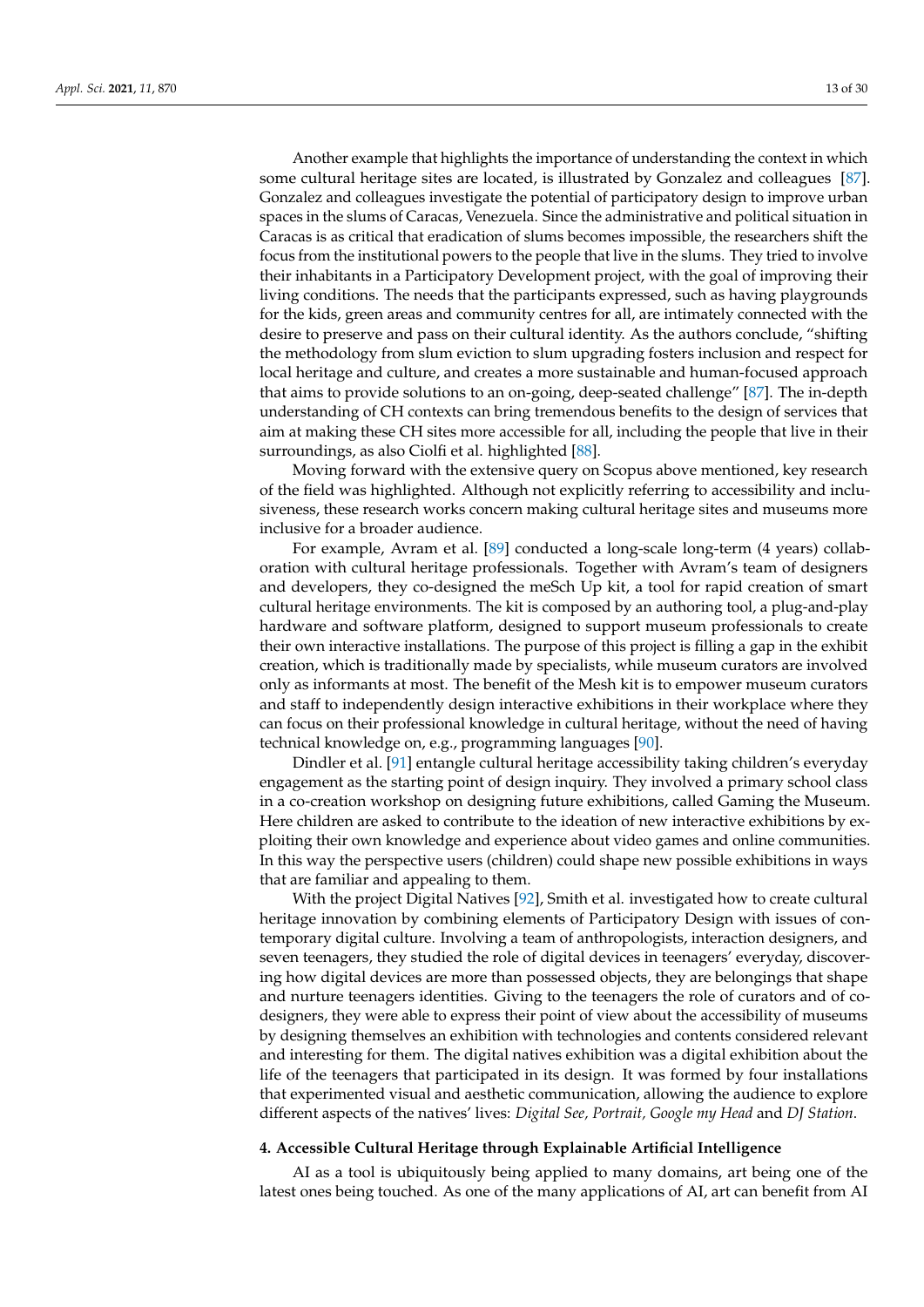latest advances because the latest impressive results in AI have mainly focused on images (followed by text), as data source types. However, assessing beyond natural images can serve AI to bullet proof the latest methods on a more challenging domain as it is artistic images or paintings.

In this section, we take cultural heritage as a use case to present a conceptual framework for accessible museum experiences. In particular, we advocate for including minorities as special user and evaluator of the latest AI techniques, with an emphasis on some of the drivers to accessibility, concretely involving AI, eXplainable AI techniques and principles for accessible and responsible AI [\[93\]](#page-26-11).

The European Commission Ethics Guidelines for Trustworthy Artificial Intelligence (AI) [\[94\]](#page-26-12) and Responsible AI principles [\[15\]](#page-23-14) advocate for lawful AI technology that is, among other things, more inclusive. *EXplainable* AI (XAI) aims at making state of the art opaque models for generation of *rationale explanation*, i.e., an explanation that has as target the non-technical users.

The latest AI and XAI techniques [\[15,](#page-23-14)[95–](#page-26-13)[98\]](#page-26-14) could bring art closer to new audiences. By increasing the accessibility of cultural heritage to collectives not fully able to enjoy it today, missing gaps in technology could be identified. The latest advances in natural language processing (NLP), computer vision (CV) and XAI could disruptively innovate the ways in which we teach, learn, and approach art to society. For instance, people with visual impairments take and share photographs for the same reasons that sighted people do, but as they find many more difficulties, methods have been developed to assist blind photography (including audio feedback that facilitates aiming the camera) [\[99\]](#page-26-15).

Automatically generating descriptions helps visually impaired people better browse and select photos based on human-powered photo descriptions and computer-generated photo descriptions. Could such human computation-generated visual explanations also help completely blind users, e.g., navigate a museum? Could these help any user that wants to learn from first-hand experts how a given artwork is interpreted, or what it conveys, providing the right context of its time? If the answer is positive, perhaps a model could be trained with all generated data to avoid the arduous task of labelling data so that eventually, the blind would not require human assistance.

In next subsections we put ourselves in the shoes of particular collectives such as the blind, or the deaf, and pose a set of settings we consider worth exploring in the intersection of art and science, taking into account the previous literature results in the domain coming from the three sub-domains. In particular, we propose using cultural heritage as a playground for (X)AI, and suggest a list of challenges and research questions (RQs) showing why inclusive art needs XAI, and why XAI may find on minority audiences, the right manner to evaluate where AI can have more impact. A summary figure of our research agenda is presented in Figure [1.](#page-14-0)

*Given an audience, an eXplainable AI (XAI) is a suite of machine learning techniques that produces details or reasons to make its functioning clear or easy to understand* [\[15\]](#page-23-14). XAI draws insights from Social Sciences and the psychology of explanation, and its objective is to (1) produce more explainable models maintaining high level performance, and (2) enable humans to understand, trust, and manage the emerging generation of artificially intelligent partners.

Given the inherent subjectivity of an explanation, current discussions advocate for rethinking interpretability, involving the audience expertise. When AI becomes ubiquitous across domains, it is especially important to follow the EU Ethics Guidelines for Trustworthy AI [\[94\]](#page-26-12), Guidelines for Responsible AI and interpretable AI models [\[15\]](#page-23-14). Equally important is accounting for interests, demands and requirements of the different stakeholders interacting with the system to be explained. In cultural heritage contexts, accounting for the target audience is equally critical from both evaluation and personalisation points of view [\[100\]](#page-26-16).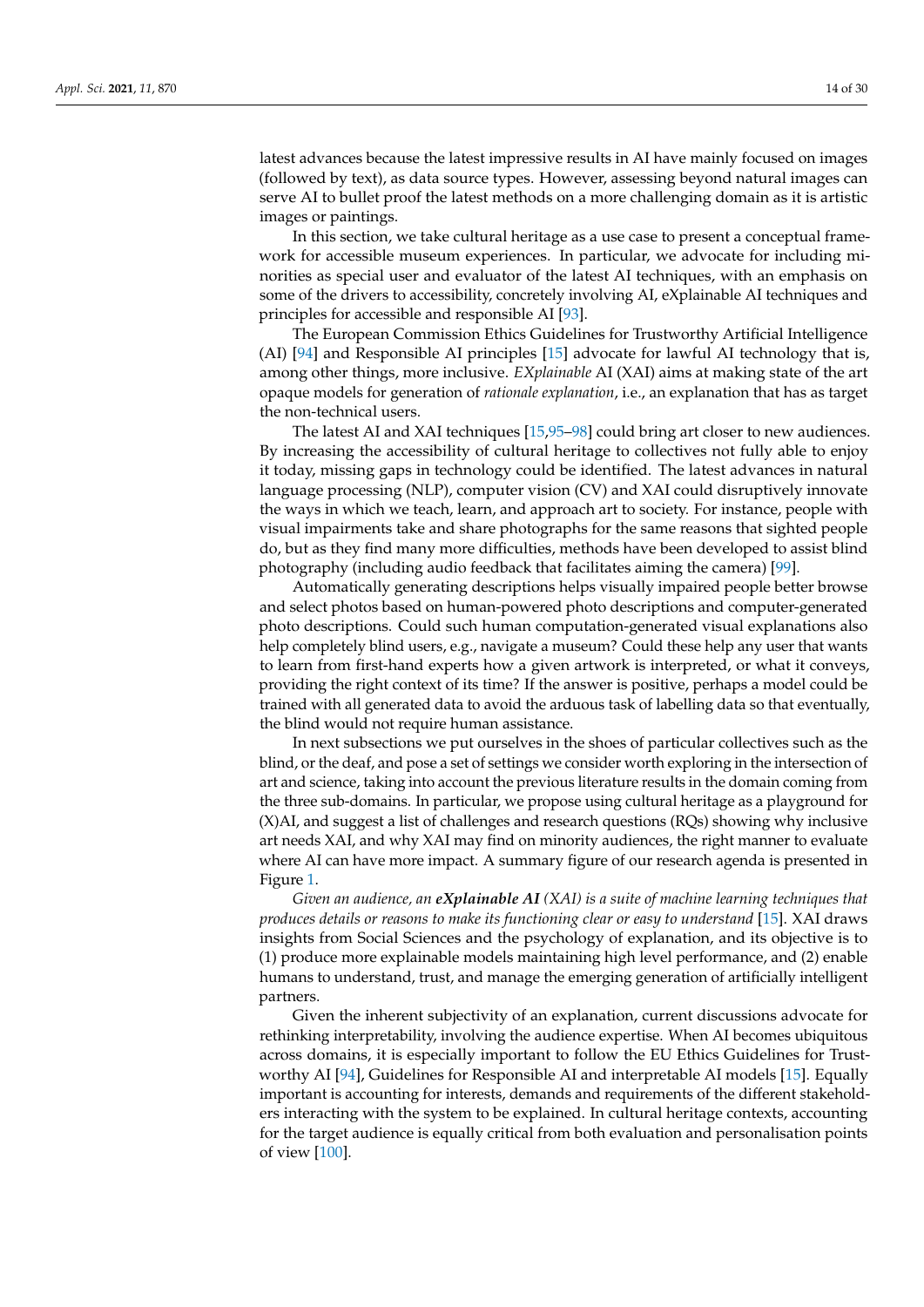<span id="page-14-0"></span>

**Figure 1.** Conceptual framework for AI-enabled accessibility of museums and cultural heritage sites. Novel AI components include the concepts of learning progress in curiosity-driven exploration [\[11\]](#page-23-10), pedagogical agents [\[14\]](#page-23-13), creative AI, natural language explanation generation, accessible CH through explainable AI [\[93\]](#page-26-11) and automatic curriculum learning [\[13\]](#page-23-12).

# *4.1. AI, Creativity, Storytelling and Audience Engagement*

Groups of visitors inside museums have been a focus of ongoing research for a long time [\[101](#page-26-17)[–103\]](#page-26-18). Some systems allowed for visitor collaboration by supporting shared listening or leaving messages between visitors [\[102\]](#page-26-19). To facilitate the process of engagement and collaboration between co-visitors, narratives are often introduced in museum contexts. Narratives are responsible for mental immersion through which users can be engaged and involved in the experience, increasing their sense of mediated presence as well. Visitors preferences have been studied [\[104](#page-26-20)[–106\]](#page-26-21), and more engaging approaches have been proposed for stimulating the visitor interests by using presentations such as film or drama [\[45](#page-24-18)[,107\]](#page-26-22). The drama was adapting to the visitors so that different available independent drama segments were played to be group based on characteristics of the group of visitors, the specific context of the visit, and implicit input from the visitors themselves. Results showed that drama, when designed for small groups, and combined with the raw emotion of onsite visitors being in front of actual original artifacts, can emotionally engage distant visitors with mobility constraints [\[108\]](#page-27-0).

Approaching art to different audiences should consider the target culture and background. Culture traditions can disruptively change the idea of a museum activity since early ages. For instance, opinion towards museums can be seen by kids very differently. A great example is how kids loudly enjoy and see museums as a fun place for kids when allowed to paint and talk inside (as in UK National Gallery). The idea of museum becomes that one of a ludic place, transmitting the idea that art can be a fun activity to play with. Such context makes kids at ease to approach and feel curious about heritage, leaving room for creativity. A very different idea of art is what often is formed in children when museums do not allow touching, loud speaking, nor interaction, linking the idea of museum more to a temple, or an activity that many may find boring.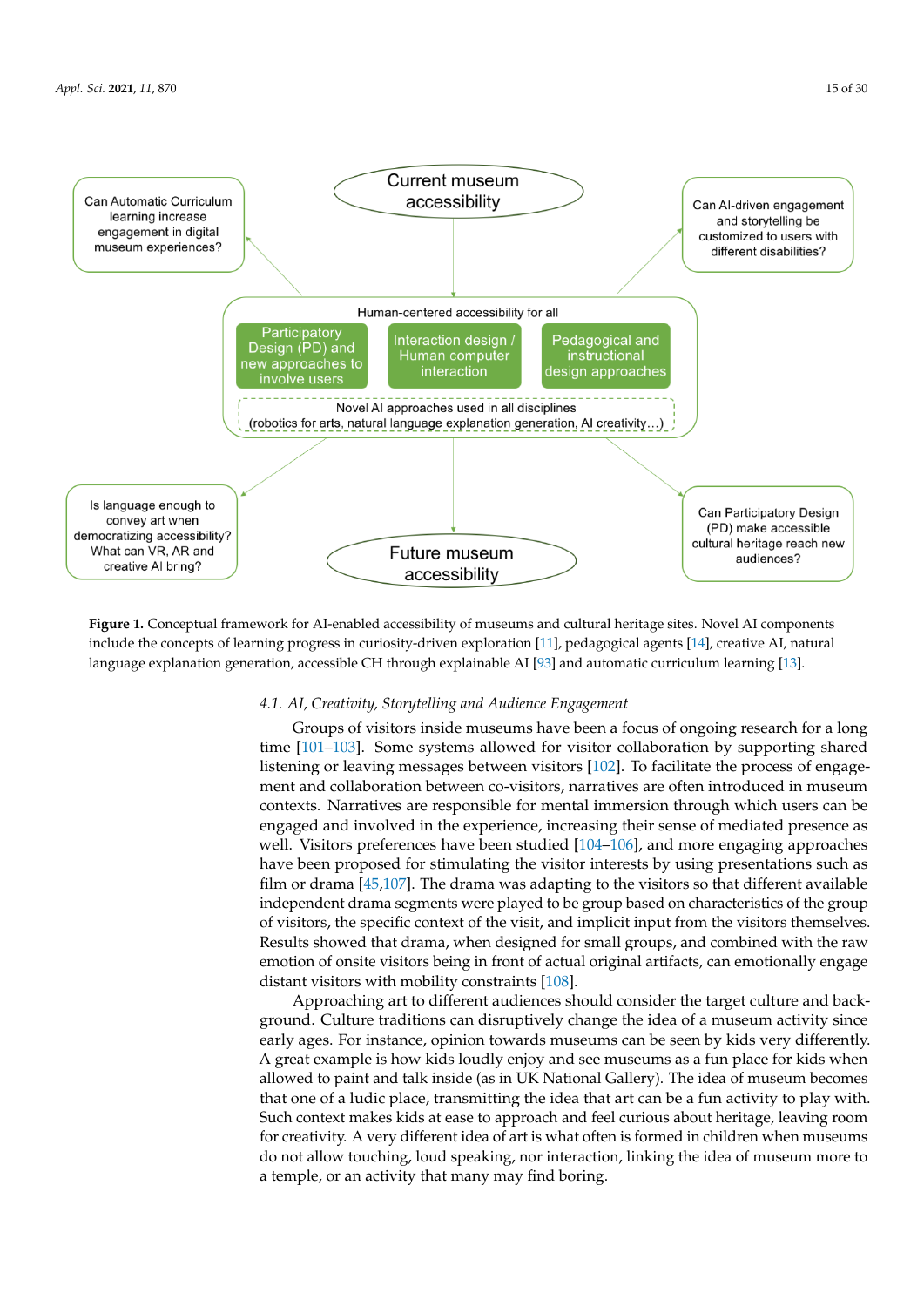Studying mechanisms to bring closer the artistic heritage to a target audience shows that, in art, the audience plays a central element, and can change the vision of society towards art dramatically. Likewise in XAI, not placing the audience in a centric role risks AI losing its deserved trust.

To renew the ways of thinking about art, we pose the following questions:

- Could AI help deliver art, personalize or write new rules on what is possible to do with cultural heritage?
- Can XAI help encode prior knowledge of domain knowledge experts [\[109\]](#page-27-1)?

#### *4.2. Explaining Art through Language*

Unlike math, art may not always be understood, and may require extra (objective and subjective) interpretations to be able to effectively convey its message. We believe art and the story accompanying it could be made more widely understood if they would be more easily accessible. If AI models can assist the generation of content- and interpretation-wise explanations, art can be more widely understood and accessible.

One difficulty to convey the style of art eras consists of the ability to express what that era meant. E.g., Renascence's works show people's joy, elegance, etc. AI not only should recognize the style but also the spirit present in the era. For instance, given *Venus Birth*, how is to be understood the Renaissance period? How to understand the ideas and spirit of the time? What was the intention of the author? XAI may be a well-fitting candidate tool to help this objective, being a catalyst for on-demand interfaces to truly adapt to every active audience.

• Could XAI exhibit the level of detail and engagement required to effectively convey a style, or the spirit represented in the times of an artwork?

#### 4.2.1. Image Captioning Models

Image captioning models [\[110\]](#page-27-2) produce a text describing the scene given an input image. With the aim of producing clarifying explanations on why a particular image caption model fails or succeeds, recent strategies make sure that the objects the captions talk about are indeed detected in the images [\[111](#page-27-3)[,112\]](#page-27-4). Textual explanations [\[15](#page-23-14)[,113–](#page-27-5)[117\]](#page-27-6) can also contribute to make vision and language models more robust, in the sense of being more semantically grounded [\[118–](#page-27-7)[120\]](#page-27-8).

Since image captioning models pretrained on datasets outside the art domain fail completely at describing out of distribution inputs (e.g., pictorial compositions not found in natural images), some metrics evaluating the semantic fidelity of the model have been devised [\[111\]](#page-27-3). These call for models more semantically faithful to the input information, in order to reduce the bias that image caption models suffer [\[121\]](#page-27-9), as well as object hallucination. The latter is a well-known phenomenon where image captioning models caption an image with objects not present in the image [\[122\]](#page-27-10).

Captioning models including sentiment have also been developed [\[110\]](#page-27-2), either using the viewer's attitude and emotions towards the image [\[123\]](#page-27-11), or including emotional content inherent to the artwork image [\[124\]](#page-27-12).

- Could (X)AI explain art?
- Could (X)AI distinguish among a) content vs b) form explanations?
- Could (X)AI produce a) content and b) form explanations?
- Can XAI explain a given artwork in terms of the underlying influencing artistic styles? The above RQs highlight the challenge of synthesizing figurative sense (interpretation)

# 4.2.2. Visual Question Answering Models

vs literary sense (content) explanations of an artwork.

One of the advances in the NLP models brings also the possibility to produce explanations about an image though visual question answering [\[125\]](#page-27-13), which in our view can be especially useful for the blind. To enrich the experience of a user when observing art, an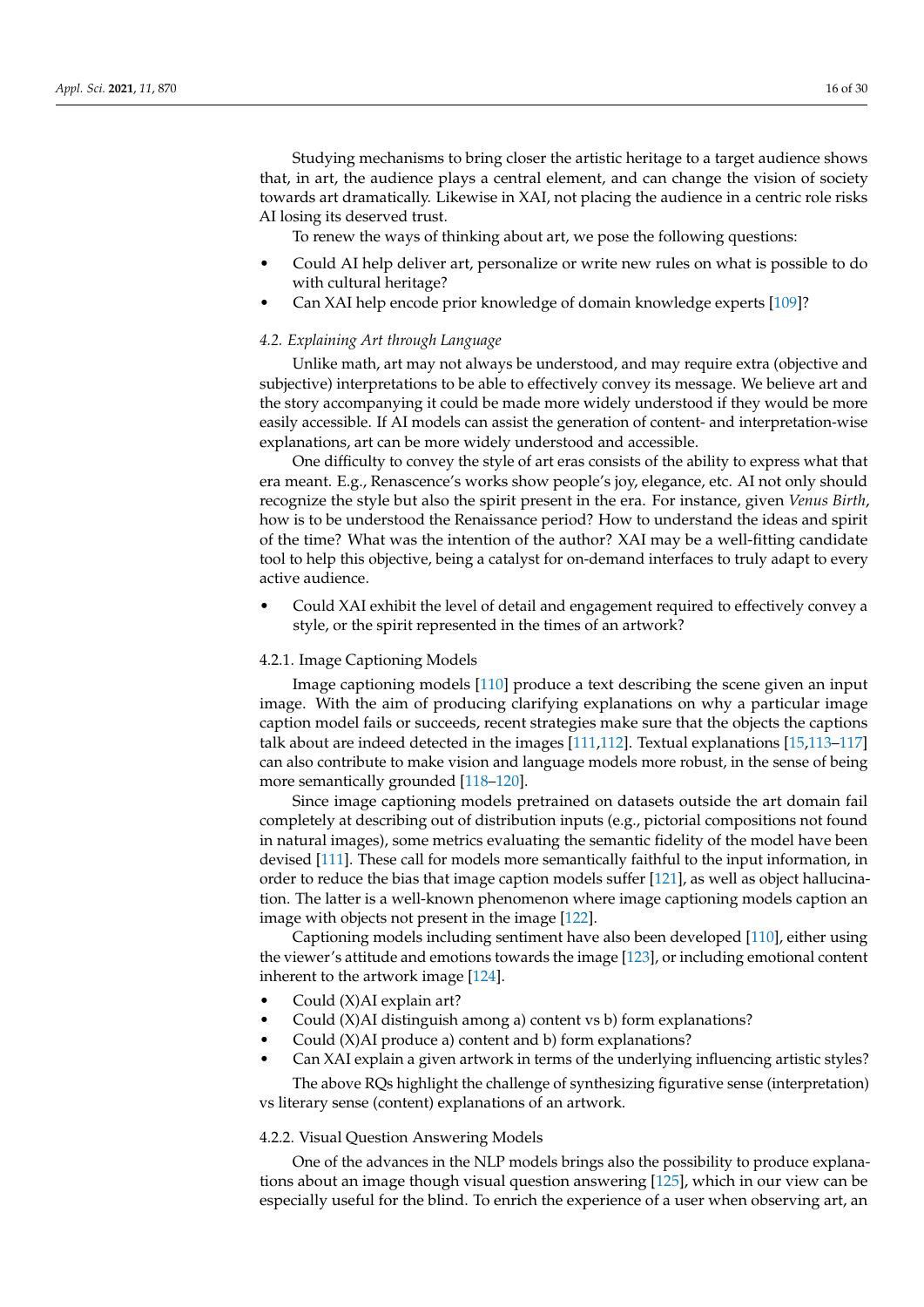advisable interactive introspection explanation could be: *Pay attention to where the light is set in this painting. What is the center of focus the author is highlighting as such? Why?*

- Could art explanations be generated interactively on request, i.e., using visual question answering (VQA)?
- Could advisable explanations increase the engagement and interest in artwork?
- Should only objective or also subjective information be part of an artistic explanation?

# *4.3. Art and Robotics*

In terms of accessibility, technological advancements have brought "telepresence" or mobile remote presence (MRP) systems as another opportunity for bridging social and spatial barriers for people with mobility constrains. MRPs are designed to be teleoperated and are used to improve communication between individuals. They were found to have the potential to assist challenged individuals in instrumental activities of daily living as well as to foster social interaction between people. A number of qualitative studies where people with mobility constrains used an MRP system identified benefits for the participants such as being able to see and to be seen, reducing costs and hassles associated with traveling, and reducing social isolation [\[126\]](#page-27-14).

Robotics can be thought of as delivery means for art explanations. For instance, a robot can sense when the group he is leading in Seville's Alcazaba tour is getting bored, and change, e.g., the length of its explanations based on the movement of the visitors [\[127](#page-27-15)[,128\]](#page-27-16). In this context, it is worth investigating the utility of such robots in terms of:

- Do remotely operated mobile robots increase virtual visits to a cultural site, with respect to static browser-based virtual tours?
- Do robot guides [\[127\]](#page-27-15) improve the visitors rating when no human guide is available? Is their user experience rated better than *walkytalky* guides?
- Can AI provide guide explanations that reduce the boredom of the visitors?

There could be a value in having a AI-empowered robots visiting together the cultural heritage site with the humans as well. One potential application and advantage of using robots and AI in cultural heritage is with respect to language: e.g., a robot like C-3PO that speaks all languages can make the tour anytime in any language, including sign language. This has a value with respect to a human tour guide and can be seen as a next step in innovation in the field of guide systems, as the incarnation of audio guides.

#### **5. Discussion**

Most systems identified in this review were applications that promoted exploration of physical of virtual places. From our literature review it seems obvious that the landscape of cultural heritage technologies is expanding, especially the demand for technology providing inclusive and accessible museum experiences.

The overall usability was largely the primary interest of past evaluations of interactive systems for cultural heritage. This was expected by the authors, as an important goal of any interactive system and a prerequisite to pursue deeper user impact, is to first evaluate usability and UX aspects. In addition, we presented studies that have considered pedagogical and participatory dimensions, equally important in our view to provide a holistic view on what constitutes human-centered approaches for designing accessible and inclusive CH experiences in first place, and what are the prerequisites to design such future CH experiences empowered by AI, and in particular by XAI.

Interactive systems in cultural heritage fields employ diverse contemporary technologies already, and to some extend they already use AI, and this is very interesting to see. However often practitioners and researchers in the field forget the cultural heritage site context and the value for the visitors it brings, and many times they focus solemnly on the technology [\[129\]](#page-27-17). The virtual accessible experiences should be formed around the themes of the museums and the museum objects that the technology needs to convey, and this danger is especially important to stress in research lines such as ours. We should not forget AI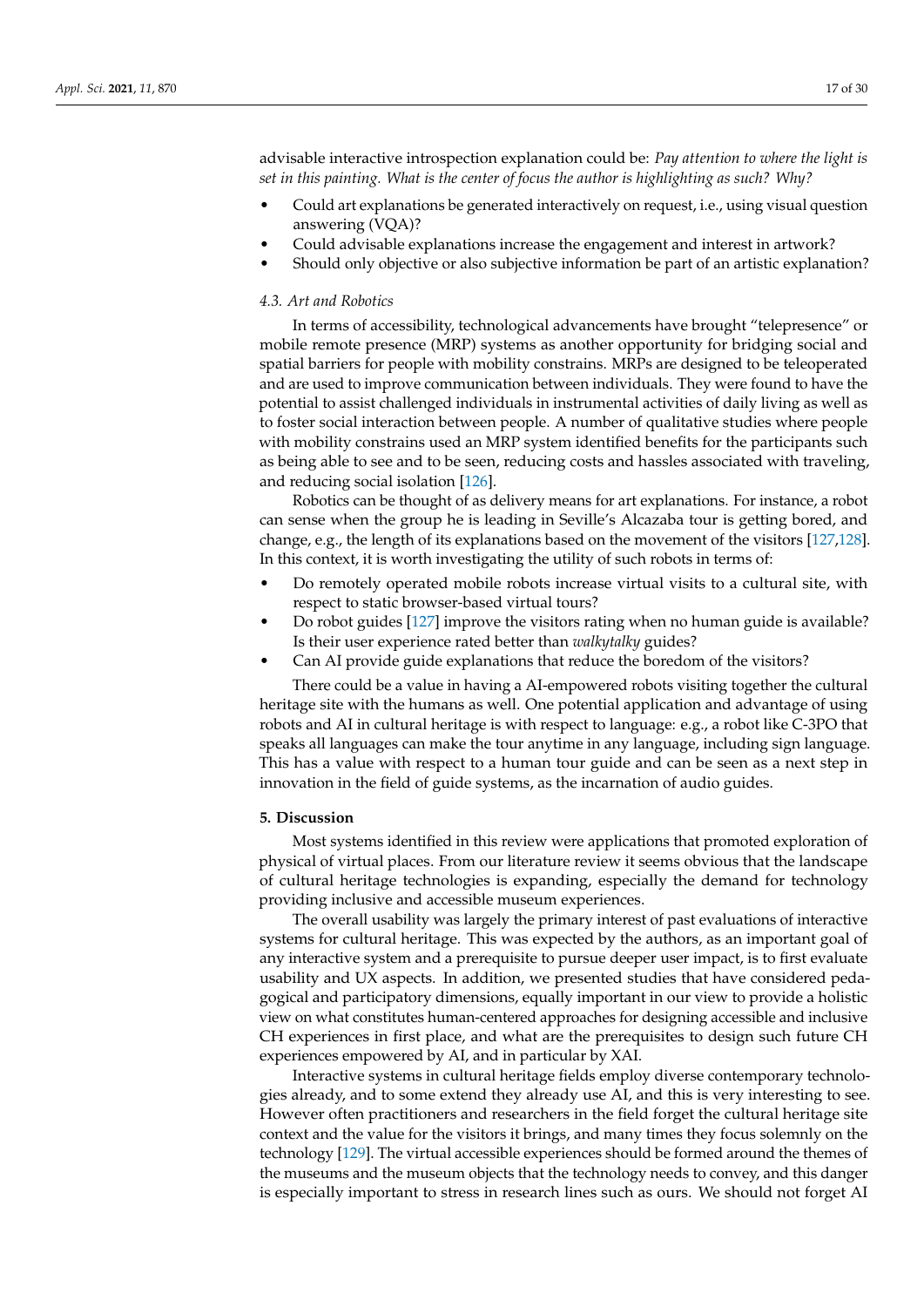and HCI as tools to help future design of AI solutions for accessibility of cultural heritage, having the human at the center.

These questions, as proposed in our paper, are not easy to answer, especially in short term evaluation approaches, as they will require cross-pollinating efforts. Thus, there is still much theoretical work to be done on the dimensions of work presented in this paper. For instance, key research questions yet to be tackled are domain-broad. Interesting examples initially answering some design questions include interaction design approaches to work with social robots in schools [\[130\]](#page-28-0), how a child learning mindset can change with feedback delivered by robots [\[131\]](#page-28-1), or how its critical reflections on AI can be enhanced [\[132\]](#page-28-2).

A great example of efforts joining all HCI and AI disciplines described for a joint synergy is the core expert group set up by the United Nations Children's Fund (UNICEF) [\(https://ai4children.splashthat.com/\)](https://ai4children.splashthat.com/) or the World Economic Forum *Generation AI: Developing Artificial Intelligence Standards for Children* [\(https://www.weforum.org/projects/](https://www.weforum.org/projects/generation-ai) [generation-ai\)](https://www.weforum.org/projects/generation-ai), which are working on convening regional consultations, including children for diverse input into policy guidance. Their report on AI [\[133\]](#page-28-3) equally advocates for the needs for policymakers to collaborate closely with technical researchers to investigate, prevent and mitigate potential malicious uses of AI. In addition, this is just a target group, children, but many other minorities need special attention too.

AI systems should be user-centric and designed in a way that allows all people to use AI products or services, regardless of their age, gender, disabilities or characteristics, as advocated by the the EU Ethics Guidelines for Trustworthy AI [\[134\]](#page-28-4). All the guidelines for trustworthy AI also claim, as we do in this paper, that accessibility to this technology for people with disabilities, which are present in all societal groups, is of particular importance. The assessment is based on seven key requirements: namely human agency and oversight of the system designed; technical robustness and safety; privacy and data governance; transparency; diversity, non-discrimination and fairness; environmental and societal well-being; and accountability. The one suggesting how to deal with users with different disabilities is the non-discrimination and fairness requirements of the framework. Future designers should follow them closely to make sure that cultural heritage solutions follow this guidelines.

Modern AI solutions try to put the user in the center by creating personalized experiences and support, to do so they collect data about users' behavior and preferences, and combine data-sources. An example of this is for example sensors collecting psychophysiological data measuring arousal, or the use of devices that track the route of a visitor through an exhibition, combined with personal data about preferences and the users' background. While museum staff might also interact with visitors and try to make meaningful experiences for each visitor, this is more transparent and often is shaped in interaction with the visitor. In contrast to this, the algorithmic solution often remains a black box for the visitor and the museum staff. Therefore, it is important that the software is as transparent as possible and that the personal has sufficient understanding of the algorithms to make informed decisions. A concern is that responses that are created, for example by machine learning algorithms, might be very robust, but also are more likely to lack the human touch. Another challenge is related to AI solutions and to the use of personal data. In AI automated decisions are made based on a variety of data sources including personal data, this might lead to issues related to GDPR rules and regulations. This issue is specifically challenging when working with younger visitors in educational contexts, since they might need consent from a parent or authorised caregiver. So in these cases developers might opt for data sources that do not use personalized data and make sure that no re-identification is possible when sources are combined This all is related to privacy issues, but also sensitive for bias and discrimination (profiling).

As AI technologies can amplify existing gender and racial biases in our society, they can also exhibit disability-based discrimination [\[135\]](#page-28-5). A recent study found that people who were blind were over-trusting of an AI image captioning system, even when the output made little sense [\[136\]](#page-28-6), or for instance speech recognition systems, which are used heaviliy by virtual assistants, do not work well for people with speech differences such dysarthria,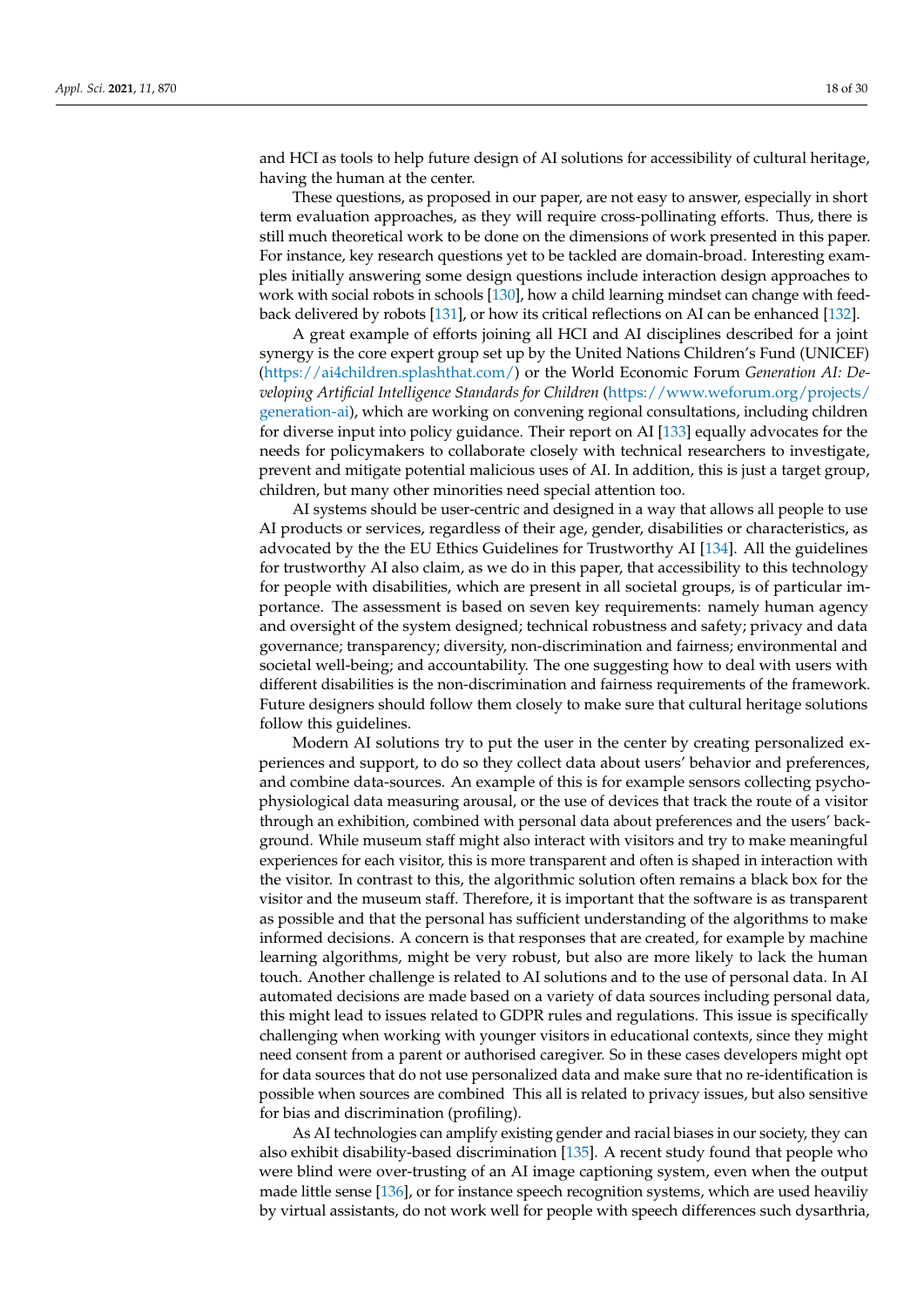deaf accent, etc [\[137\]](#page-28-7). Developing application of AI to inferring disability status is a crucial issue in this respect.

# *5.1. A Call for a Multidisciplinar Collaboration*

The presented challenges aim at stimulating a call for collaborators in a joint effort to mutually learn from other domains, and form an interdisciplinary research consortium aggregating a diverse set of collective and symbiotic needs:

- Art historians: can gain visibility by making art accessible, building a portfolio, e.g., as gallery guides, art podcast content generators, etc. Humanities students could better learn by teaching their lessons outside humanities and generating AI-consumable data.
- Artists and story tellers could earn an audience willing to learn about a niche passion.
- Disabled individuals and minorities: Blind audiences could get access to art explanations through audio or text resources, the deaf through the latter's transcriptions.
- Computer scientists would use the generated data to build robust machine learning models that (1) explain art, and (2), are explainable, (3) learn by the right reasons [\[138,](#page-28-8)[139\]](#page-28-9).

The ultimate aim would be that all content would facilitate anyone to understand any art with the right context.

# 5.1.1. Impact of AI on Humanities Domains

We envision a set of domain areas where the symbiosis among art and  $(X)$ AI could be further exploited. In order to guarantee Responsible AI guidelines [\[15\]](#page-23-14), for instance, the audience could be informed of the provenance specification of AI training data. An example of guideline is always informing when a content unit is original or has been algorithmically generated.

Recommendation systems and personalization services may optimize matching artbroadcasters and art-listeners, and suggest new artworks likely to be appreciated by a given public.

Educators and developmental psychologists could find in XAI a support tool to convey humanities, social sciences and history in terms of the alignment of explanations with the cultural background mental model of the learner. Music understanding and interpretation could also benefit of tool development to equally be explained to who cannot hear. Likewise, musicians could express what their work represents, to make anyone (including the deaf) *hear* what they cannot.

After all these technologies are put into place, and human in the loop machine learning systems have gathered enough data, a new wave of creative AI algorithms will emerge. All byside data generated through Human-Machine collaborations involving the stakeholders above could train AI models to capture the underlying generating factors that make humans interpret art the way they do.

One may argue that any song, painting or sculpture could transmit a story, perhaps without the need of having an author expressing it with words, because art communicates what words cannot express. However, since making cultural heritage accessible demands the possibility of making different modalities available on demand, we argue that language is the universal exchange vehicle to translate art from one sensorial medium to another.

Despite the fact that using language to express art poses a challenge in terms of constraining its expression, we believe language to be the closest mean for universal communication. We expect art expression through AI models to be one more form of intermediate language (e.g., see [\[140\]](#page-28-10)) for accessibility, allowing singing a painting, or drawing a song.

#### 5.1.2. Tackling the Lack of Personal Touch in Technology

During quarantine/crises, diverse cultural agendas are made available for free (operas, museums, virtual tours, circus, libraries, etc.). At-home vs on-site experiences can degrade the experience of culture, perhaps due to lacking the social touch involved in the original experience. Human computation, art-history and humanities expertise on the approach to such cultural offer could not only serve the purpose of bringing art home, but also set the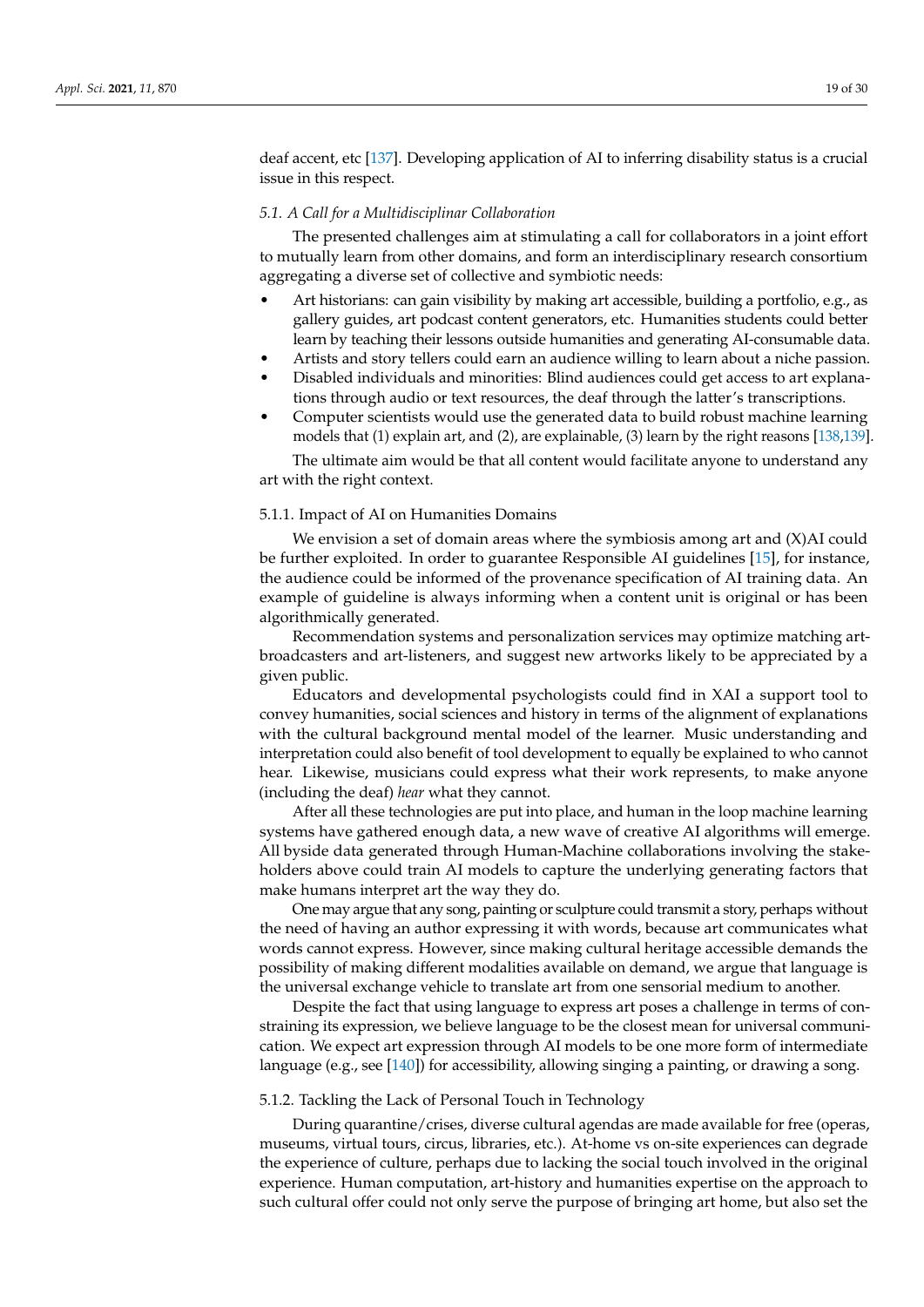basis for future ML models that could generate personalized explanations about a given artwork. A hypothesis is that museum experiences require of a personalized, social or physical involvement experience in order to maximize the inherent pleasure of enjoying cultural heritage sites, with everything that it conveys.

ML algorithms generate sketches [\[141\]](#page-28-11), steerable playlists [\[142\]](#page-28-12), music [\[143\]](#page-28-13), and incite creativity through editing tools [\[144\]](#page-28-14).

Auditing AI systems and informing the end-user of the nature of the content (natural or artificially generated) is part of the guidelines for responsible AI [\[15\]](#page-23-14). Since machine discriminators outperform humans in detecting generated text [\[145\]](#page-28-15),

- Could AI recognize XAI generated explanations better than humans?
- Can human testimony personalized art explanations stimulate engagement and discovery of art by society?
- Could artist voice note explanations uplift the lack of social touch in traditional virtual/ audio guides?

We hypothesize that the digitized artwork personal (human) reviews can enrich access to cultural heritage based on artists audio/transcriptions, making it available to any art consumer, including the deaf and the blind.

5.1.3. Evaluating AI-Generated Art Explanations

- Is AI being evaluated in the right tasks and with the right audience?
- Can we evaluate AI generated text explanations' quality in a quantitative manner that is both user questionnaire-free and audience-specific?

In order to assess the quality of a story, word embeddings can be used to estimate cognitive interest [\[146–](#page-28-16)[148\]](#page-28-17). Fashion styles and its social media tags can be used to predict subjective influence and novelty [\[149\]](#page-28-18). Could such influence and novelty metrics correlate with actionable or useful explanations?

- Can social media metrics such as *likes* correlate with an actionable or useful explanation?
- Could AI explain what makes an artwork appreciated or liked?
- Could we quantify the amount of surprise or originality it conveys?

It is as much as important to also define explanation standards. General XAI techniques usually evaluate XAI techniques on their ability to generate visual or textual explanations [\[15\]](#page-23-14). However, the requirements to evaluate an explanation positively by a blind or deaf person are likely to require very different criteria.

- Can we define standards for XAI explanations, including those subject to subjectivity?
- Can we always provide automatic satisfying answers when the observer is unable to see/ visually impaired?

Explaining concepts that are hard to visually grasp is another dimension on which future research will need to focus on.

A single format may not fit to convey all art modalities. At times, some modalities, e.g., sound, may be a better format to translate into. However, visual-textual semantic embedding [\[150\]](#page-28-19) and retrieval [\[151\]](#page-28-20) is possible; in the latter case, without labelled cultural heritage data, thanks to transfer learning.

If *what is essential is invisible to the eyes*, as Antoine de Saint-Exupéry said, symbols such as words or knowledge graphs could act as intermediate proxy representation to verbalize complex abstract concepts [\[152\]](#page-28-21).

#### 5.1.4. AI as Vehicle to Human Creativity

Historians can argue that humanities education can currently abuse the use of images to teach. This is demonstrated by the success of an influencing teacher's podcast that prepares for History university entrance exams. *While the use of words stimulates the imagination and keeps the mind working, providing an image to explain the same concept keeps the mind static and inactive*. This is why teacher Pleguezuelos points to the images corresponding to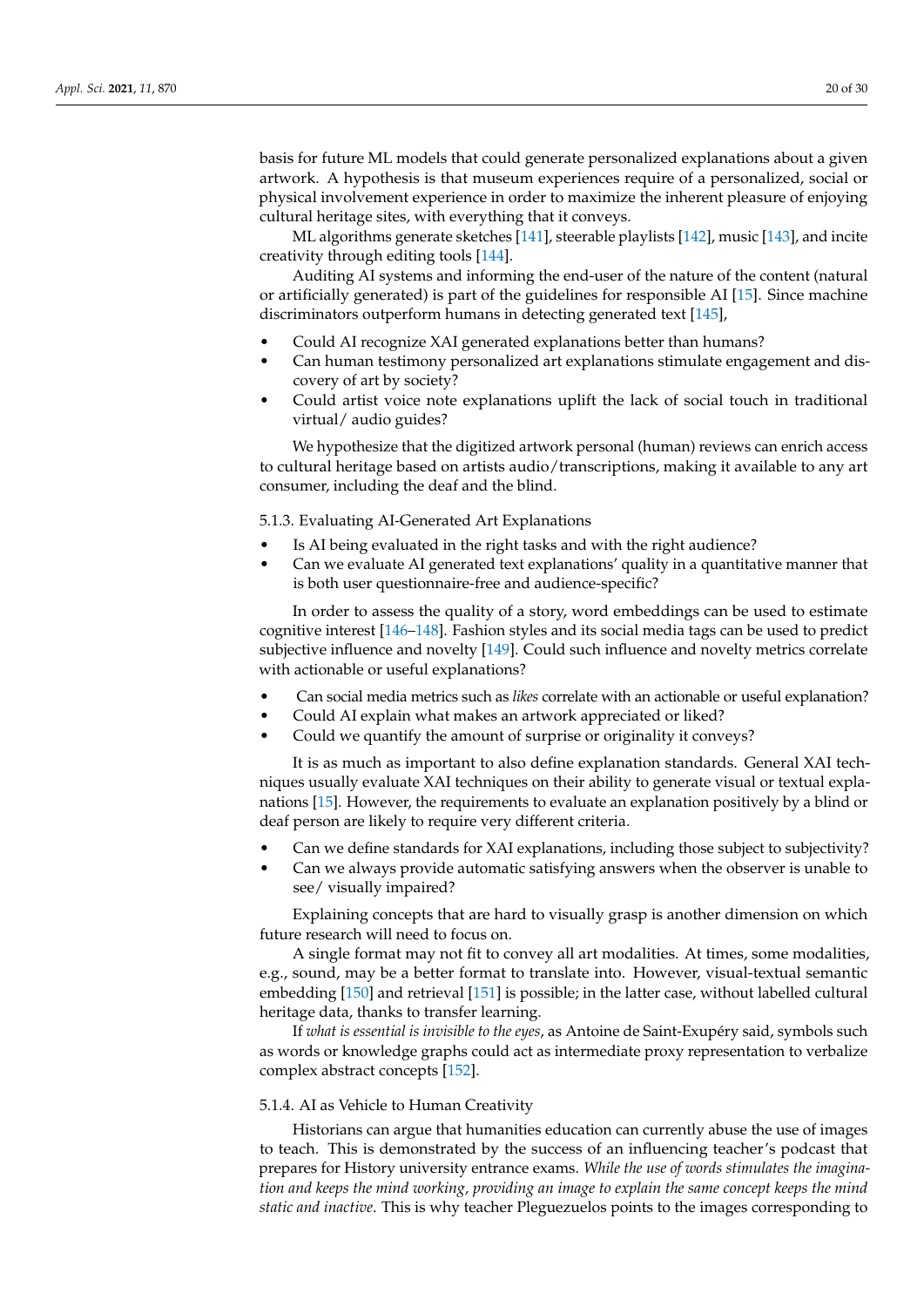the podcast explanations only after students had to imagine the described period, era, or artwork, exclusively with words. Could a machine learn the same way? Could it reinforce the knowledge through later confirmation with a different learning modality?

What is the key role that AI can play in bringing heritage closer to the viewer?

An artwork can inspire our mind if we are taught in what epoch it was represented, and in what context it was created. If AI models could ever be powerful enough to make us re-live that era, the inspiration they transmitted, and even imagine the spirit of the age,

• Could AI destroy the creativity of the viewer, that part that inspires the audience?

We argue that since AI can learn from a multimode of inputs, it can provide interesting analogies or links to other artworks that a human could not do. XAI techniques should explore ways in which AI could be not a threat to the development of creativity that the artwork itself implies, but rather a facilitation medium that suggests questions, allows exploring unknowns, and further stimulates scientific curiosity and hunger for knowledge. In this context, artificial models of computational curiosity [\[12\]](#page-23-11) could align with those of humans, teach humans [\[153\]](#page-28-22), or guide the latter to improve its mental model, trust, and curiosity [\[154\]](#page-28-23).

# *5.2. Challenges for AI in Cultural Heritage and Input for Future Research*

Debates discussing the abilities of computational creativity involving scientists and humanities can results in fiery discussions. An example can be seen in the debate *Computational Creativity: Art through the Eyes of Computation* (panel arranged by N Díaz-Rodríguez & S Tomkins, Data Science Santa Cruz initiative, including art historians, computer scientists, musicians and humanists [http://ihr.ucsc.edu/event/quantifying-creativity-art](http://ihr.ucsc.edu/event/quantifying-creativity-art-through-the-eyes-of-computation/)[through-the-eyes-of-computation/,](http://ihr.ucsc.edu/event/quantifying-creativity-art-through-the-eyes-of-computation/) Video: [http://travellingscholar.com/qcreativity/\)](http://travellingscholar.com/qcreativity/). In this section, we summarize hypothesis and research questions into challenges, discipline dimensions affected and concerns to address such challenges in Table [2.](#page-21-0) We presented some disruptive art settings as motivating examples where AI and XAI could have novel research playgrounds to validate models. Since concerns involve fairness, accountability, transparency (FAT) in ML, we gave a first step listing questions that need to be addressed to obtain insights on how AI can best help accessibility to audiovisuals.

Despite having presented challenges and opportunities focused on how AI (and robotics) can help access cultural heritage and the digital humanities, from the point of view of AI, this is just an application domain where the limits of current AI models can be stress-tested.

It is of utmost importance that future work looks beyond the horizon to establish a common framework on which diverse disciplines within AI and HCI can meet; Pedagogical Design, Interaction Design, Participatory Design, eXplainable AI and Robotics need to make sure a common language and lingo interface are established to allow different communities understand each other, and produce versatile and feasible models and interfaces. Assuring the end-to-end deployment will require users, developers and decision makers as human in the loop to facilitate the continual learning and evaluation of both systems and humans.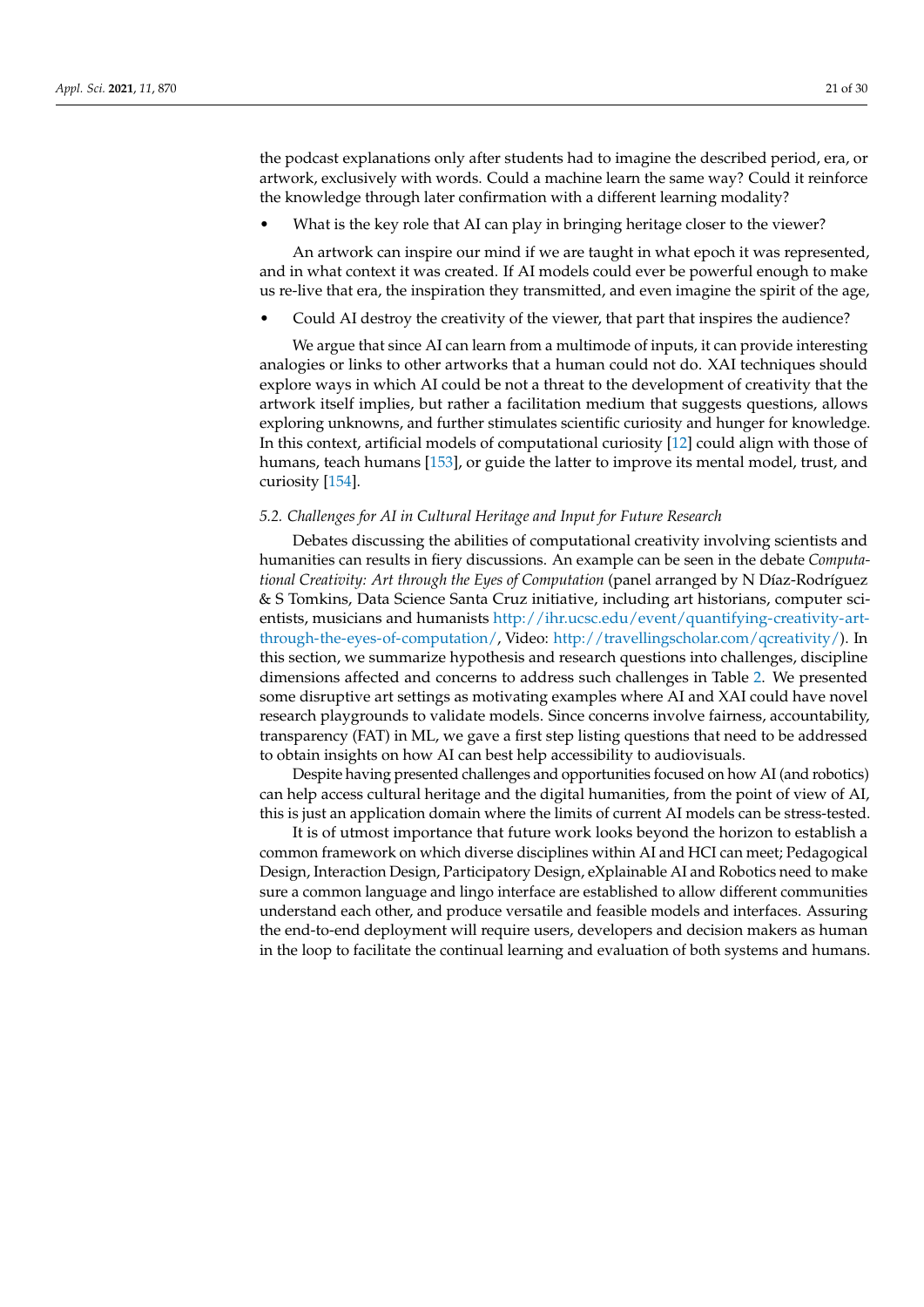<span id="page-21-0"></span>

| Challenge                                                                                                          | <b>Dimensions</b>                                                                            | Concerns                                                                                                                           |
|--------------------------------------------------------------------------------------------------------------------|----------------------------------------------------------------------------------------------|------------------------------------------------------------------------------------------------------------------------------------|
| Augmenting accessibility to minorities or users<br>with physical and cognitive disabilities                        | Interface and content personalisation,<br>Generative and Multimodal AI                       | Inclusion, AI Ethics                                                                                                               |
| Explaining art with AI                                                                                             | Human computation, Human in the loop,<br>[Multimodal, Generative] AI                         | Trust, Responsible AI                                                                                                              |
| Each museum has a particular story: it is a challenge for<br>AI to convey it to different audiences and minorities | Human computation, Multimodal respresentation learning                                       | Shifting focus of attention into Technology rather than specific<br>CH content                                                     |
| Technology that is comforting and motivating                                                                       | Human computation, Engagement, Artificial Curiosity and<br><b>Intrinsic Motivation</b>       | Do not compromise privacy, security and wellness                                                                                   |
| Cross language barriers between AI and non-AI<br>experts involved                                                  | Participatory design, eXplainable AI, HCI                                                    | Adapting model outputs to the right kind of audience                                                                               |
| Guides and educators                                                                                               | Pedagogical challenges                                                                       | Guides and educators may stay without jobs or may not now<br>how to work with AI tools                                             |
| Gaining AI trust and adoption                                                                                      | EXplainable, Ethical and FATE (Fairness, Accountability,<br>Transparency, and Ethics in AI.) | Interactively adapt a model output + interpretation to the right<br>audience. Assure Responsible AI.                               |
| Creativity as research engine, AI for content synthesis                                                            | Engagement, Curiosity, Computational creativity, XAI                                         | AI Storytelling and Trust, Subjectivity, Fair and objective<br>XAI Metrics.                                                        |
| Job market shift needs for more specialized<br>technical expertise                                                 | Interdisciplinary research and communication, XAI                                            | Hand in hand work of curators/educators + technologists (e.g.,<br>back up adaptive curriculum learning with specialist educators). |

# **Table 2.** Challenges to tackle to leverage (X)AI for Cultural Heritage Accessibility.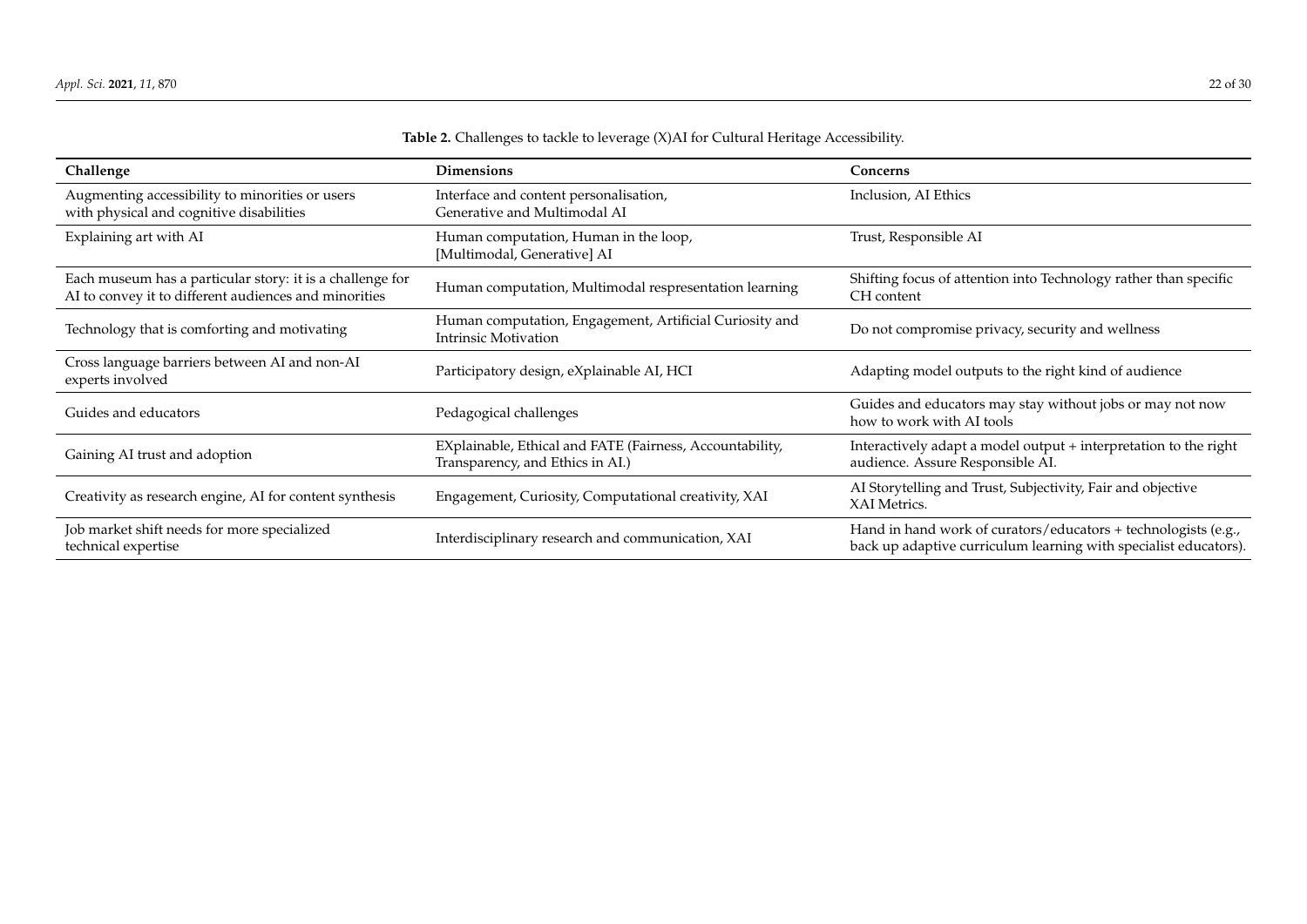# **6. Conclusions**

The user centered nature of accessible CH, the advances in technology, as well as the needs for user adaption call for carefully designed activities to attain accessible CH. A user-centered accessible CH requires an interdisciplinary approach combining views of design-based research, instructional design and human-centered AI, in particular, having explainable AI as part of a ubiquitous new curricula [\[16\]](#page-23-15). The contribution of this paper consists of an ecosystem of user-centred design approaches to the XAI discourse, with cultural heritage as case study. If we were to implement all these technologies in a wideaccessibility fashion, we might need to touch issues such as potential ethics concerns in AI, and how a human-centred approach can contribute without becoming its watchdog.

We summarized hypothesis and RQs into challenges, discipline dimensions affected and concerns to address such challenges in Table [2.](#page-21-0) We presented some disruptive art settings as motivating examples where AI and XAI could help accessibility for cultural heritage sites, and provided concrete examples of such future possibilities as well as challenges that will raise from such use of AI and XAI. Since concerns involve fairness, accountability, transparency in ML, we gave a first step listing questions that need to be addressed to obtain insights on how AI can best help accessibility to audiovisuals.

Despite having presented here challenges and opportunities focused on how HCI, AI (and robotics) can help access cultural heritage and the digital humanities, CH is just a perfect application domain where the limits of current AI models can be stress-tested. The existing challenges to attain explainable and responsible AI in any real-life problem are equally relevant and should be explored far beyond, especially in practical applications of AI safety and AI for social good (from elderly telepresence robots [\[155\]](#page-29-0) to epidemic and hospital crisis management [\[156\]](#page-29-1)).

At last, cross-pollinating examples lead by national and global organizations are finally raising concerns regarding the design, development and use of AI in applications. For instance, the fundamental human rights perspective to designing and developing better AI by UNICEF [\[157\]](#page-29-2) and robots for children [\[158](#page-29-3)[,159\]](#page-29-4) should be extended and adopted by other minorities to regard inclusion and accessibility as key target objectives to attain. A human-centered approach to develop AI systems that protect and empower minorities should be implemented according to legal and policy frameworks regardless of the minority's (i.e., children in this example [\[157\]](#page-29-2)) understanding of the system, and AI-related regulatory frameworks to integrate (child) rights should be reviewed, updated and developed. This way, we encourage regional and local administrations to replicate these model initiatives and extend it to different services in society.

**Author Contributions:** G.P. and N.D.-R. worked on the conceptualization of the raised issues and challenges. G.P. worked on the interaction design contribution and N.D.-R. worked on the artificial intelligence one, while H.G. and L.T. worked on the pedagogical and participatory design contributions respectively. L.T., H.G. and G.P. built the literature review methodology and performed the review. All the authors contributed to the editing of the article. All authors have read and agreed to the published version of the manuscript.

**Funding:** This research was funded through the industrial CIFRE PhD contract among ENSTA Paris and SEGULA Technologies. L. Tonolli acknowledges Fondazione Caritro as funding body permitting this research.

**Institutional Review Board Statement:** Not applicable.

**Informed Consent Statement:** Not applicable.

**Data Availability Statement:** Data sharing not applicable.

**Acknowledgments:** We thank Juan Jesús Pleguezuelos for the motivating testimonies, and Pranav Agarwal, Siham Tabik, Francisco Herrera, Alberto Castillo Lamas, Mario Romero, Serena Ivaldi and Paris Cité Universitaire friends for inspiring brainstormings.

**Conflicts of Interest:** The authors declare no conflict of interest.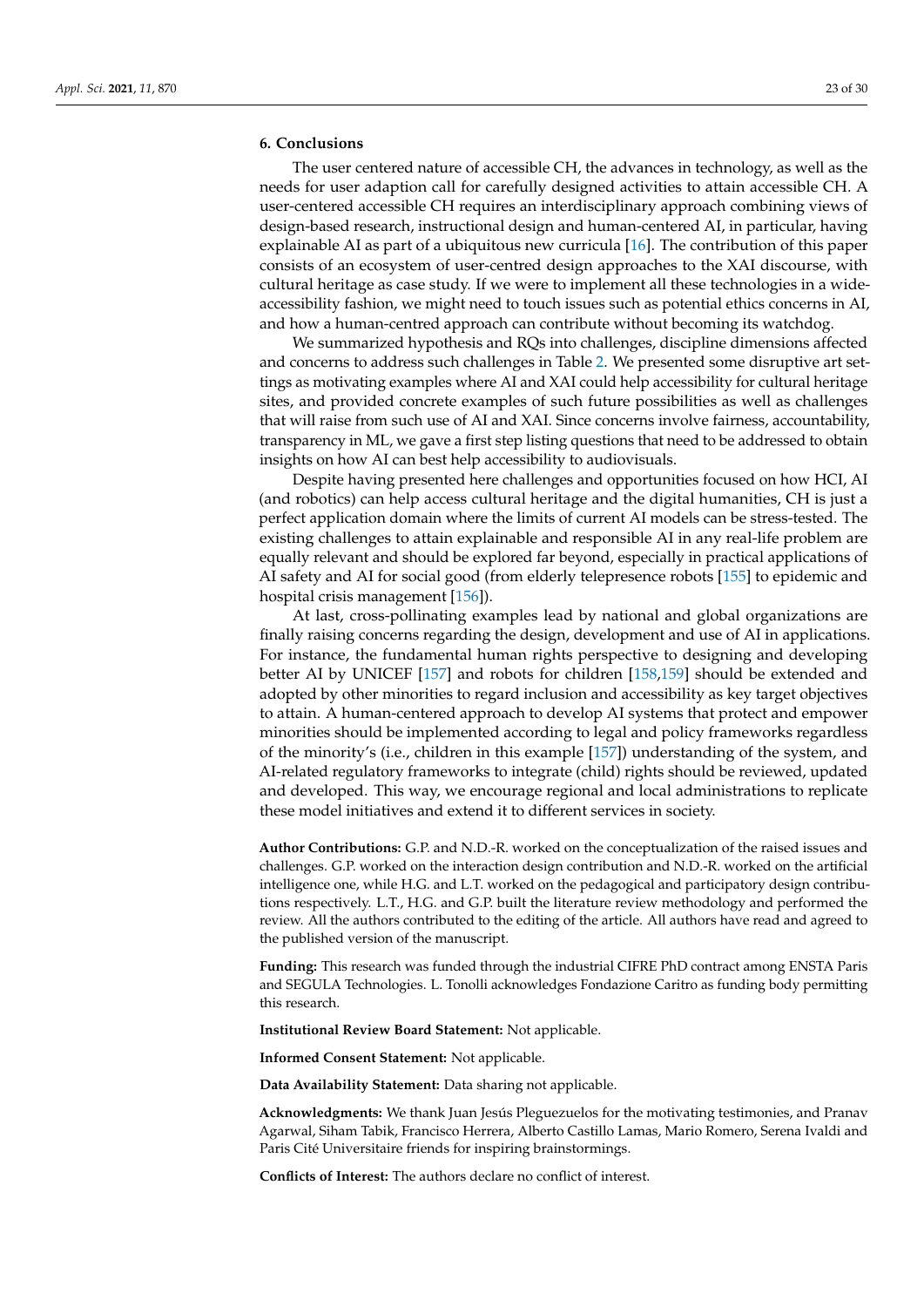# **References**

- <span id="page-23-0"></span>1. Vom Lehn, D.; Heath, C.; Hindmarsh, J. Exhibiting interaction: Conduct and collaboration in museums and galleries. *Symb. Interact.* **2001**, *24*, 189–216. [\[CrossRef\]](http://doi.org/10.1525/si.2001.24.2.189)
- <span id="page-23-1"></span>2. Labadi, S. *UNESCO, Cultural Heritage, and Outstanding Universal Value: Value-Based Analyses of the World Heritage and Intangible Cultural Heritage Conventions*; Rowman & Littlefield: Lanham, MD, USA, 2013.
- <span id="page-23-2"></span>3. Patiwael, P.R.; Groote, P.; Vanclay, F. Improving heritage impact assessment: An analytical critique of the ICOMOS guidelines. *Int. J. Herit. Stud.* **2019**, *25*, 333–347. [\[CrossRef\]](http://dx.doi.org/10.1080/13527258.2018.1477057)
- <span id="page-23-3"></span>4. Antoniou, A.; Lepouras, G. Modeling visitors' profiles: A study to investigate adaptation aspects for museum learning technologies. *J. Comput. Cult. Herit.* **2010**, *3*, 1–19. [\[CrossRef\]](http://dx.doi.org/10.1145/1841317.1841322)
- <span id="page-23-4"></span>5. Petrelli, D.; Ciolfi, L.; Van Dijk, D.; Hornecker, E.; Not, E.; Schmidt, A. Integrating material and digital: A new way for cultural heritage. *Interactions* **2013**, *20*, 58–63. [\[CrossRef\]](http://dx.doi.org/10.1145/2486227.2486239)
- <span id="page-23-5"></span>6. Dash, K.; Grohall, G. *Economic Impact of Creating and Exhibiting 3D Objects for Blind And Visually Impaired People in Museums*; Econ. Institut Wirtsch: Wien, Austria, 2016.
- <span id="page-23-6"></span>7. Ackland, P.; Resnikoff, S.; Bourne, R. World blindness and visual impairment: Despite many successes, the problem is growing. *Community Eye Health* **2017**, *30*, 71.
- <span id="page-23-7"></span>8. Johnson, J. Sensory: Please Touch the Art. *Art Educ.* **2018**, *71*, 12–15. [\[CrossRef\]](http://dx.doi.org/10.1080/00043125.2018.1389580)
- <span id="page-23-8"></span>9. Arenghi, A.; Garofolo, I.; Sormoen, O. *Accessibility as a Key Enabling Knowledge for Enhancement of Cultural Heritage*; FrancoAngeli: Milan, Italy, 2016.
- <span id="page-23-9"></span>10. Persson, H.; Åhman, H.; Yngling, A.A.; Gulliksen, J. Universal design, inclusive design, accessible design, design for all: Different concepts—One goal? On the concept of accessibility—Historical, methodological and philosophical aspects. *Univ. Access Inf. Soc.* **2015**, *14*, 505–526. [\[CrossRef\]](http://dx.doi.org/10.1007/s10209-014-0358-z)
- <span id="page-23-10"></span>11. Ten, A.; Kaushik, P.; Oudeyer, P.Y.; Gottlieb, J. Humans monitor learning progress in curiosity-driven exploration. *PsyarXiv* **2020**. [\[CrossRef\]](http://dx.doi.org/10.31234/osf.io/7dbr6)
- <span id="page-23-11"></span>12. Oudeyer, P.Y. Computational theories of curiosity-driven learning. *arXiv* **2018**, arXiv:1802.10546.
- <span id="page-23-12"></span>13. Portelas, R.; Colas, C.; Weng, L.; Hofmann, K.; Oudeyer, P.Y. Automatic Curriculum Learning For Deep RL: A Short Survey. *arXiv* **2020**, arXiv:2003.04664.
- <span id="page-23-13"></span>14. Alaimi, M.; Law, E.; Pantasdo, K.D.; Oudeyer, P.Y.; Sauzeon, H. Pedagogical Agents for Fostering Question-Asking Skills in Children. In Proceedings of the 2020 CHI Conference on Human Factors in Computing Systems, Honolulu, HI, USA, 25–30 April 2020; pp. 1–13.
- <span id="page-23-14"></span>15. Arrieta, A.B.; Díaz-Rodríguez, N.; Ser, J.D.; Bennetot, A.; Tabik, S.; Barbado, A.; Garcia, S.; Gil-Lopez, S.; Molina, D.; Benjamins, R.; et al. Explainable Artificial Intelligence (XAI): Concepts, Taxonomies, Opportunities and Challenges toward Responsible AI. *Inf. Fusion* **2019**. [\[CrossRef\]](http://dx.doi.org/10.1016/j.inffus.2019.12.012)
- <span id="page-23-15"></span>16. Goebel, R.; Chander, A.; Holzinger, K.; Lecue, F.; Akata, Z.; Stumpf, S.; Kieseberg, P.; Holzinger, A. Explainable AI: The new 42? In *International Cross-Domain Conference for Machine Learning and Knowledge Extraction;* Springer: Berlin/Heidelberg, Germany, 2018; pp. 295–303.
- <span id="page-23-16"></span>17. Popay, J.; Roberts, H.; Sowden, A.; Petticrew, M.; Arai, L.; Rodgers, M.; Britten, N.; Roen, K.; Duffy, S. Guidance on the conduct of narrative synthesis in systematic reviews. *Prod. Esrc Methods Program. Version* **2006**, *1*, b92.
- <span id="page-23-17"></span>18. Evett, L.; Tan, Y.K. Talk your way round—A speech interface to a virtual museum. *Disabil. Rehabil.* **2002**, *24*, 607–612. [\[CrossRef\]](http://dx.doi.org/10.1080/09638280110111379) [\[PubMed\]](http://www.ncbi.nlm.nih.gov/pubmed/12182800)
- <span id="page-23-19"></span>19. Caputo, F.M.; Ciortan, I.M.; Corsi, D.; De Stefani, M.; Giachetti, A. *Gestural Interaction and Navigation Techniques for Virtual Museum Experiences*; AVI\* CH: Bari, Italy, 2006.
- <span id="page-23-18"></span>20. Dulyan, A.; Edmonds, E. AUXie: Initial evaluation of a blind-accessible virtual museum tour. In Proceedings of the 22nd Conference of the Computer-Human Interaction Special Interest Group of Australia on Computer-Human Interaction, Melbourne, Australia, 22–26 November 2010; pp. 272–275.
- <span id="page-23-20"></span>21. Shi, T.; Liu, H. Supporting World War I heritage digitisation and presentation through user-centered web design. In Proceedings of the 2016 SAI Computing Conference (SAI), London, UK, 13–15 July 2016; pp. 1349–1352.
- <span id="page-23-21"></span>22. Schwartz, M.; Kautonen, H. The Challenges and Opportunities of Designing National Digital Services for Cross-Border Use. In Proceedings of the International Conference of Design, User Experience, and Usability, Los Angeles, CA, USA, 2–7 August 2015; pp. 104–115.
- <span id="page-23-22"></span>23. Sorce, S.; Gentile, V.; Oliveto, D.; Barraco, R.; Malizia, A.; Gentile, A. Exploring Usability and Accessibility of Avatar-based Touchless Gestural Interfaces for Autistic People. In Proceedings of the 7th ACM International Symposium on Pervasive Displays, Munich, Germany, 6–8 June 2018; pp. 1–2.
- <span id="page-23-23"></span>24. Yoshino, K.; Obata, K.; Tokuhisa, S. FLIPPIN' Exploring a Paper-based Book UI Design in a Public Space. In Proceedings of the 2017 CHI Conference on Human Factors in Computing Systems, Denver, CO, USA, 6–11 May 2017; pp. 1508–1517.
- <span id="page-23-24"></span>25. Rapp, A.; Marcengo, A.; Geymonat, M.; Simeoni, R.; Console, L. E-Inclusion as the next challenge for sustainable consumption. In Proceedings of the International Conference on Universal Access in Human-Computer Interaction, Las Vegas, NV, USA, 21–26 July 2013; pp. 224–232.
- <span id="page-23-25"></span>26. Hsu, H.H.; Liao, H.T. A mobile RFID-based tour system with instant microblogging. *J. Comput. Syst. Sci.* **2011**, *77*, 720–727. [\[CrossRef\]](http://dx.doi.org/10.1016/j.jcss.2010.02.011)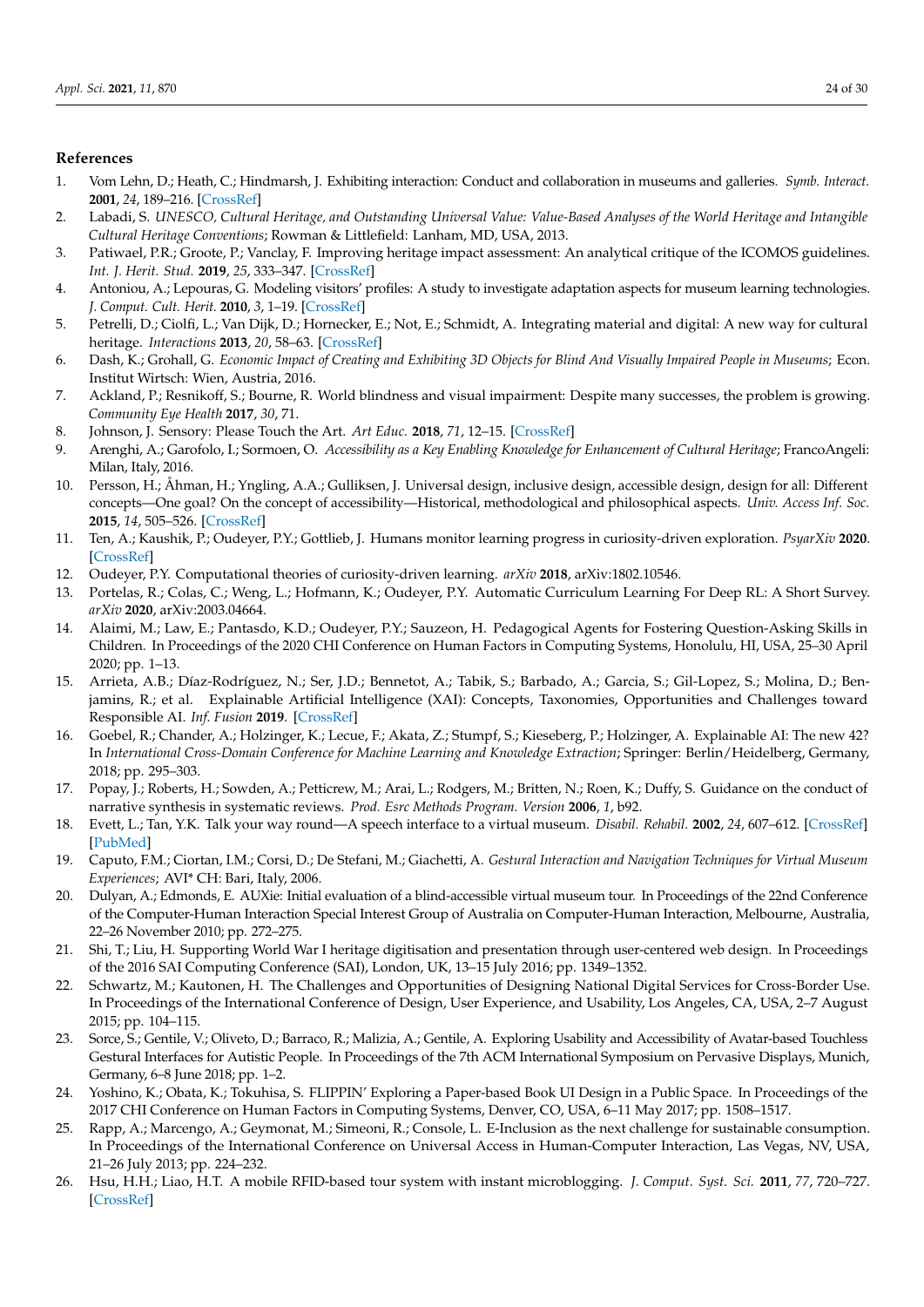- <span id="page-24-0"></span>27. Higuera, J.F.D.; Pernas, F.J.D. MINERVA: Multimedia on the Internet for virtual arts. In Proceedings of the IEEE International Conference on Multimedia Computing and Systems, Florence, Italy, 7–1 June 1999; pp. 825–829.
- <span id="page-24-1"></span>28. Usaka, T.; Yura, S.; Fujimori, K.; Mori, H.; Sakamuram, K. A multimedia MUD system for the digital museum. In Proceedings of the 3rd Asia Pacific Computer Human Interaction (Cat. No. 98EX110), Shonan Village Center, Kanagawa, Japan, 15–17 July 1998; pp. 32–37.
- <span id="page-24-2"></span>29. Trahanias, P.; Burgard, W.; Argyros, A.; Hahnel, D.; Baltzakis, H.; Pfaff, P.; Stachniss, C. TOURBOT and WebFAIR: Web-operated mobile robots for tele-presence in populated exhibitions. *IEEE Robot. Autom. Mag.* **2005**, *12*, 77–89. [\[CrossRef\]](http://dx.doi.org/10.1109/MRA.2005.1458329)
- <span id="page-24-3"></span>30. Ng, M.K.; Primatesta, S.; Giuliano, L.; Lupetti, M.L.; Russo, L.O.; Farulla, G.A.; Indaco, M.; Rosa, S.; Germak, C.; Bona, B. A cloud robotics system for telepresence enabling mobility impaired people to enjoy the whole museum experience. In Proceedings of the 2015 10th International Conference on Design & Technology of Integrated Systems in Nanoscale Era (DTIS), Napoli, Italy, 21–23 April 2015; pp. 1–6.
- <span id="page-24-4"></span>31. Partarakis, N.; Klironomos, I.; Antona, M.; Margetis, G.; Grammenos, D.; Stephanidis, C. Accessibility of cultural heritage exhibits. In Proceedings of the International Conference on Universal Access in Human-Computer Interaction, Toronto, ON, Canada, 17–22 July 2016; pp. 444–455.
- <span id="page-24-5"></span>32. Chalkia, E.; Bekiaris, E.; Panou, M.; Loukea, M. The Expansion of a Scheme About ACCESSIBILITY in Tourism at the Cultural Sector. In Proceedings of the International Conference on Universal Access in Human-Computer Interaction, Los Angeles, CA, USA, 2–7 August 2015; pp. 21–28.
- <span id="page-24-6"></span>33. Trotta, R.; Hajas, D.; Camargo-Molina, J.E.; Cobden, R.; Maggioni, E.; Obrist, M. Communicating cosmology with multisensory metaphorical experiences. *J. Sci. Commun.* **2020**, *19*, N01. [\[CrossRef\]](http://dx.doi.org/10.22323/2.19020801)
- <span id="page-24-8"></span>34. Carrozzino, M.; Bergamasco, M. Beyond virtual museums: Experiencing immersive virtual reality in real museums. *J. Cult. Herit.* **2010**, *11*, 452–458. [\[CrossRef\]](http://dx.doi.org/10.1016/j.culher.2010.04.001)
- <span id="page-24-9"></span>35. Coelho, A.; Cardoso, P.; van Zeller, M.; Santos, L.; Raimundo, J.; Vaz, R. Gamifying the Museological Experience. 2020. Available online: [https://www.semanticscholar.org/paper/Gamifying-the-Museological-Experience-Coelho-Zeller/21e5b997f9da380](https://www.semanticscholar.org/paper/Gamifying-the-Museological-Experience-Coelho-Zeller/21e5b997f9da380d123300552c5dcfe20814c076) [d123300552c5dcfe20814c076](https://www.semanticscholar.org/paper/Gamifying-the-Museological-Experience-Coelho-Zeller/21e5b997f9da380d123300552c5dcfe20814c076) (accessed on 1 January 2021).
- <span id="page-24-10"></span>36. Frid, E.; Lindetorp, H.; Hansen, K.F.; Elblaus, L.; Bresin, R. Sound Forest: Evaluation of an Accessible Multisensory Music Installation. In Proceedings of the 2019 CHI Conference on Human Factors in Computing Systems, Glasgow, UK, 4–9 May 2019; pp. 1–12.
- <span id="page-24-7"></span>37. Vaz, R.; Fernandes, P.O.; Veiga, A.C.R. Designing an interactive exhibitor for assisting blind and visually impaired visitors in tactile exploration of original museum pieces. *Procedia Comput. Sci.* **2018**, *138*, 561–570. [\[CrossRef\]](http://dx.doi.org/10.1016/j.procs.2018.10.076)
- <span id="page-24-11"></span>38. Halbach, T.; Tjostheim, I. Towards Reliable Accessibility Assessments of Science Center Exhibits. In Proceedings of the IFIP Conference on Human-Computer Interaction, Paphos, Cyprus, 2–6 September 2019; pp. 33–41.
- <span id="page-24-12"></span>39. Fogli, D.; Arenghi, A. 'Design for All 'Versus' One-Size-Fits-All': The Case of Cultural Heritage. In Proceedings of the Fifth International Workshop on Cultures of Participation in the Digital Age—CoPDA 2018, Castiglione della Pescaia, Grosseto, Italy, 29 May–1 June 2018; pp. 89–96.
- <span id="page-24-13"></span>40. Cera, V.; Origlia, A.; Cutugno, F.; Campi, M. *Semantically Annotated 3D Material Supporting the Design of Natural User Interfaces for Architectural Heritage*; AVI\* CH: Bari, Italy, 2018.
- <span id="page-24-14"></span>41. Ott, M.; Dagnino, F.M.; Pozzi, F.; Tavella, M. Widening access to Intangible Cultural Heritage: Towards the development of an innovative platform. In Proceedings of the International Conference on Universal Access in Human-Computer Interaction, Heraklion, Crete, Greece, 25–27 June 2014; pp. 705–713.
- <span id="page-24-15"></span>42. Song, M.; Elias, T.; Martinovic, I.; Mueller-Wittig, W.; Chan, T.K. Digital heritage application as an edutainment tool. In Proceedings of the 2004 ACM SIGGRAPH International Conference on Virtual Reality Continuum and Its Applications in Industry, Singapore, 16–18 June 2004; pp. 163–167.
- <span id="page-24-16"></span>43. Manitsaris, S.; Glushkova, A.; Bevilacqua, F.; Moutarde, F. Capture, modeling, and recognition of expert technical gestures in wheel-throwing art of pottery. *J. Comput. Cult. Herit.* **2014**, *7*, 1–15. [\[CrossRef\]](http://dx.doi.org/10.1145/2627729)
- <span id="page-24-17"></span>44. Dal Falco, F.; Vassos, S. Museum experience design: A modern storytelling methodology. *Des. J.* **2017**, *20*, S3975–S3983. [\[CrossRef\]](http://dx.doi.org/10.1080/14606925.2017.1352900)
- <span id="page-24-18"></span>45. Callaway, C.; Stock, O.; Dekoven, E. Experiments with Mobile Drama in an Instrumented Museum for Inducing Conversation in Small Groups. *ACM Trans. Interact. Intell. Syst.* **2014**, *4*. [\[CrossRef\]](http://dx.doi.org/10.1145/2584250)
- 46. Schiavo, G.; Cappelletti, A.; Mencarini, E.; Stock, O.; Zancanaro, M. Influencing participation in group brainstorming through ambient intelligence. *Int. J. Hum. Comput. Interact.* **2016**, *32*, 258–276. [\[CrossRef\]](http://dx.doi.org/10.1080/10447318.2016.1136179)
- <span id="page-24-19"></span>47. Zancanaro, M.; Stock, O.; Schiavo, G.; Cappelletti, A.; Gehrmann, S.; Canetti, D.; Shaked, O.; Fachter, S.; Yifat, R.; Mimran, R. Evaluating an automated mediator for joint narratives in a conflict situation. *Behav. Inf. Technol.* **2020**, *39*, 1022–1037. [\[CrossRef\]](http://dx.doi.org/10.1080/0144929X.2019.1637940)
- <span id="page-24-20"></span>48. Conole, G.; Fill, K. A learning design toolkit to create pedagogically effective learning activities. *J. Interact. Media Educ.* **2005**. [\[CrossRef\]](http://dx.doi.org/10.5334/2005-8)
- <span id="page-24-21"></span>49. Colas, C.; Karch, T.; Lair, N.; Dussoux, J.M.; Moulin-Frier, C.; Dominey, P.F.; Oudeyer, P.Y. Language as a Cognitive Tool to Imagine Goals in Curiosity-Driven Exploration. *arXiv* **2020**, arXiv:2002.09253.
- <span id="page-24-22"></span>50. Oudeyer, P.Y. Socially guided intrinsic motivation for robot learning of motor skills. *Auton. Robot.* **2014**, *36*, 273–294.
- <span id="page-24-23"></span>51. Grbic, D.; Palm, R.B.; Najarro, E.; Glanois, C.; Risi, S. EvoCraft: A New Challenge for Open-Endedness. *arXiv* **2020**, arXiv:cs.AI/2012.04751.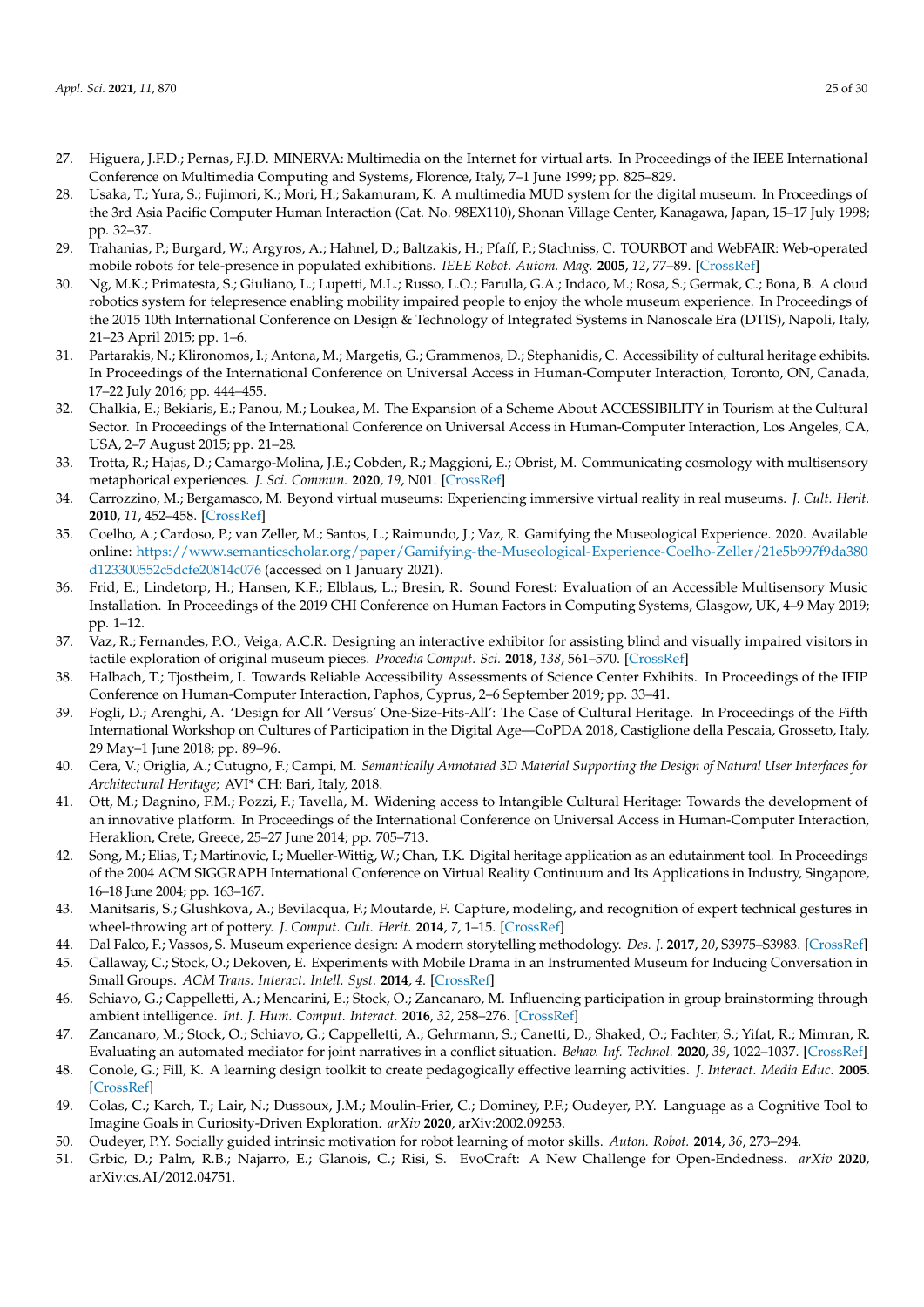- <span id="page-25-0"></span>52. Doncieux, S.; Filliat, D.; Díaz-Rodríguez, N.; Hospedales, T.; Duro, R.; Coninx, A.; Roijers, D.M.; Girard, B.; Perrin, N.; Sigaud, O. Open-Ended Learning: A Conceptual Framework Based on Representational Redescription. *Front. Neurorobotics* **2018**, *12*, 59. [\[CrossRef\]](http://dx.doi.org/10.3389/fnbot.2018.00059)
- <span id="page-25-1"></span>53. Oudeyer, P. Autonomous development and learning in artificial intelligence and robotics: Scaling up deep learning to human-like learning. *arXiv* **2017**, arXiv:1712.01626.
- <span id="page-25-2"></span>54. Falk, J.H.; Dierking, L.D. Lifelong science learning for adults: The role of free-choice experiences. In *Second International Handbook of Science Education*; Springer: Berlin/Heidelberg, Germany, 2012; pp. 1063–1079.
- <span id="page-25-3"></span>55. Pecore, J.L.; Kirchgessner, M.L.; Demetrikopoulos, M.K.; Carruth, L.L.; Frantz, K.J. Formal lessons improve informal educational experiences: The influence of prior knowledge on student engagement. *Visit. Stud.* **2017**, *20*, 89–104. [\[CrossRef\]](http://dx.doi.org/10.1080/10645578.2017.1297134)
- <span id="page-25-4"></span>56. Hughes, K.; Moscardo, G. ICT and the future of tourist management. *J. Tour. Future* **2019**, *5*, 228–240. [\[CrossRef\]](http://dx.doi.org/10.1108/JTF-12-2018-0072)
- <span id="page-25-5"></span>57. Hughes, K.; Moscardo, G. For Me or Not For Me? Exploring Young Adults' Museum Representations. *Leis. Sci.* **2019**, *41*, 516–534. [\[CrossRef\]](http://dx.doi.org/10.1080/01490400.2018.1550455)
- <span id="page-25-6"></span>58. Povis, K.T.; Crowley, K. Family learning in object-based museums: The role of joint attention. *Visit. Stud.* **2015**, *18*, 168–182. [\[CrossRef\]](http://dx.doi.org/10.1080/10645578.2015.1079095)
- <span id="page-25-7"></span>59. Hohenstein, J.; Moussouri, T. *Museum Learning*; Routledge: Adbigton, UK, 2018.
- <span id="page-25-8"></span>60. Horn, M.S.; Phillips, B.C.; Evans, E.M.; Block, F.; Diamond, J.; Shen, C. Visualizing biological data in museums: Visitor learning with an interactive tree of life exhibit. *J. Res. Sci. Teach.* **2016**, *53*, 895–918. [\[CrossRef\]](http://dx.doi.org/10.1002/tea.21318)
- <span id="page-25-9"></span>61. Land-Zandstra, A.M.; Hoefakker, K.; Damsma, W. Reasoning about Objects in a Natural History Museum: The Effect of Complexity of Questions on Object Labels. *Visit. Stud.* **2020**, *23*, 218–236. [\[CrossRef\]](http://dx.doi.org/10.1080/10645578.2020.1781485)
- <span id="page-25-10"></span>62. Nelson, B.C.; Bowman, C.; Bowman, J. Designing for data with ask Dr. Discovery: Design approaches for facilitating museum evaluation with real-time data mining. *Technol. Knowl. Learn.* **2017**, *22*, 427–442. [\[CrossRef\]](http://dx.doi.org/10.1007/s10758-017-9313-4)
- <span id="page-25-11"></span>63. Nelson, B.C.; Bowman, C.D.; Bowman, J.D.; Cortés, L.E.P.; Adkins, A.; Escalante, E.; Owen, B.L.; Ha, J.; Su, M. Ask Dr. Discovery: The impact of a casual mobile game on visitor engagement with science museum content. *Educ. Technol. Res. Dev.* **2020**, *68*, 345–362. [\[CrossRef\]](http://dx.doi.org/10.1007/s11423-019-09696-x)
- <span id="page-25-12"></span>64. Lakkaraju, H.; Kleinberg, J.; Leskovec, J.; Ludwig, J.; Mullainathan, S. The Selective Labels Problem: Evaluating Algorithmic Predictions in the Presence of Unobservables. In *Proceedings of the 23rd ACM SIGKDD International Conference on Knowledge Discovery and Data Mining*; ACM: New York, NY, USA, 2017; pp. 275–284. [\[CrossRef\]](http://dx.doi.org/10.1145/3097983.3098066)
- <span id="page-25-13"></span>65. Marty, P.F.; Sayre, S.; Fantoni, S.F. Personal digital collections: Involving users in the co-creation of digital cultural heritage. In *Handbook of Research on Technologies and Cultural Heritage: Applications and Environments*; IGI Global: Hershey, PA, USA, 2011; pp. 285–304.
- <span id="page-25-14"></span>66. Marty, P.F. My lost museum: User expectations and motivations for creating personal digital collections on museum websites. *Libr. Inf. Sci. Res.* **2011**, *33*, 211–219. [\[CrossRef\]](http://dx.doi.org/10.1016/j.lisr.2010.11.003)
- <span id="page-25-15"></span>67. Falk, J.H.; Randol, S.; Dierking, L.D. Mapping the informal science education landscape: An exploratory study. *Public Underst. Sci.* **2012**, *21*, 865–874. [\[CrossRef\]](http://dx.doi.org/10.1177/0963662510393606)
- <span id="page-25-16"></span>68. Simonsen, J. Participatory Design. In *Routledge International Handbook of Participatory Design*; Simonsen, I.J., Robertson, T., Eds.; Routledge: London, UK, 2013; pp. 1–17.
- 69. Asaro, P.M. Transforming society by transforming technology: The science and politics of participatory design. *Account. Manag. Inf. Technol.* **2000**, *10*, 257–290. [\[CrossRef\]](http://dx.doi.org/10.1016/S0959-8022(00)00004-7)
- <span id="page-25-17"></span>70. Ulrich, W. *Critical Heuristics of Social Planning: A New Approach to Practical Philosophy*; Wiely: Hoboken, NJ, USA, 1983.
- <span id="page-25-18"></span>71. Ehn, P. Scandinavian design: On participation and skill. *Particip. Des. Princ. Pract.* **1993**, *41*, 77.
- <span id="page-25-19"></span>72. Ehn, P. *Participation in Interaction Design: Actors and Artifacts in Interaction*; Lawrence Erlbaum Associates: Mahwah, NJ, USA, 2006; pp. 137–154.
- <span id="page-25-20"></span>73. Bjerknes, G.; Bratteteig, T. User participation and democracy: A discussion of Scandinavian research on system development. *Scand. J. Inf. Syst.* **1995**, *7*, 1.
- <span id="page-25-21"></span>74. Braa, J. Community-based participatory design in the Third World. In Proceedings of the Participatory Design Conference, Palo Alto, CA, USA, 13–15 November 1996; Volume 96.
- <span id="page-25-22"></span>75. DiSalvo, C.; Clement, A.; Pipek, V. Participatory design for, with, and by communities. *Int. Handb. Particip. Des.* **2012**, *28*, 182–209.
- 76. Le Dantec, C.A. *Designing Publics*; MIT Press: Cambridge, MA, USA, 2016.
- 77. Manzini, E.; Rizzo, F. Small projects/large changes: Participatory design as an open participated process. *CoDesign* **2011**, *7*, 199–215. [\[CrossRef\]](http://dx.doi.org/10.1080/15710882.2011.630472)
- <span id="page-25-23"></span>78. Light, A.; Seravalli, A. The breakdown of the municipality as caring platform: Lessons for co-design and co-learning in the age of platform capitalism. *CoDesign* **2019**, *15*, 192–211. [\[CrossRef\]](http://dx.doi.org/10.1080/15710882.2019.1631354)
- <span id="page-25-24"></span>79. Avram, G.; Choi, J.H.J.; De Paoli, S.; Light, A.; Lyle, P.; Teli, M. Repositioning CoDesign in the age of platform capitalism: From sharing to caring. *Int. J. Cocreation Des. Arts* **2019**, *15*, 185–191. [\[CrossRef\]](http://dx.doi.org/10.1080/15710882.2019.1638063)
- 80. Smith, R.C.; Kjærsgaard, M.G. Design anthropology in participatory design from ethnography to anthropological critique? In Proceedings of the 13th Participatory Design Conference: Short Papers, Industry Cases, Workshop Descriptions, Doctoral Consortium Papers, and Keynote Abstracts, Windhoek, Namibia, 6–10 October 2014; Volume 2, pp. 217–218.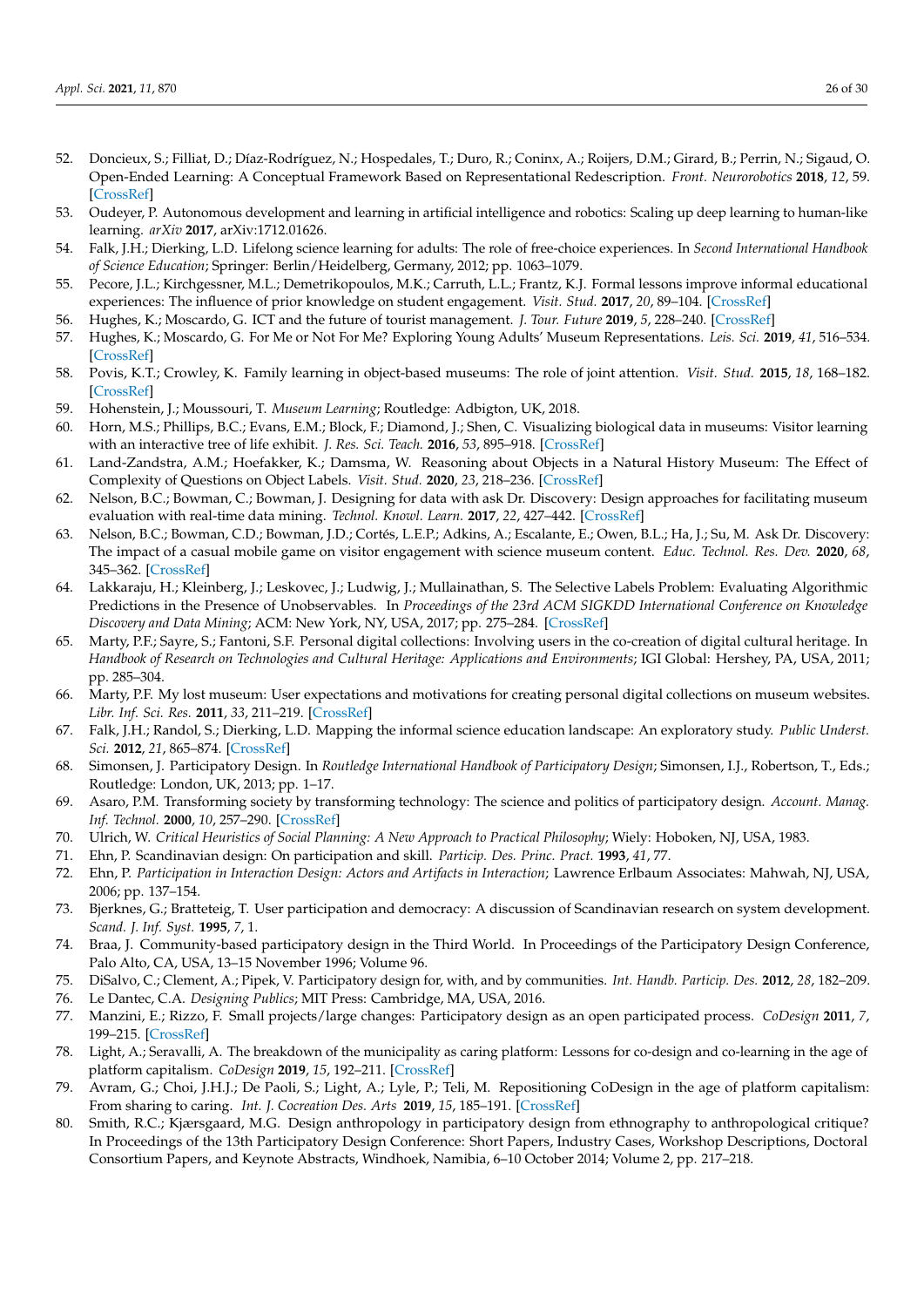- 81. Dindler, C.; Iversen, O.S.; Smith, R.; Veerasawmy, R. Participatory design at the museum: Inquiring into children's everyday engagement in cultural heritage. In Proceedings of the 22nd Conference of the Computer-Human Interaction Special Interest Group of Australia on Computer-Human Interaction, Brisbane, Australia, 22–26 November 2010; pp. 72–79.
- <span id="page-26-0"></span>82. Macchia, T.; Poderi, G.; D'Andrea, V. Infrastructuring Knowledge in Cultural Infrastructure: Informal Example of Participatory Design for Museum Exhibition. *Int. J. Sociotechnol. Knowl. Dev.* **2015**, *7*, 16–32. [\[CrossRef\]](http://dx.doi.org/10.4018/IJSKD.2015010102)
- <span id="page-26-1"></span>83. Zuljevic, M.; van de Weijer, M.; Carabelli, G. Walking, recording and collaborative mapping: How can we advance PD methodology by engaging with heritage? In Proceedings of the 15th Participatory Design Conference: Short Papers, Situated Actions, Workshops and Tutorial, Hasselt, Belgium, 20–24 August 2018; Volume 2, pp. 1–4.
- <span id="page-26-2"></span>84. Giaccardi, E. Things we value. *Interactions* **2011**, *18*, 17–21. [\[CrossRef\]](http://dx.doi.org/10.1145/1897239.1897245)
- <span id="page-26-3"></span>85. Ciolfi, L. The collaborative work of heritage: Open challenges for CSCW. In Proceedings of the ECSCW 2013: 13th European Conference on Computer Supported Cooperative Work, Paphos, Cyprus, 21–25 September 2013; pp. 83–101.
- <span id="page-26-4"></span>86. Cumbo, B.J.; Eriksson, E.; Iversen, O.S. The "Least-Adult" Role in Participatory Design with Children. In Proceedings of the 31st Australian Conference on Human-Computer-Interaction, Perth, Australia, 3–5 December 2019; pp. 73–84.
- <span id="page-26-5"></span>87. González, S. *Contested Markets, Contested Cities: Gentrification and Urban Justice in Retail Spaces*; Routledge: London, UK, 2017.
- <span id="page-26-6"></span>88. Ciolfi, L.; Damala, A.; Hornecker, E.; Lechner, M.; Maye, L. *Cultural Heritage Communities: Technologies and Challenges*; Routledge: London, UK, 2017.
- <span id="page-26-7"></span>89. Avram, G.; Ciolfi, L.; Maye, L. Creating tangible interactions with cultural heritage: Lessons learned from a large scale, long term co-design project. *CoDesign* **2019**, *16*, 251–266. [\[CrossRef\]](http://dx.doi.org/10.1080/15710882.2019.1596288)
- <span id="page-26-8"></span>90. Ciolfi, L.; Petrelli, D. Studying a community of volunteers at a historic cemetery to inspire interaction concepts. In Proceedings of the 7th International Conference on Communities and Technologies, Limerick, Ireland, 27–30 June 2015; pp. 139–148.
- <span id="page-26-9"></span>91. Dindler, C. The construction of fictional space in participatory design practice. *CoDesign* **2010**, *6*, 167–182. [\[CrossRef\]](http://dx.doi.org/10.1080/15710882.2010.493941)
- <span id="page-26-10"></span>92. Smith, J.; Skrbis, Z.; Western, M. Beneath the 'Digital Native'myth: Understanding young Australians' online time use. *J. Sociol.* **2013**, *49*, 97–118. [\[CrossRef\]](http://dx.doi.org/10.1177/1440783311434856)
- <span id="page-26-11"></span>93. Díaz-Rodríguez, N.; Pisoni, G. Accessible Cultural Heritage through Explainable Artificial Intelligence. In Proceedings of the 11th Workshop on Personalized Access to Cultural Heritage, Genova, Italy, 14–17 July 2020.
- <span id="page-26-12"></span>94. High Level Expert Group on Artificial Intelligence. *Ethics Guidelines for Trustworthy AI*; Technical Report; European Commission: Brussels, Belgium, 2019.
- <span id="page-26-13"></span>95. Guidotti, R.; Monreale, A.; Ruggieri, S.; Turini, F.; Giannotti, F.; Pedreschi, D. A survey of methods for explaining black box models. *ACM Comput. Surv. (CSUR)* **2018**, *51*, 1–42. [\[CrossRef\]](http://dx.doi.org/10.1145/3236009)
- 96. Gunning, D. *Explainable Artificial Intelligence (xAI)*; Technical Report; Defense Advanced Research Projects Agency (DARPA): Arlington, VA, USA, 2017.
- 97. Mueller, S.T.; Hoffman, R.R.; Clancey, W.J.; Emrey, A.; Klein, G. Explanation in Human-AI Systems: A Literature Meta-Review, Synopsis of Key Ideas and Publications, and Bibliography for Explainable AI. *arXiv* **2019**, arXiv:1902.01876.
- <span id="page-26-14"></span>98. Heuillet, A.; Couthouis, F.; Díaz-Rodríguez, N. Explainability in Deep Reinforcement Learning. In *Knowledge-Based Systems*; Jones & Bartlett Publishers: Burlington, MA, USA, 2020.
- <span id="page-26-15"></span>99. Zhao, Y.; Wu, S.; Reynolds, L.; Azenkot, S. The Effect of Computer-Generated Descriptions on Photo-Sharing Experiences of People with Visual Impairments. *arXiv* **2018**, arXiv:1805.01515.
- <span id="page-26-16"></span>100. Rocchi, C.; Stock, O.; Zancanaro, M.; Kruppa, M.; Krüger, A. The museum visit: Generating seamless personalized presentations on multiple devices. In Proceedings of the 9th International Conference on Intelligent User Interfaces, Madeira, Portugal, 13–16 January 2004; pp. 316–318.
- <span id="page-26-17"></span>101. Stock, O.; Zancanaro, M. *PEACH-Intelligent Interfaces for Museum Visits*; Springer Science & Business Media: Berlin/Heidelberg, Germany, 2007.
- <span id="page-26-19"></span>102. Kuflik, T.; Stock, O.; Zancanaro, M.; Gorfinkel, A.; Jbara, S.; Kats, S.; Sheidin, J.; Kashtan, N. A visitor's guide in an active museum: Presentations, communications, and reflection. *J. Comput. Cult. Herit.* **2011**, *3*, 11. [\[CrossRef\]](http://dx.doi.org/10.1145/1921614.1921618)
- <span id="page-26-18"></span>103. Aoki, P.M.; Grinter, R.E.; Hurst, A.; Szymanski, M.H.; Thornton, J.D.; Woodruff, A. Sotto voce: Exploring the interplay of conversation and mobile audio spaces. In Proceedings of the SIGCHI Conference on Human Factors in Computing Systems, Minneapolis, MN, USA, 20–25 April 2002; pp. 431–438.
- <span id="page-26-20"></span>104. Kostoska, G.; Fezzi, D.; Valeri, B.; Baez, M.; Casati, F.; Caliari, S.; Tarter, S. Collecting memories of the museum experience. In *CHI'13 Extended Abstracts on Human Factors in Computing Systems*; ACM: New York, NY, USA, 2013; pp. 247–252.
- 105. Kostoska, G.; Baez, M.; Daniel, F.; Casati, F. Virtual, remote participation in museum visits by older adults: A feasibility study In Proceedings of 8th International Workshop on Personalized Access to Cultural Heritage (PATCH 2015), ACM IUI, Atlanta, GA, USA, 29 March–1 April 2015.
- <span id="page-26-21"></span>106. Kostoska, G.; Vermeeren, A.P.O.S.; Kort, J.; Gullstrom, C. Virtual, remote participation in museum visits by older adults: A feasibility study. In Proceedings of 10th International Conference on Design & Emotion, Amsterdam, The Netherland, 27–30 September 2016.
- <span id="page-26-22"></span>107. Pisoni, G. Mediating distance: New interfaces and interaction design techniques to follow and take part in remote museum visits. *J. Syst. Inf. Technol.* **2020**, *22*, 331–352. [\[CrossRef\]](http://dx.doi.org/10.1108/JSIT-03-2020-0038)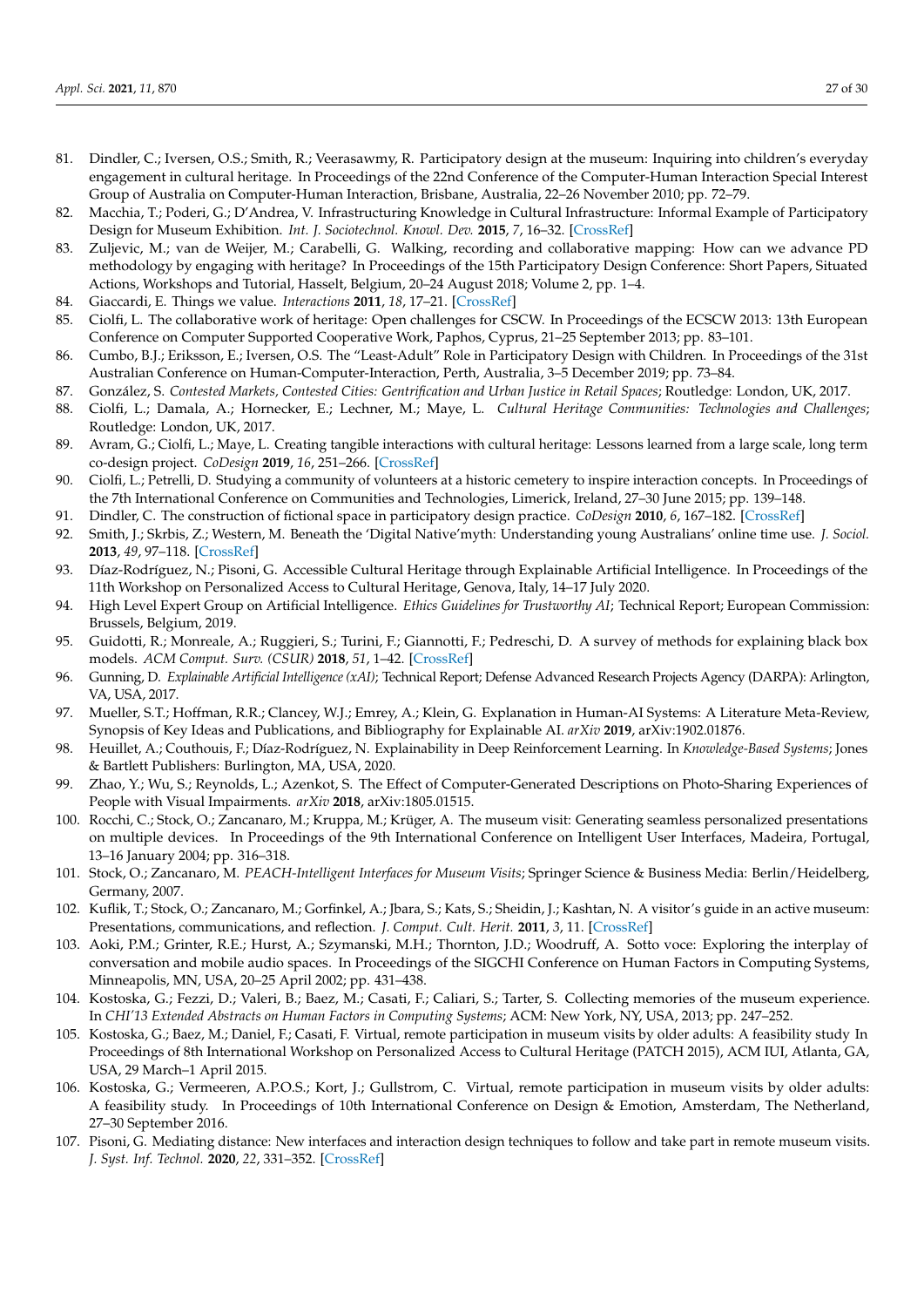- <span id="page-27-0"></span>108. Pisoni, G.; Daniel, F.; Casati, F.; Callaway, C.; Stock, O. Interactive remote museum visits for older adults: An evaluation of feelings of presence, social closeness, engagement, and enjoyment in an social visit. In Proceedings of the 2019 IEEE International Symposium on Multimedia (ISM), San Diego, CA, USA, 9–11 December 2019; pp. 99–993.
- <span id="page-27-1"></span>109. Diligenti, M.; Roychowdhury, S.; Gori, M. Integrating prior knowledge into deep learning. In Proceedings of the 2017 16th IEEE International Conference on Machine Learning and Applications (ICMLA), Cancun, Mexico, 18–21 December 2017; pp. 920–923.
- <span id="page-27-2"></span>110. Hrga, I.; Ivašić-Kos, M. Deep Image Captioning: An Overview. In Proceedings of the 2019 42nd International Convention on Information and Communication Technology, Electronics and Microelectronics (MIPRO), Opatia, Croatia, 20–24 May 2019; pp. 995–1000.
- <span id="page-27-3"></span>111. Agarwal, P.; Betancourt, A.; Panagiotou, V.; Díaz-Rodríguez, N. Egoshots, an ego-vision life-logging dataset and semantic fidelity metric to evaluate diversity in image captioning models. In Proceedings of the Machine Learning in Real Life (ML-IRL) Workshop at the International Conference on Learning Representations (ICLR), New Orleans, LO, USA, 6–9 May 2020 .
- <span id="page-27-4"></span>112. Lu, J.; Yang, J.; Batra, D.; Parikh, D. Neural Baby Talk. In Proceedings of the 2018 IEEE/CVF Conference on Computer Vision and Pattern Recognition, Salt Lake City, UT, USA, 18–22 June 2018; pp. 7219–7228.
- <span id="page-27-5"></span>113. Hermann, K.M.; Kocisky, T.; Grefenstette, E.; Espeholt, L.; Kay, W.; Suleyman, M.; Blunsom, P. Teaching machines to read and comprehend. *Adv. Neural Inf. Process. Syst.* **2015**, *28*, 1693–1701.
- 114. Vinyals, O.; Toshev, A.; Bengio, S.; Erhan, D. Show and tell: A neural image caption generator. In Proceedings of the IEEE conference on computer vision and pattern recognition, Boston, MA, USA, 7–12 June 2015; pp. 3156–3164.
- 115. Xiao, T.; Xu, Y.; Yang, K.; Zhang, J.; Peng, Y.; Zhang, Z. The application of two-level attention models in deep convolutional neural network for fine-grained image classification. In Proceedings of the IEEE Conference on Computer Vision and Pattern Recognition, Boston, MA, USA, 7–12 June 2015; pp. 842–850.
- 116. Xu, K.; Ba, J.; Kiros, R.; Cho, K.; Courville, A.; Salakhudinov, R.; Zemel, R.; Bengio, Y. Show, attend and tell: Neural image caption generation with visual attention. In Proceedings of the International Conference on Machine Learning, Lille, France, 6–11 July 2015; pp. 2048–2057.
- <span id="page-27-6"></span>117. Dong, Y.; Su, H.; Zhu, J.; Zhang, B. Improving interpretability of deep neural networks with semantic information. In Proceedings of the IEEE Conference on Computer Vision and Pattern Recognition, Honolulu, HI, USA, 21–26 July 2017; pp. 4306–4314.
- <span id="page-27-7"></span>118. Selvaraju, R.R.; Lee, S.; Shen, Y.; Jin, H.; Batra, D.; Parikh, D. Taking a HINT: Leveraging Explanations to Make Vision and Language Models More Grounded. In Proceedings of the 2019 IEEE/CVF International Conference on Computer Vision (ICCV), Seoul, Korea, 27 October–2 November 2019; pp. 2591–2600.
- 119. Dost, S.; Serafini, L.; Rospocher, M.; Ballan, L.; Sperduti, A. VTKEL: A resource for visual-textual-knowledge entity linking. In Proceedings of the 35th Annual ACM Symposium on Applied Computing, Brno, Czech Republic, 30 March–3 April 2020; pp. 2021–2028.
- <span id="page-27-8"></span>120. Dost, S.; Serafini, L.; Rospocher, M.; Ballan, L.; Sperduti, A. Jointly Linking Visual and Textual Entity Mentions with Background Knowledge. In Proceedings of the International Conference on Applications of Natural Language to Information Systems, Saarbrücken, Germany, 24–26 June 2020; pp. 264–276.
- <span id="page-27-9"></span>121. Hendricks, L.A.; Burns, K.; Saenko, K.; Darrell, T.; Rohrbach, A. Women also snowboard: Overcoming bias in captioning models. In Proceedings of the European Conference on Computer Vision, Munich, Germany, 8–14 September 2018; pp. 793–811.
- <span id="page-27-10"></span>122. Rohrbach, A.; Hendricks, L.A.; Burns, K.; Darrell, T.; Saenko, K. Object Hallucination in Image Captioning. *arXiv* **2018**, arXiv:1809.02156.
- <span id="page-27-11"></span>123. Mathews, A.P.; Xie, L.; He, X. Senticap: Generating image descriptions with sentiments. In Proceedings of the Thirtieth AAAI Conference on Artificial Intelligence, Phoenix Convention Center, Phoenix, AZ, USA, 12–17 February 2016.
- <span id="page-27-12"></span>124. Nezami, O.M.; Dras, M.; Anderson, P.; Hamey, L. Face-cap: Image captioning using facial expression analysis. In Proceedings of the Joint European Conference on Machine Learning and Knowledge Discovery in Databases, Dublin, Ireland, 10–14 September 2018; pp. 226–240.
- <span id="page-27-13"></span>125. Gurari, D.; Li, Q.; Stangl, A.J.; Guo, A.; Lin, C.; Grauman, K.; Luo, J.; Bigham, J.P. VizWiz Grand Challenge: Answering Visual Questions from Blind People. In Proceedings of the 2018 IEEE/CVF Conference on Computer Vision and Pattern Recognition, Salt Lake City, UT, USA, 18–22 June 2018; pp. 3608–3617.
- <span id="page-27-14"></span>126. Beer, J.M.; Takayama, L. Mobile remote presence systems for older adults: Acceptance, benefits, and concerns. In Proceedings of the 6th International Conference on Human-Robot Interaction, Lausanne, Switzerland, 6–9 March 2011; pp. 19–26.
- <span id="page-27-15"></span>127. Evers, V.; Menezes, N.; Merino, L.; Gavrila, D.; Nabais, F.; Pantic, M.; Alvito, P.; Karreman, D. The development and real-world deployment of FROG, the fun robotic outdoor guide. In Proceedings of the 2014 ACM/IEEE International Conference on Human-Robot Interaction, Bielefeld Germany, 3–6 March 2014; p. 100.
- <span id="page-27-16"></span>128. Evers, V.; Menezes, N.; Merino, L.; Gavrila, D.; Nabais, F.; Pantic, M.; Alvito, P. The Development and Real-World Application of FROG, the Fun Robotic Outdoor Guide. In Proceedings of the Companion Publication of the 17th ACM Conference on Computer Supported Cooperative Work & Social Computing, Portland, OR, USA, 15–19 February 2014; Association for Computing Machinery: New York, NY, USA, 2014; p. 281–284. [\[CrossRef\]](http://dx.doi.org/10.1145/2556420.2557638)
- <span id="page-27-17"></span>129. Maye, L.A.; McDermott, F.E.; Ciolfi, L.; Avram, G. Interactive exhibitions design: What can we learn from cultural heritage professionals? In Proceedings of the 8th Nordic Conference on Human-Computer Interaction: Fun, Fast, Foundational, Helsinki, Finland, 26–30 October 2014; pp. 598–607.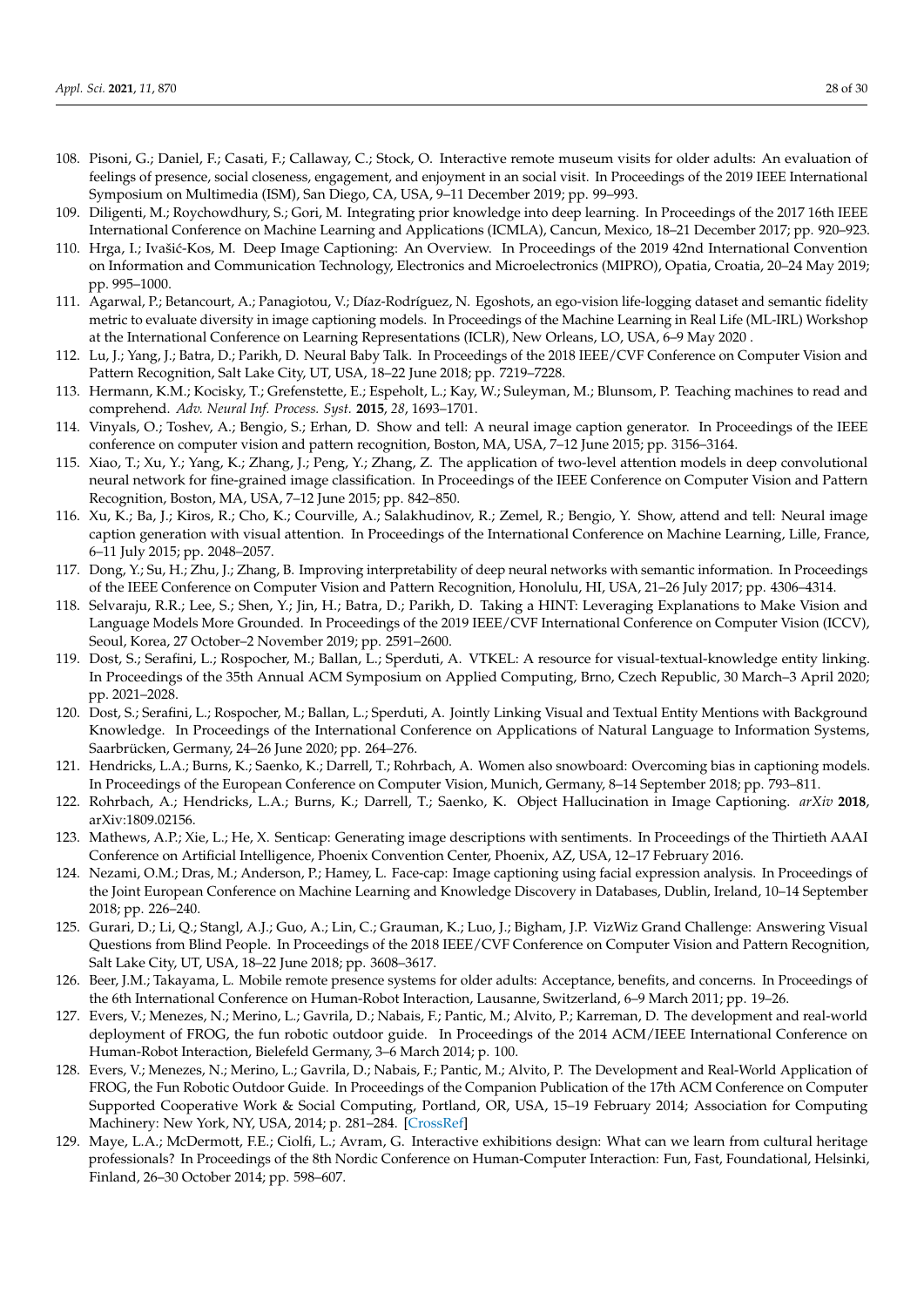- <span id="page-28-0"></span>130. Davison, D.P.; Wijnen, F.M.; Charisi, V.; van der Meij, J.; Evers, V.; Reidsma, D. Working with a social robot in school: A long-term real-world unsupervised deployment. In Proceedings of the 2020 ACM/IEEE International Conference on Human-Robot Interaction, 23–26 March 2020, Cambridge, UK; pp. 63–72.
- <span id="page-28-1"></span>131. Davison, D.P.; Wijnen, F.M.; Charisi, V.; van der Meij, J.; Reidsma, D.; Evers, V. Words of encouragement: How praise delivered by a social robot changes children's mindset for learning. *J. Multimodal User Interfaces* **2020**, *17*, 1–16.
- <span id="page-28-2"></span>132. Charisi, V.; Malinverni, L.; Rubegni, E.; Schaper, M.M. Empowering Children's Critical Reflections on AI, Robotics and Other Intelligent Technologies. In Proceedings of the 11th Nordic Conference on Human-Computer Interaction: Shaping Experiences, Shaping Society, Tallinn, Estonia, 25–29 October 2020; pp. 1–4.
- <span id="page-28-3"></span>133. Drohan, M.; Faustini, P. *UNICEF Office of Research–Innocenti*; UNICEF: Florence, Italy, 2019.
- <span id="page-28-4"></span>134. Smuha, N.A. The EU approach to ethics guidelines for trustworthy artificial intelligence. *CRi-Comput. Law Rev. Int.* **2019**, 21, 97–106. [\[CrossRef\]](http://dx.doi.org/10.9785/cri-2019-200402)
- <span id="page-28-5"></span>135. Morris, M.R. AI and Accessibility: A Discussion of Ethical Considerations. *arXiv* **2019**, arXiv:1908.08939.
- <span id="page-28-6"></span>136. MacLeod, H.; Bennett, C.L.; Morris, M.R.; Cutrell, E. Understanding blind people's experiences with computer-generated captions of social media images. In Proceedings of the 2017 CHI Conference on Human Factors in Computing Systems, Denver, CO, USA, 6–11 May 2017; pp. 5988–5999.
- <span id="page-28-7"></span>137. Kane, S.K.; Morris, M.R.; Paradiso, A.; Campbell, J. "At times avuncular and cantankerous, with the reflexes of a mongoose" Understanding Self-Expression through Augmentative and Alternative Communication Devices. In Proceedings of the 2017 ACM Conference on Computer Supported Cooperative Work and Social Computing, Portland, OR, USA, 25 February–1 March 2017; pp. 1166–1179.
- <span id="page-28-8"></span>138. Slavin Ross, A.; Hughes, M.C.; Doshi-Velez, F. Right for the Right Reasons: Training Differentiable Models by Constraining their Explanations. *arXiv* **2017**, arXiv:1703.03717.
- <span id="page-28-9"></span>139. McCoy, R.T.; Pavlick, E.; Linzen, T. Right for the wrong reasons: Diagnosing syntactic heuristics in natural language inference. *arXiv* **2019**, arXiv:1902.01007.
- <span id="page-28-10"></span>140. Herzig, R.; Bar, A.; Xu, H.; Chechik, G.; Darrell, T.; Globerson, A. Learning Canonical Representations for Scene Graph to Image Generation. *arXiv* **2020**, arXiv:cs.CV/1912.07414.
- <span id="page-28-11"></span>141. Mellor, J.F.J.; Park, E.; Ganin, Y.; Babuschkin, I.; Kulkarni, T.; Rosenbaum, D.; Ballard, A.; Weber, T.; Vinyals, O.; Eslami, S.M.A. Unsupervised Doodling and Painting with Improved SPIRAL. *arXiv* **2019**, arXiv:cs.CV/1910.01007.
- <span id="page-28-12"></span>142. Maillet, F.; Eck, D.; Desjardins, G.; Lamere, P. Steerable Playlist Generation by Learning Song Similarity from Radio Station Playlists. In Proceedings of the 10th International Conference on Music Information Retrieval, Kobe, Japan, 26–30 October 2009; pp. 345–350.
- <span id="page-28-13"></span>143. Huang, C.Z.A.; Vaswani, A.; Uszkoreit, J.; Shazeer, N.; Hawthorne, C.; Dai, A.M.; Hoffman, M.D.; Eck, D. An Improved Relative Self-Attention Mechanism for Transformer with Application to Music Generation. *arXiv* **2018**, arXiv:1809.04281.
- <span id="page-28-14"></span>144. Roberts, A.; Engel, J.; Mann, Y.; Gillick, J.; Kayacik, C.; Nørly, S.; Dinculescu, M.; Radebaugh, C.; Hawthorne, C.; Eck, D. Magenta Studio: Augmenting Creativity with Deep Learning in Ableton Live. In Proceedings of the International Workshop on Musical Metacreation (MUME), Charlotte, CA, USA, 17–18 June 2019.
- <span id="page-28-15"></span>145. Ippolito, D.; Duckworth, D.; Callison-Burch, C.; Eck, D. Human and Automatic Detection of Generated Text. *arXiv* **2019**, arXiv:1911.00650.
- <span id="page-28-16"></span>146. Behrooz, M.; Robertson, J.; Jhala, A. Story Quality as a Matter of Perception: Using Word Embeddings to Estimate Cognitive Interest. In Proceedings of the AAAI Conference on Artificial Intelligence and Interactive Digital Entertainment, Georgia Tech, Atlanta, GA, USA, 8–12 October 2019; Volume 15, pp. 3–9.
- 147. Behrooz, M.; Jhala, A. Modeling social interestingness in conversational stories. In Proceedings of the Australasian Computer Science Week Multiconference, Geelong, Australia, 31 January–3 February 2017; pp. 1–6.
- <span id="page-28-17"></span>148. Behrooz, M. Curating Interest in Open Story Generation. Ph.D. Thesis, University of California Santa Cruz, Santa Cruz, CA, USA, 2019.
- <span id="page-28-18"></span>149. Bollacker, K.; Díaz-Rodríguez, N.; Li, X. Extending Knowledge Graphs with Subjective Influence Networks for Personalized Fashion. In *Designing Cognitive Cities*; Portmann, E., Tabacchi, M.E., Seising, R., Habenstein, A., Eds.; Springer International Publishing: Cham, Switzerland, 2019; pp. 203–233.
- <span id="page-28-19"></span>150. Ramalho, T.; Kociský, T.; Besse, F.; Eslami, S.M.A.; Melis, G.; Viola, F.; Blunsom, P.; Hermann, K.M. Encoding Spatial Relations from Natural Language. *arXiv* **2018**, arXiv:1807.01670.
- <span id="page-28-20"></span>151. Cornia, M.; Stefanini, M.; Baraldi, L.; Corsini, M.; Cucchiara, R. Explaining digital humanities by aligning images and textual descriptions. *Pattern Recognit. Lett.* **2020**, *129*, 166–172. [\[CrossRef\]](http://dx.doi.org/10.1016/j.patrec.2019.11.018)
- <span id="page-28-21"></span>152. Sanchez, J.; Díaz-Rodríguez, N.; Tabik, S.; Lamas, A.; Donadello, I.; Franchi, G.; Filliat, D.; Herrera, F. EXPLANet: Expert-aligned eXplainable Part-based cLAssifying NETwork via SHAP Backprop for compositional neural-symbolic learning with domain expert knowledge graphs. **2021**, submitted.
- <span id="page-28-22"></span>153. Bennetot, A.; Charisi, V.; Díaz-Rodríguez, N. Should artificial agents ask for help in human-robot collaborative problem-solving? ICRA Brain-PIL Workshop—New advances in brain-inspired perception, interaction and learning. *arXiv* **2020**, arXiv:2006.00882.
- <span id="page-28-23"></span>154. Hoffman, R.R.; Mueller, S.T.; Klein, G.; Litman, J. Metrics for explainable ai: Challenges and prospects. *arXiv* **2018**, arXiv:1812.04608.